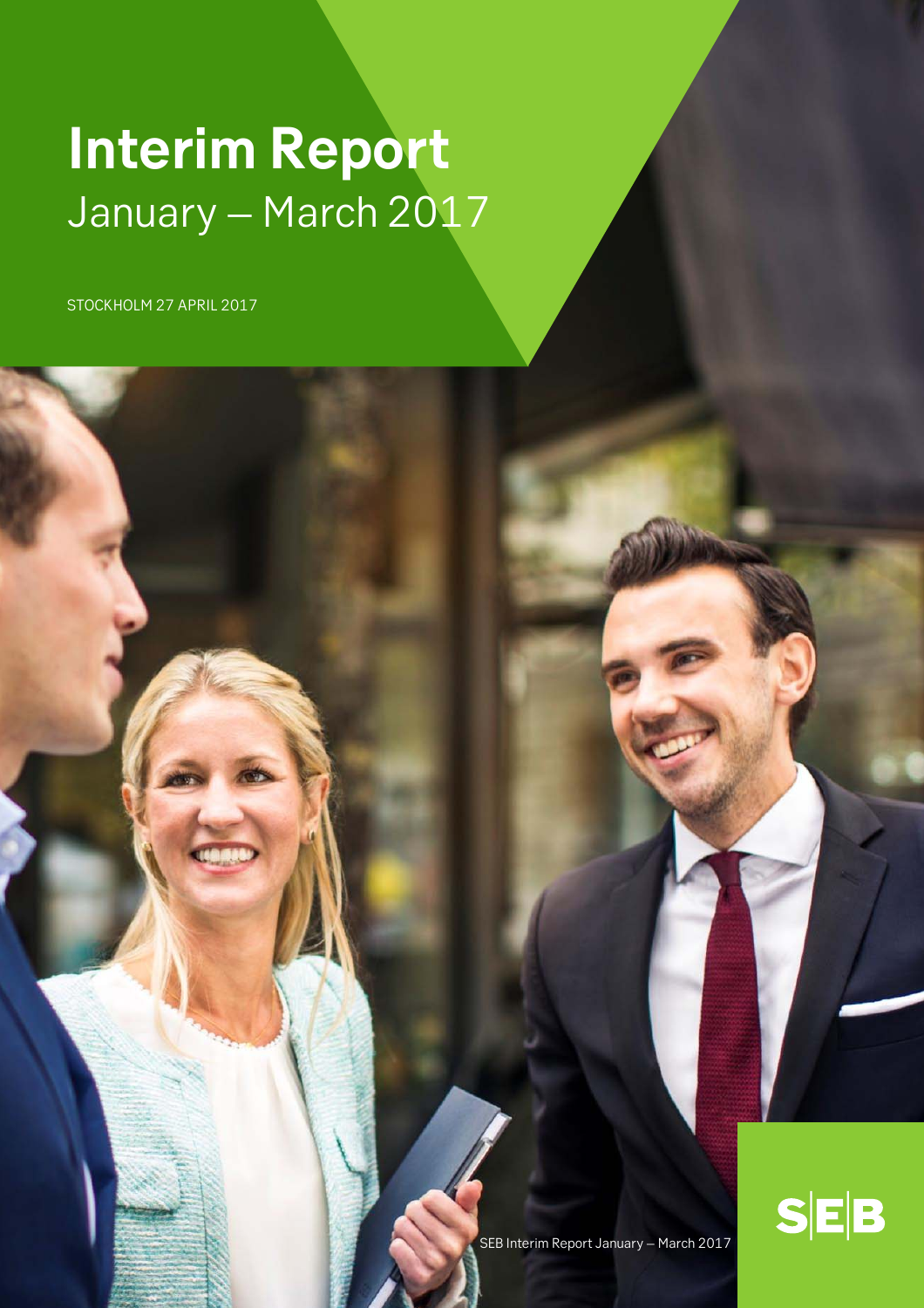## **First quarter 2017 result**

 *(Compared with the fourth quarter 2016)* 

- Operating income SEK 11.2bn (11.6) and operating expenses SEK 5.4bn (5.7).
- Operating profit SEK 5.5bn (5.6) and net profit SEK 4.3bn (4.2).
- $\bullet$  Net credit losses SEK 204m (284) with a credit loss level of 0.05 per cent (0.08).
- Return on equity 12.2 per cent (12.3).
- Exeturn on equity excluding items affecting comparability\* 11.7 per cent (11.8).
- Earnings per share SEK 1.98 (1.96).

\* All items affecting comparability occurred in 2016. See page 4.



## **Volumes and key ratios**









<sup>\*</sup> Excluding items affecting comparability Mar -16 Dec -16 Mar -17

 $\Omega$ 

5

10

15

20

25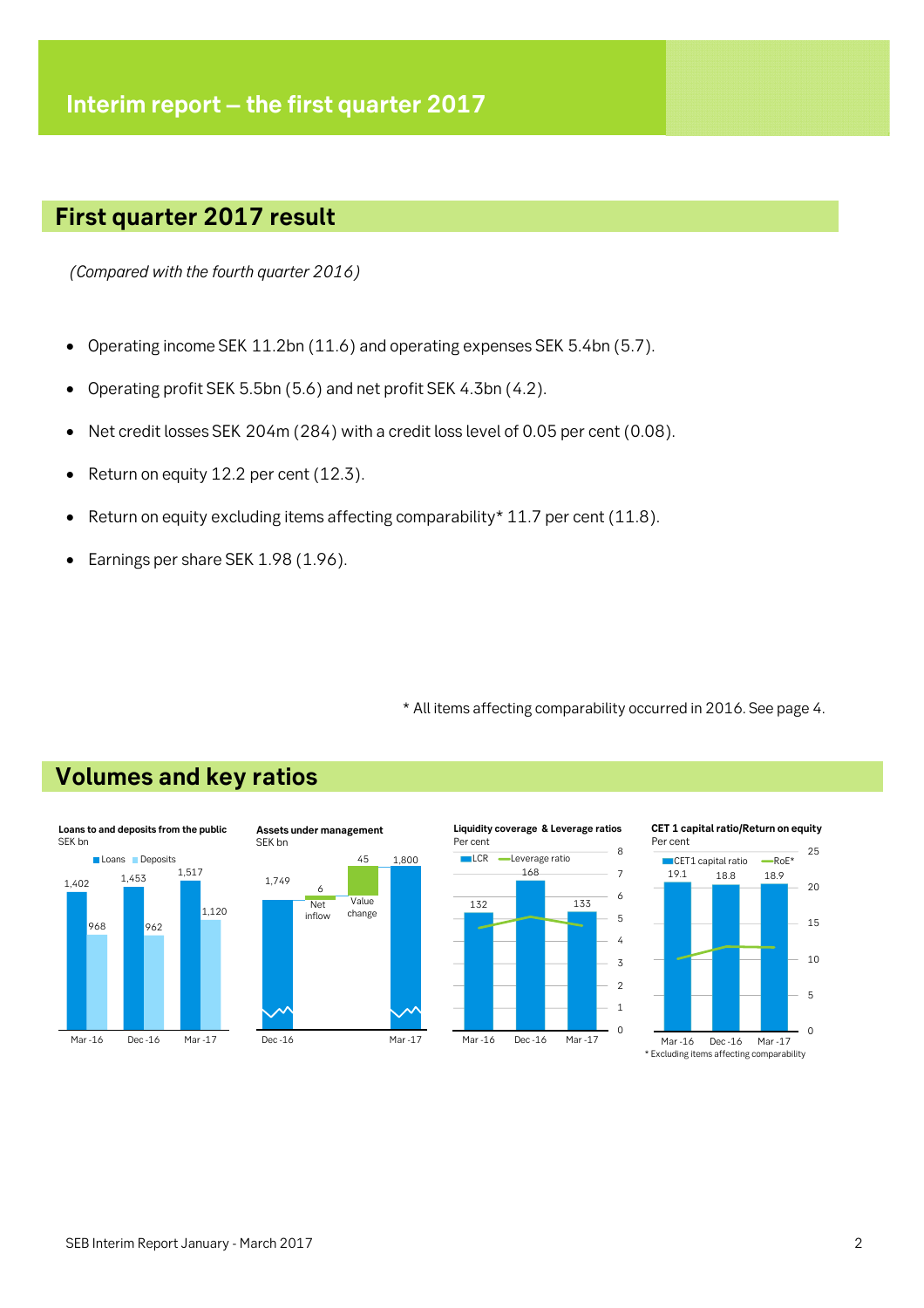On a global scale there are indeed several worrying tendencies and events such as increased geopolitical uncertainty, summons for increased protectionism, record high indebtedness, ageing populations and increased political risks in many countries. At the same time, there are also reasons to be more optimistic. The world economy is gaining more momentum, now also in Europe. Just as seen towards the end of last year, business sentiment has continued to grow more positive. These trends have also been reflected in the financial markets development. Bond yields have risen on the back of the long period of quantitative easing programs slowly coming to an end, while expectations of increased infrastructure investments and higher growth have spurred equity markets. In the US, the Federal Reserve increased its fed funds rate for the second time, while the Swedish Riksbank has since the start of last year held its repo rate at -0.50 per cent.

## **Diverse business mix key strength in complex environment**

With SEB's diversified business mix we can support our customers and deliver sustainable profitable growth also in the prevailing complex environment. Compared to the first quarter last year, net interest income increased by 2 per cent despite the fact that the Swedish resolution fund fee was doubled as of 2017. Strong financial markets and active corporate customers contributed to an increase in net fee and commission income of 10 per cent compared to the first quarter in 2016. Operating expenses amounted to SEK 5.4bn; in line with our annual cost cap of below SEK 22bn through 2018. Asset quality remained high with a credit loss level of 0.05 per cent. With the Common Equity Tier 1 capital ratio at 18.9 per cent, return on equity reached 12.2 per cent.

 The cost of delivering banking services is increasing. This year, SEB expects to pay more than SEK 2bn in regulatory fees including resolution fund and deposit guarantee fees. Ultimately these costs will also impact customers.

## **Continued execution on our three year business plan**

We are well into our three year business plan which comprises the first phase of our ambitious long-term journey to deliver world-class service to our customers. The plan includes three key growth areas – all our businesses in Sweden, our Nordic and German corporate franchises and the long-term savings area. It also includes a clear transformation agenda where we intend to capture the full potential that digitisation provides both in terms of enhanced and convenient services to our customers as well as increased internal efficiency by means of automation.

 In the first quarter, we strengthened our franchise in Sweden. We continued to be the market leader in capital markets in Sweden, and we strengthened our SME presence with a market share of 15 per cent. In the Nordic countries and Germany, we continued to make progress with corporate customers as they increased activity in a more optimistic business climate. Overall, financial institutions showed a strong interest for ESG investments, an area where SEB has a leading position. During the quarter several transformation initiatives were deployed as for example digital onboarding of customers in Sweden, personal financial management functionality in the mobile banking app, Smart ID for digital signing in the three Baltic countries, and our new global custody platform, Investor World, to just name a few.

To me it is a great privilege to take the helm of SEB. Our strategy remains the same and we can continue the journey from a position of strength. Our commitment is relentless. We will continue to work hard to execute on our strategy and business plan. There is more work to be done before we in the eyes of our customers have reached our vision of world-class service.

Johan Toyley

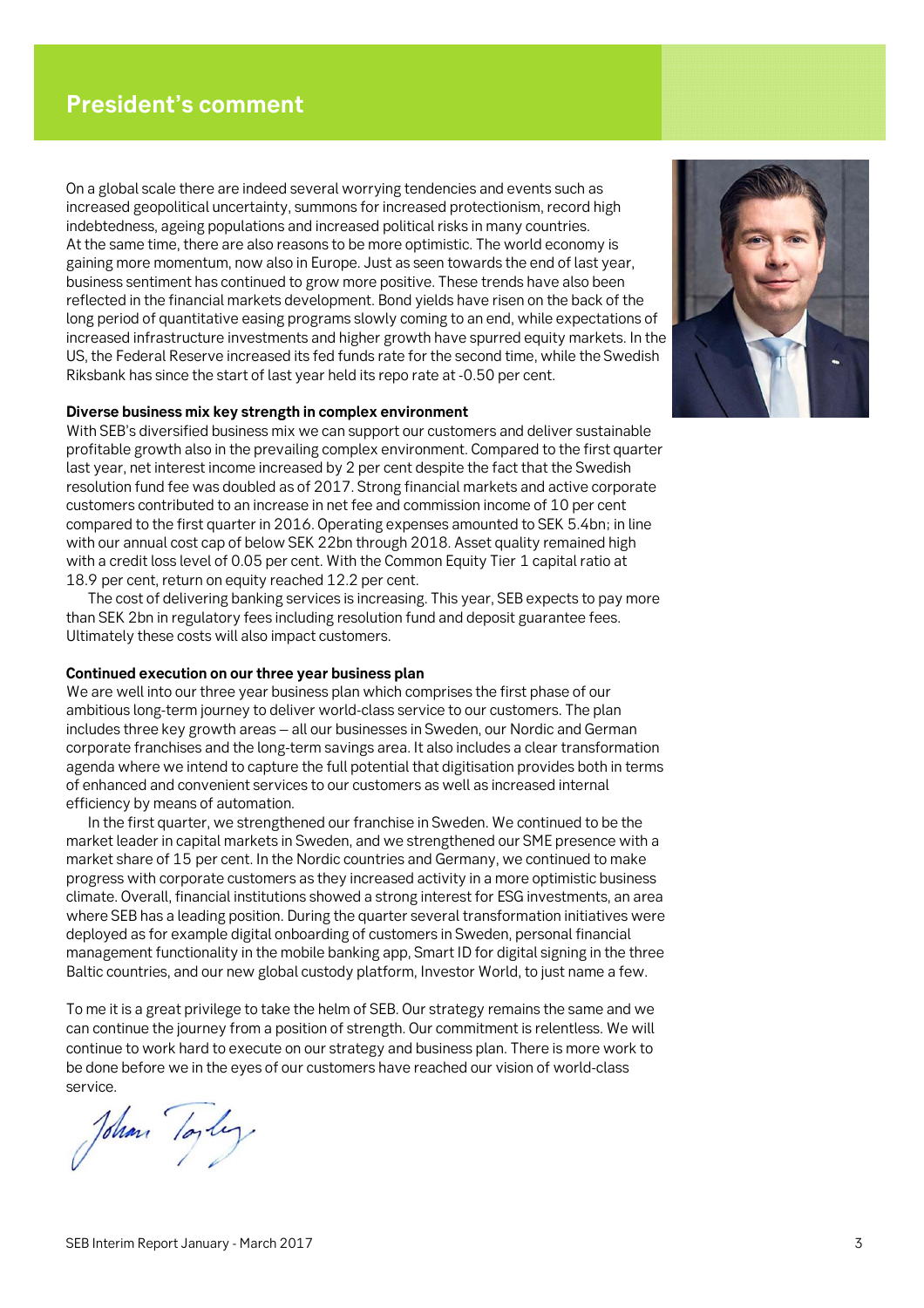## **The first quarter 2017**

*Operating profit* decreased by 1 per cent to SEK 5,529m (5,558) and *net profit (after tax)* increased by 1 per cent to SEK 4,290m (4,244). Compared to the first quarter 2016, when two of the items affecting comparability\* were included in the result, *operating profit* increased by SEK 6,985m to SEK 5,529m (-1,456).

### **Operating income**

*Total operating income* decreased by 4 per cent to SEK 11,204m (11,618) and increased by 10 per cent from SEK 10,222m in the first quarter 2016.

*Net interest income,* which amounted to SEK 4,716m, decreased by 2 per cent compared with the previous quarter (4,798) and increased by 2 per cent year-on-year. Both the Swedish repo rate and the ECB euro refinancing interest rate were unchanged in the quarter, at -0.5 and zero per cent, respectively.

|                           | Ο1     | Q4     | 01   |
|---------------------------|--------|--------|------|
| <b>SEK m</b>              | 2017   | 2016   | 2016 |
| Customer-driven NII       | 5427   | 5424   | 4967 |
| NII from other activities | $-711$ | $-626$ | -331 |
| <b>Total</b>              | 4716   | 4798   | 4636 |

Customer-driven net interest income was almost flat compared to the fourth quarter 2016 with only minor volume and margin effects, primarily due to the stable lending volumes.

Year-on-year, customer-driven net interest income increased by SEK 460m. A positive lending effect in the amount of SEK 769m was offset by the deposits, mainly lower deposit margins related to the negative interest rate environment, at a total amount of SEK 309m.

Net interest income from other activities decreased by SEK 86m compared to the fourth quarter 2016. Both

long-term funding and additional tier 1 capital were raised during the quarter in order to replace funding that will mature during the year. The resolution fund fee increased by SEK 211m due to an increase in the regulatory requirement, from 4.5 to 9 basis points applied on adjusted total liabilities.

Total regulatory fees, including resolution fund and deposit guarantee fees, amounted to SEK 526m (331). Regulatory fees are expected to exceed SEK 2bn in total in 2017, versus SEK 1.4bn in 2016.

*Net fee and commission income* decreased by 7 per cent to SEK 4,268m (4,609) and increased by 10 per cent compared with the first quarter 2016. Corporate customers were active in the capital markets taking advantage of the low interest levels in the first quarter. The related fees from the issue of securities and advisory fees increased by SEK 51m compared to the fourth quarter 2016 and by SEK 132m compared to the first quarter last year. Lending activity was low in the first quarter and lending related fees decreased by SEK 170m compared to the fourth quarter 2016. The stock markets improved during the quarter, leading to an increase of SEK 49m in fee income from assets under management and custody, excluding performance and transaction fees which decreased from the seasonally high fourth quarter to SEK 38m (212). Other securities commissions decreased. Net commissions relating to the life insurance business decreased to SEK 267m (276).

*Net financial income* increased by 1 per cent to SEK 2,063m (2,038) and by 49 per cent compared to the first quarter 2016. Compared with the fourth quarter there was an increase due to short-term liquidity management and the market value of the bond

\**Items affecting comparability:*

*1. In the first quarter 2016, SEB implemented a new customer-oriented organisation. The reorganisation resulted in an impairment of goodwill in the amount of SEK 5,334m accounted for as operating expense. This expense was not tax deductible.* 

*2. In the first quarter 2016, financial effects from restructuring activities in the Baltic and German businesses and a write-down (derecognition) of intangible IT assets no longer in use were booked. In total, these items affected operating expenses by SEK 615m and there was a positive tax effect amounting to SEK 101m.* 

*In the first quarter 2017, the items affecting comparability are only impacting the return on equity measurement, as they are part of the opening balance of equity. The table compares the operating profit for the first quarter 2017 with 2016 excluding the items affecting comparability:* 

|                                    |         | Jan-Mar |       |  |
|------------------------------------|---------|---------|-------|--|
| SEK <sub>m</sub>                   | 2017    | 2016    | %     |  |
| Total operating income             | 11 204  | 10222   | 10    |  |
| Total operating expenses           | $-5436$ | $-5416$ | 0     |  |
| <b>Profit before credit losses</b> | 5767    | 4806    | 20    |  |
| Net credit losses etc              | $-239$  | $-313$  | $-24$ |  |
| <b>Operating profit</b>            | 5529    | 4493    | 23    |  |

*In the second quarter 2016, one additional item that affected comparability was reported. It affects the comparison of return on equity.*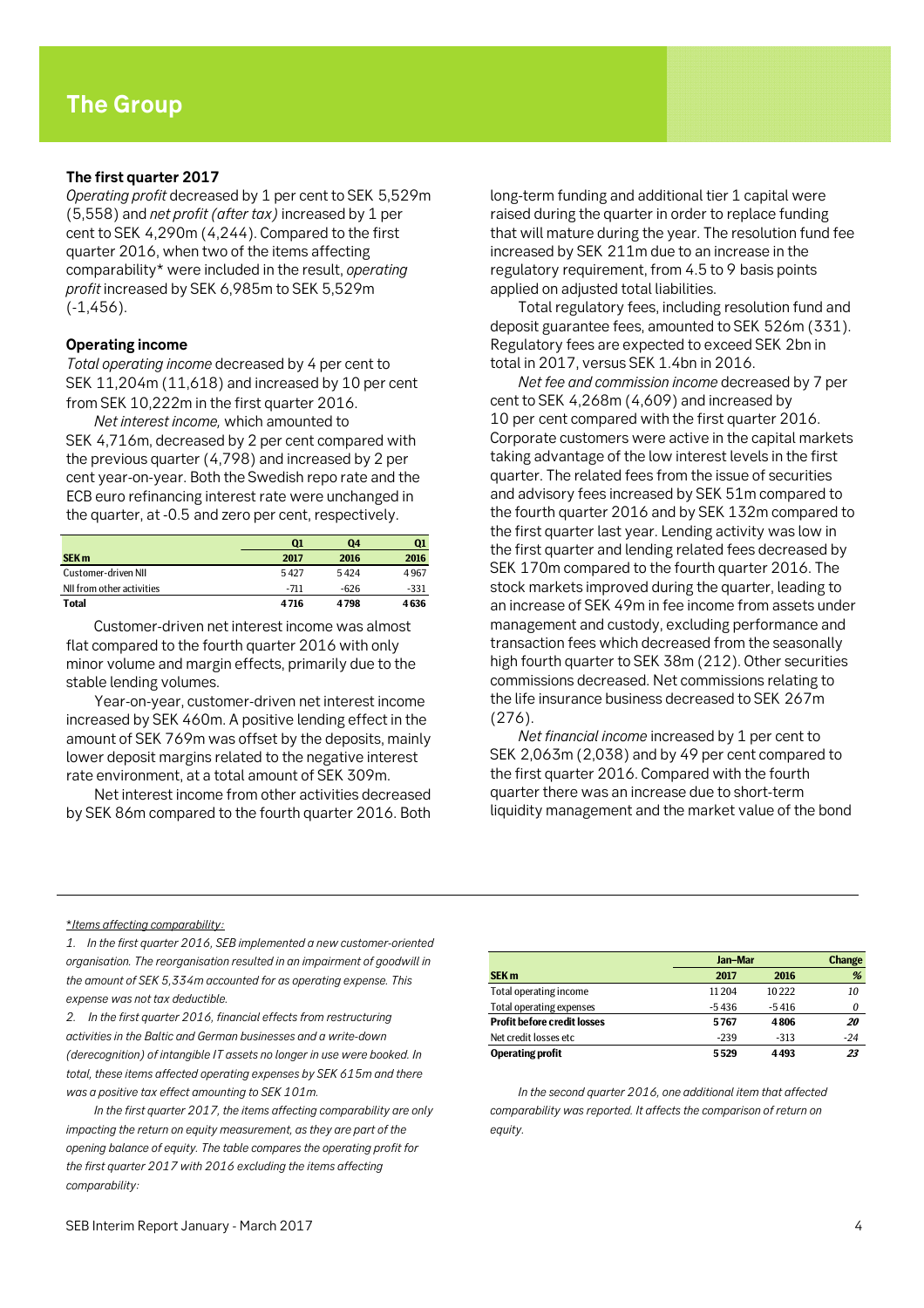portfolio held for liquidity purposes increased. The fair value credit adjustment<sup>1)</sup> amounted to SEK -61m for the first quarter, a change of SEK -284m since year-end (223). The net financial income relating to the traditional life insurance operations in Sweden and Denmark decreased by SEK 171m to SEK 378m (549).

*Net other income* decreased by 9 per cent to SEK 157m (173) and decreased by 48 per cent compared to the first quarter 2016. Realised capital gains and unrealised valuation and hedge accounting effects were included in this line item.

## **Operating expenses**

*Total operating expenses* decreased by 5 per cent to SEK 5,436m (5,709). The decrease of 52 per cent compared to the first quarter 2016 is explained by items affecting comparability (see box on page 4).

Expenses in the fourth quarter 2016 were affected by costs relating to the on-going transformation of the bank as well as seasonal effects.

## **Credit losses and provisions**

*Net credit losses* decreased by 28 per cent to SEK 204m (284) and decreased by 30 per cent compared to the first quarter 2016. The credit loss level was 5 basis points (8). There were credit recoveries in the Baltic Division in the first quarter 2017 in the amount of SEK 19m.

## **Income tax expense**

Total *income tax expense* decreased by 6 per cent to SEK 1,239m (1,314). The effective tax rate for the first quarter was 22.4 per cent (23.6).

In 2017, new legislation was introduced in Sweden, which restricts the tax deductibility of interest expense on subordinated debt that qualifies as tier 1 or tier 2 capital. This increased income tax expenses by SEK 85m. The total estimated effect in 2017 is an increase of SEK 360m and SEK 300m in 2018 and each year onwards, all else equal.

In addition, a dividend from the subsidiary in Estonia in the first quarter 2017 was taxed at the time of payout to the parent. The tax amounted to SEK 72m.

## **Return on equity**

*Return on equity* for the first quarter was 12.2 per cent (12.3). Excluding items affecting comparability, the *return on equity* was 11.7 per cent (11.8).

## **Other comprehensive income**

The *other comprehensive income* amounted to SEK 1,212m (1,225).

The value of the pension plan assets exceeded the defined benefit obligations. The discount rate for the pension obligation in Sweden was unchanged at 2.4 per cent (2.4) while in Germany the discount rate was changed to 1.8 per cent (1.7). The total defined benefit obligation was virtually unchanged and the market value of the pension assets increased. The net change related to the defined benefit plans was therefore SEK 1,530m (1,883).

The net effect from the valuation of balance sheet items that may subsequently be reclassified to the income statement, i.e. the total of cash-flow hedges, available-for-sale financial assets and translation of foreign operations, was negative in the amount of SEK -318m (-658).

 $\overline{a}$ 

*<sup>1)</sup> Valuation of counterparty risk (CVA) and own credit risk in derivatives (DVA) as well as own credit risk for issued bonds at fair value through profit and loss (OCA).*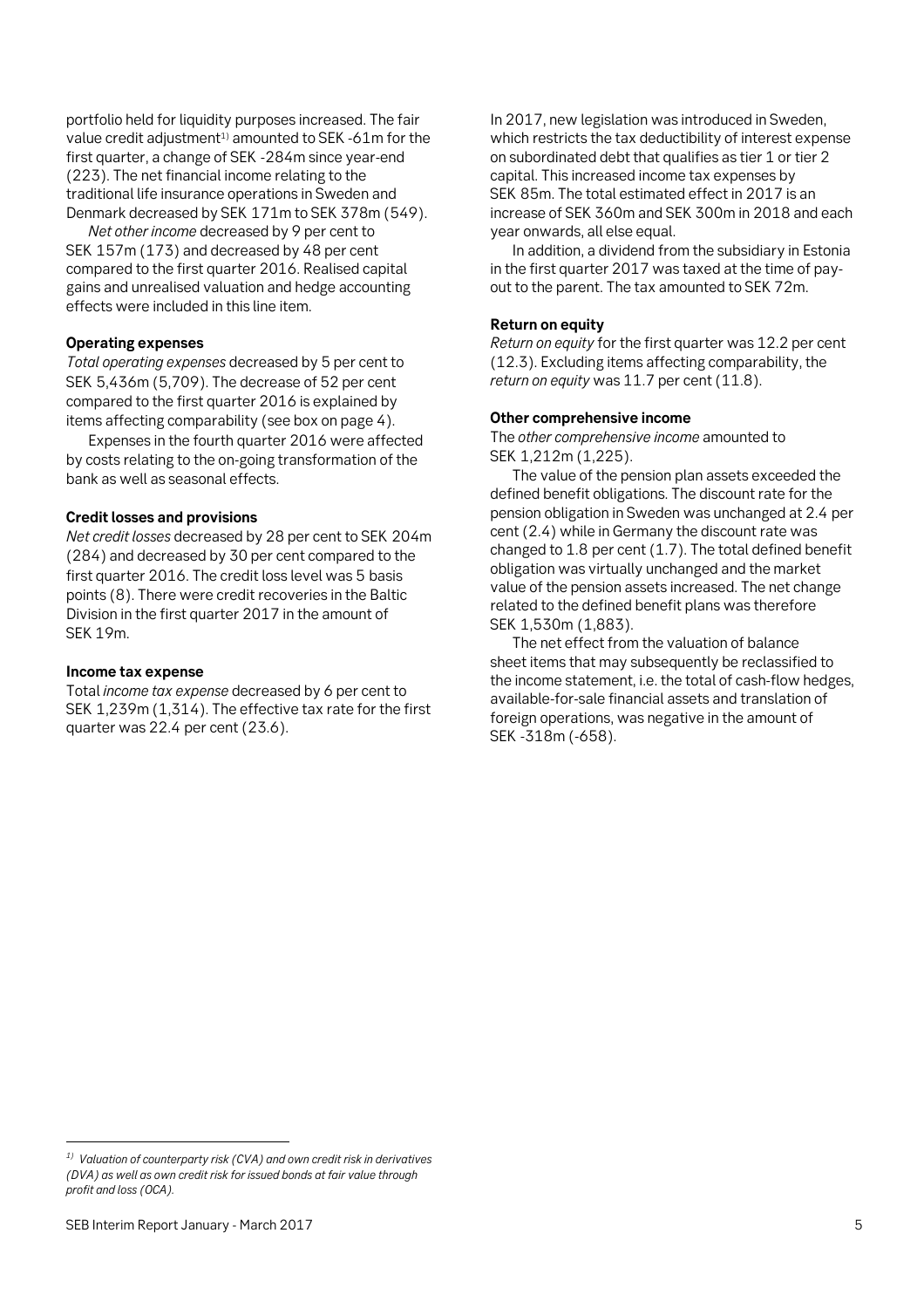## **Business volumes**

Total assets at the end of the period were SEK 2,927bn, an increase by SEK 306bn since year-end (2,621).

|                     | <b>Mar</b> | <b>Dec</b> | <b>Mar</b> |
|---------------------|------------|------------|------------|
| <b>SEK bn</b>       | 2017       | 2016       | 2016       |
| General governments | 27         | 28         | 36         |
| <b>Households</b>   | 554        | 549        | 530        |
| Corporations        | 796        | 786        | 711        |
| Repos               | 109        | 63         | 93         |
| Debt securities     | 14         | 15         | 18         |
| Other               | 17         | 12         | 14         |
| Loans to the public | 1517       | 1453       | 1402       |

Loans to the public amounted to SEK 1,517bn, an increase of SEK 64bn since year-end. Excluding repos, the main changes were increases in mortgage lending and financing to housing co-operative associations in Sweden as well as growth in both private and corporate lending in the Baltic region.

 SEB's total credit portfolio (in which both on- and offbalance sheet volumes are included) amounted to SEK 2,167bn (2,143). During the quarter total household loans and commitments increased by SEK 9bn. The combined corporate and real estate management loans and commitments increased by SEK 1bn with some growth in residential real estate and housing co-operative financing.

|                                         | <b>Mar</b> | <b>Dec</b> | <b>Mar</b> |
|-----------------------------------------|------------|------------|------------|
| <b>SEK bn</b>                           | 2017       | 2016       | 2016       |
| General governments                     | 72         | 35         | 38         |
| Households                              | 274        | 277        | 261        |
| Corporates                              | 719        | 605        | 599        |
| Repos                                   | 12         |            | 21         |
| Other                                   | 43         | 44         | 49         |
| Deposits and borrowings from the public | 1120       | 962        | 968        |

Deposits from the public amounted to SEK 1,120bn. In the corporate segment, deposits from financial corporations increased by SEK 102bn while deposits from non-financial corporations increased by SEK 11bn during the quarter. Household deposits decreased by SEK 3bn.

Total assets under management amounted to SEK 1,800bn (1,749<sup>1)</sup>). The net inflow of assets during the year was SEK 6bn and the total market value increased by SEK 45bn.

Assets under custody increased partly reflecting the increasing stock market values during the quarter and amounted to SEK 7,463bn (6,859).

## **Market risk**

 $\overline{\phantom{a}}$ 

SEB's business model is driven by customer demand. Value-at-Risk (VaR) in the trading operations averaged SEK 93m in the first quarter 2017 (113m first quarter 2016) and the full year 2016 average was SEK 112m. On average, the Group does not expect to lose more

than this amount during a period of ten trading days, with 99 per cent probability. VaR was relatively stable during the first quarter.

## **Liquidity and long-term funding**

Short-term funding in the form of commercial paper and certificates of deposit increased by SEK 37bn from year-end 2016.

SEK 5bn of long-term funding matured during the first quarter of 2017 (of which SEK 1bn covered bonds and SEK 4bn senior debt). New issues in the quarter amounted to SEK 38bn (of which SEK 16bn constituted covered bonds, SEK 17bn senior debt and SEK 5bn additional tier 1 subordinated debt). In the advantageous interest rate environment the Bank took the opportunity to pre-finance senior and subordinated debt which will mature during the year. SEB's inaugural own green bond in the amount of EUR 500m was part of the funding raised.

The core liquidity reserve at the end of the quarter amounted to SEK 570bn (427).

The Liquidity Coverage Ratio (LCR), according to the rules adapted for Sweden by the Swedish Financial Supervisory Authority (SFSA), must be at least 100 per cent in total and in EUR and USD, respectively. At the end of the period, the LCR was 133 per cent (168). The USD and EUR LCRs were 235 and 214 per cent, respectively.

The Bank is committed to a stable funding base. SEB's internal structural liquidity measure, which measures the proportion of stable funding in relation to illiquid assets, Core Gap, was 112 per cent (114). The leverage ratio was 4.7 per cent (5.1).

## **Rating**

Moody's rates SEB's long-term senior unsecured debt at Aa3 with a stable outlook due to SEB's asset quality, earnings stability and diversification as well as increased efficiency.

Fitch rates SEB's long-term senior unsecured debt at AA- with a stable outlook. The outlook is based on SEB's long-term strategy, earnings stability and diversification.

S&P rates SEB's long-term senior unsecured debt at A+ with a stable outlook. The outlook is based on the bank's strong capital and earnings development which may off-set the effect of heightened economic risks in Sweden as perceived by S&P.

## **Capital position**

SEB's Common Equity Tier 1 (CET1) capital ratio was 18.9 per cent. SEB's estimate of the full pillar 1 and 2 CET1 capital requirements – where the pillar 2 requirements were calculated according to the methods set by the SFSA – was 17.0 per cent at the end of the first quarter 2017. The SFSA increased the countercyclical buffer requirement by 0.5 percentage points to 2.0 per cent in the quarter. The Bank aims to

*<sup>1)</sup> Refer to page 7 for information on adjusted reporting of assets under management.*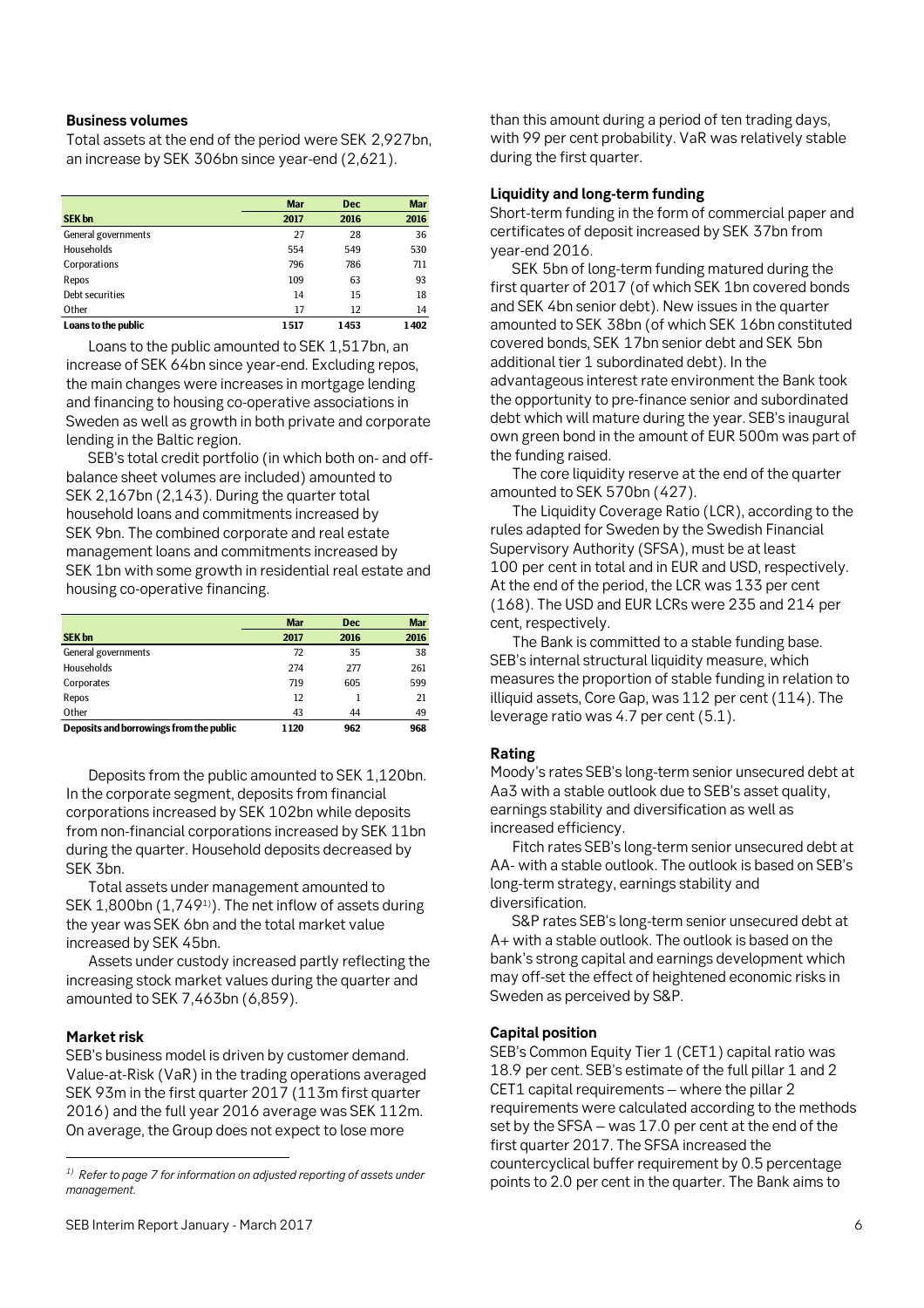have a buffer of around 150 basis points above the capital requirement.

SEB's application to use a revised internal model for corporate exposure risk-weights is under consideration by the SFSA. If approved, the risk exposure amount (REA) is expected to increase, however the temporary pillar 2 capital buffer requirement of 0.4 per cent will be discontinued.

The following table shows the REA and capital ratios according to Basel III:

|                                         | <b>Mar</b> | <b>Dec</b> | <b>Mar</b> |
|-----------------------------------------|------------|------------|------------|
| <b>Own funds requirement, Basel III</b> | 2017       | 2016       | 2016       |
| Risk exposure amount, SEK bn            | 610        | 610        | 563        |
| Common Equity Tier 1 capital ratio, %   | 18.9       | 18.8       | 19.1       |
| Tier 1 capital ratio, %                 | 22.2       | 21.2       | 21.5       |
| Total capital ratio, %                  | 25.9       | 24.8       | 23.9       |
| Leverage ratio, %                       | 4.7        | 5.1        | 4.6        |

Total REA was unchanged from year-end 2016. Credit volumes increased somewhat from year-end contributing to higher REA which was, however, partly offset by improved asset quality and foreign exchange movements.

With unchanged REA, the improved CET 1 capital ratio was primarily due to the increase in equity. Net profit for the first quarter 2017, net of a deduction for the future dividend in line with the 2016 payout ratio, contributed positively. The tier 1 and total capital ratios improved with the additional tier 1 capital raised during the quarter.

## **Long-term financial targets**

SEB's long-term financial targets are:

- to pay a yearly dividend that is 40 per cent or above of the earnings per share,
- to maintain a Common Equity Tier 1 capital ratio of around 150 bps above the current requirement from the SFSA, and
- to generate a return on equity that is competitive with peers.

In the long term, SEB aspires to reach a sustainable return on equity of 15 per cent.

## **Adjusted reporting**

## *Rounding*

In line with market practice and starting from the first quarter 2017, numbers in the tables of this report will not be adjusted for the purpose of making totals agree. The change is done for practical reasons and has no material impact. Historical information has not been restated.

## *Assets under management*

The definition of assets under management has been refined to better define and reflect all asset classes. The adjustment includes an exclusion of certain deposits that previously were included when the intention was to enact appropriate investment options in the near future. Further, certain other assets that previously were not defined as assets under management have been included in the definition. The net effect in the first quarter 2017 was a decrease of SEK 32bn. For comparison purposes, the previous eight quarters have been recalculated pro forma.

## *Business equity*

The allocation of capital to the divisions, so-called Business Equity, is reviewed and updated in connection with the business planning process. Adjustments are made to reflect risk profile changes, regulatory updates, etc. The new requirement to include a charge for the maturity adjustment factor in the risk exposure amount for instance has been reflected in the business equity of the Large Corporates & Financial Institutions and Corporate & Private Customers divisions.

## **Changes in regulatory requirements**

During the quarter, the proposal to introduce a new tax based on salary expense in the financial sector in Sweden was rescinded.

The Swedish government is now proposing an increase of the resolution fund fee from 9 to 12.5 basis points. Unlike resolution funds in other EU countries, no cap on the total amount is planned. Swedish banks have through the Swedish Bankers' Association objected to the proposal due to the high fee level, the lack of a cap on the resolution fund amount and because the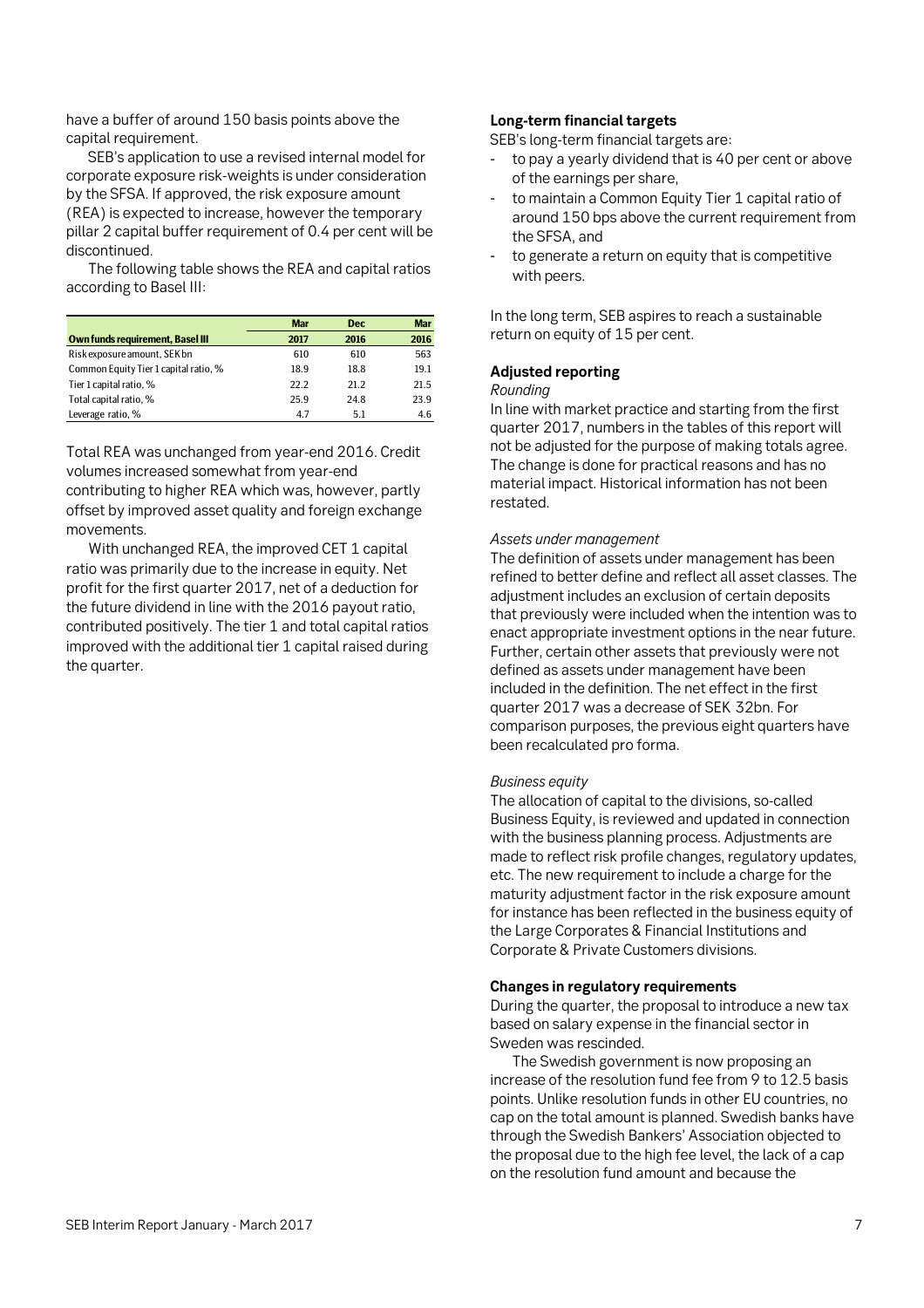government is planning to use the fees as a funding source, similar to a tax. If the proposal is adopted, Swedish banks will be operating under unfair competition compared to other European banks.

Within SEB an IFRS Programme has been set up for implementation of the new accounting standards, which is described in the Annual Report 2016. IFRS 9 introduces, among other things, a new impairment model based on expected loss instead of the incurred loss model applicable today. SEB's assessment is that the expected loss model is likely to increase loan loss provisions and decrease equity at transition and that volatility in the credit loss line item in the income statement will increase with the new rules. The European Commission has proposed that incremental provisions under IFRS 9 should be phased in to the capital base over a five year period. During the first quarter tentative decisions were taken regarding IFRS 9. For classification of financial liabilities IFRS 9 allows the possibility to early adopt the presentation of changes in fair value as a result of changes in own credit risk for financial liabilities designated to fair value through profit or loss in Other comprehensive income instead of Profit or loss. SEB does not intend to adopt this possibility early. When it comes to hedge accounting, IFRS 9 allows for an accounting policy choice and SEB plans to continue to apply the hedge accounting requirements in IAS 39.

## **Risks and uncertainties**

SEB assumes credit, market, liquidity, IT and operational as well as life insurance risks. The risk composition of the Group, as well as the related risk, liquidity and capital management, are described in SEB's Annual Report for 2016 (see page 40-45 and notes 17, 19 and 20) and in the Capital Adequacy and Risk Management report for 2016. Further information is presented in the Fact Book on a quarterly basis.

The macroeconomic development remains uncertain even though the outlook for the world economy is somewhat more positive. Deflation risks are less prominent. However, large global economic imbalances remain and the potential reduction of liquidity support to financial markets from central banks world-wide may create direct and indirect effects that are difficult to assess. There are signs that the Swedish central bank may not further cut interest rates and may even introduce a raise in late 2017. Geopolitical uncertainty has increased. The unexpected outcome of the British EU-referendum, Brexit, and the process forward for a Brexit have added to the uncertainty, as well as the ongoing election in France and upcoming elections in the United Kingdom and in Germany.

## **Visa transaction**

In 2015, Visa Inc. announced its planned acquisition of Visa Europe (a membership-owned organisation) with the purpose of creating a single global Visa company. The transaction was approved by the European Commission on 3 June 2016. It consists of a combination of consideration in cash and shares. SEB is a member of Visa Europe through several direct and indirect memberships.

The closing of the transaction of SEB's Visa memberships in the Baltic countries resulted in a realisation of the fair value recognised in other comprehensive income in the first quarter 2016 as an item affecting comparability, a gain of SEK 520m recognised in net other income in the second quarter 2016.

In Sweden, where SEB is an indirect member via Visa Sweden, the holdings are classified as available-for-sale financial assets. The fair value changes are booked in *other comprehensive income*. Once the distribution between the Swedish indirect members is finalised it will be reclassified to *net other income*.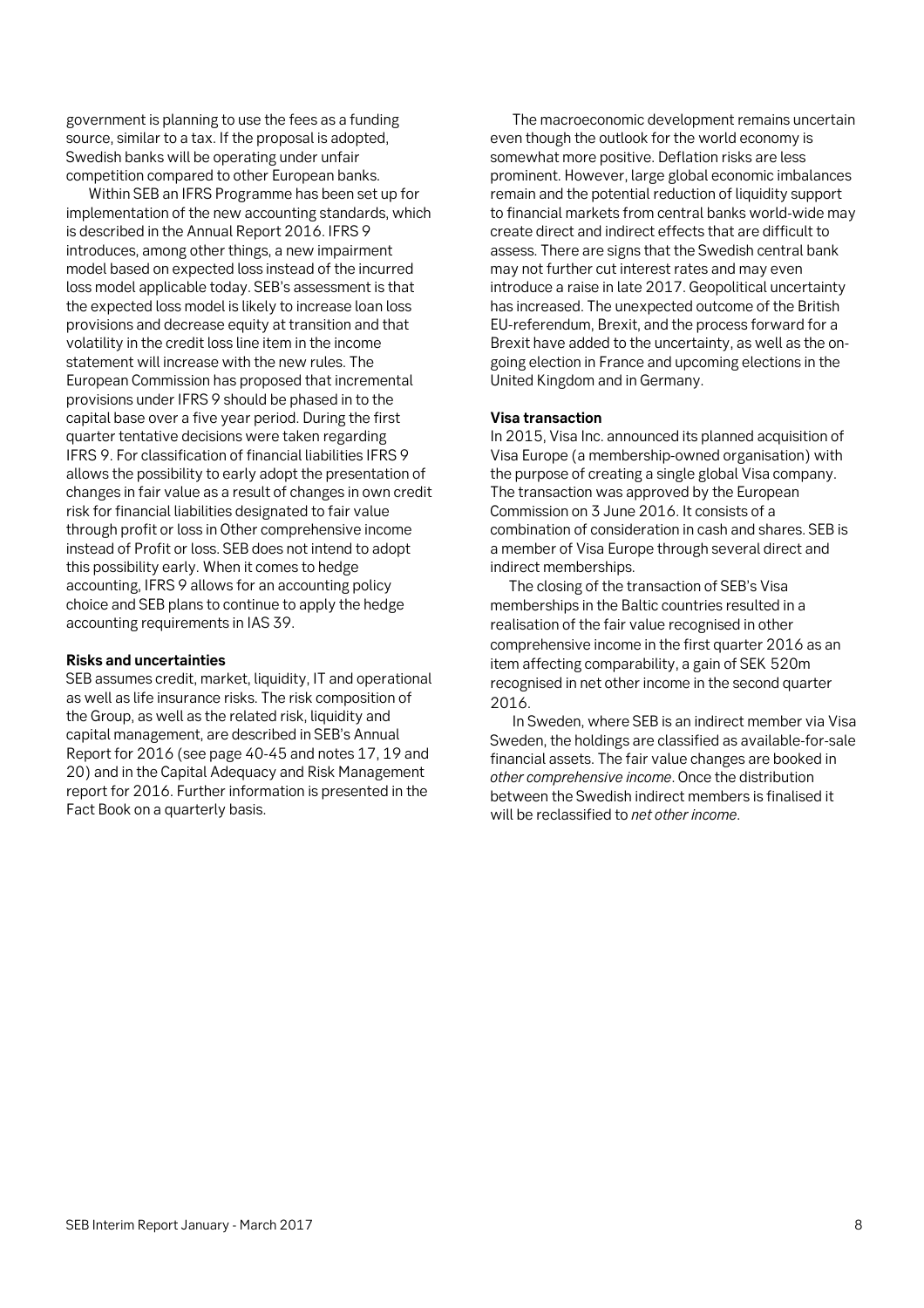## **Stockholm, 27 April 2017**

*The President declares that the Interim Report for the period 1 January 2017 to 31 March 2017 provides a fair overview of the Parent Company's and the Group's operations, their financial position and results and describe material risks and uncertainties facing the Parent Company and the Group.*

> Johan Torgeby *President and Chief Executive Officer*

## **Press conference and webcasts**

The press conference at 10 am CET on 27 April 2017, at Kungsträdgårdsgatan 8 with the President and CEO Johan Torgeby can be followed live in Swedish on www.sebgroup.com/sv/ir. A simultaneous translation into English will be available on www.sebgroup.com/ir. A replay will be available afterwards.

## **Access to telephone conference**

The telephone conference at 1.30pm CET 27 April 2017 with the President and CEO, Johan Torgeby, the CFO, Jan Erik Back, and the Head of Investor Relations, Jonas Söderberg, can be accessed by telephone, +44(0)20 7162 0077. Please quote conference id: 961498 and call at least 10 minutes in advance. A replay of the conference call will be available on www.sebgroup.com/ir.

#### **Further information is available from:**

Jan Erik Back, Chief Financial Officer Tel: +46 8 22 19 00 Jonas Söderberg, Head of Investor Relations Tel: +46 8 763 83 19, +46 73 521 02 66 Viveka Hirdman-Ryrberg, Head of Corporate **Communications** Tel: +46 8 763 85 77, +46 70 550 35 00

Skandinaviska Enskilda Banken AB (publ.) SE-106 40 Stockholm, Sweden Telephone: +46 771 62 10 00 www.sebgroup.com Corporate organisation number: 502032-9081

**Additional financial information is available in SEB's Fact Book which is published quarterly on www.sebgroup.com/ir.** 

## **Financial information calendar 2017**

| 14 July    | Interim Report January-June      |
|------------|----------------------------------|
| 25 October | Interim Report January-September |

The silent period starts 7 July The silent period starts 9 October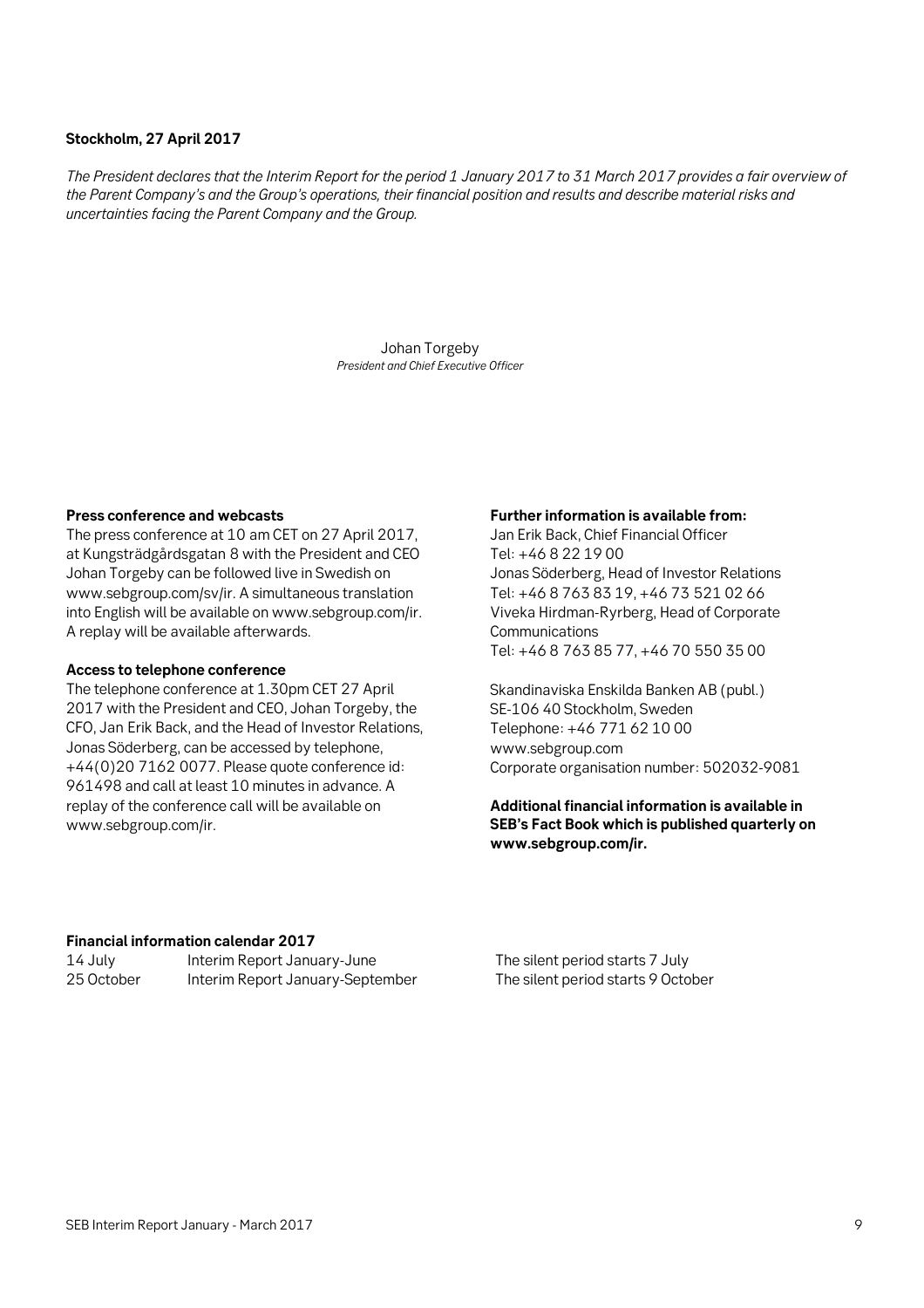## **Accounting policies**

This Interim Report is presented in accordance with IAS 34 *Interim Financial Reporting*. The Group's consolidated accounts have been prepared in accordance with the *International Financial Reporting Standards (IFRS)* and interpretations of these standards as adopted by the European Commission. The accounting also follows the *Annual Accounts Act for Credit Institutions and Securities Companies (1995:1559)* and the regulation and general guidelines issued by the Swedish Financial Supervisory Authority: *Annual Reports in Credit Institutions and Securities Companies (FFFS 2008:*25). In addition, the *Supplementary Accounting Rules for Groups (RFR 1)* from the Swedish Financial Reporting Board have been applied. The Parent Company has prepared its accounts in accordance with *Swedish Annual Act for Credit Institutions and Securities Companies*, the Swedish Financial Supervisory Authority's *Regulations and General Guidelines (FFFS 2008:25) on Annual Reports in*

*Credit Institutions and Securities Companies* and the *Supplementary Accounting Rules for Legal Entities (RFR 2)* issued by the Swedish Financial Reporting Board.

As of 1 January 2017 there are clarifications of several IFRS standards. *IAS 12 Income Taxes* has been amended regarding recognition of deferred tax assets for unrealised losses. *IAS 7 Statements of Cash Flows* has been amended and *IFRS 12 Disclosure of Interests in Other Entities* has been clarified. These amendments were applicable as of 1 January 2017, but have not yet been endorsed by the EU. The changes will not have a material effect on the financial statements of the Group or on capital adequacy and large exposures. In all other material aspects, the Group's and the Parent Company's accounting policies, basis for calculations and presentations are unchanged in comparison with the 2016 Annual Report.

## **Review report**

We have reviewed this interim report for the period 1 January 2017 to 31 March 2017 for Skandinaviska Enskilda Banken AB (publ.). The Board of Directors and the CEO are responsible for the preparation and presentation of this interim report in accordance with IAS 34 and the Swedish Annual Accounts Act for Credit institutions and Securities Companies. Our responsibility is to express a conclusion on this interim report based on our review.

We conducted our review in accordance with the International Standard on Review Engagements, ISRE 2410, Review of Interim Report Performed by the Independent Auditor of the Entity. A review consists of making inquiries, primarily of persons responsible for financial and accounting matters, and applying analytical and other review procedures. A review is substantially less in scope than an audit conducted in accordance with International Standards on Auditing, ISA, and other generally accepted auditing standards in Sweden. The procedures performed in a review do not enable us to obtain assurance that we would become aware of all significant matters that might be identified in an audit. Accordingly, we do not express an audit opinion.

Based on our review, nothing has come to our attention that causes us to believe that the interim report is not prepared, in all material respects, in accordance with IAS 34 and the Swedish Annual Accounts Act for Credit institutions and Securities Companies regarding the Group, and with the Swedish Annual Accounts Act for Credit institutions and Securities Companies, regarding the Parent Company.

## **Stockholm 27 April 2017**

PricewaterhouseCoopers AB

Peter Nyllinge **Martin By**<br> *Authorised Public Accountant* Action Actor Actor Actor Actorised Particle Actor Actor Actor Actor Actor Actor Actor Actor Actor Actor Actor Actor Actor Actor Actor Actor Actor Actor Actor Actor *Partner in charge* 

*Authorised Public Accountant Authorised Public Accountant*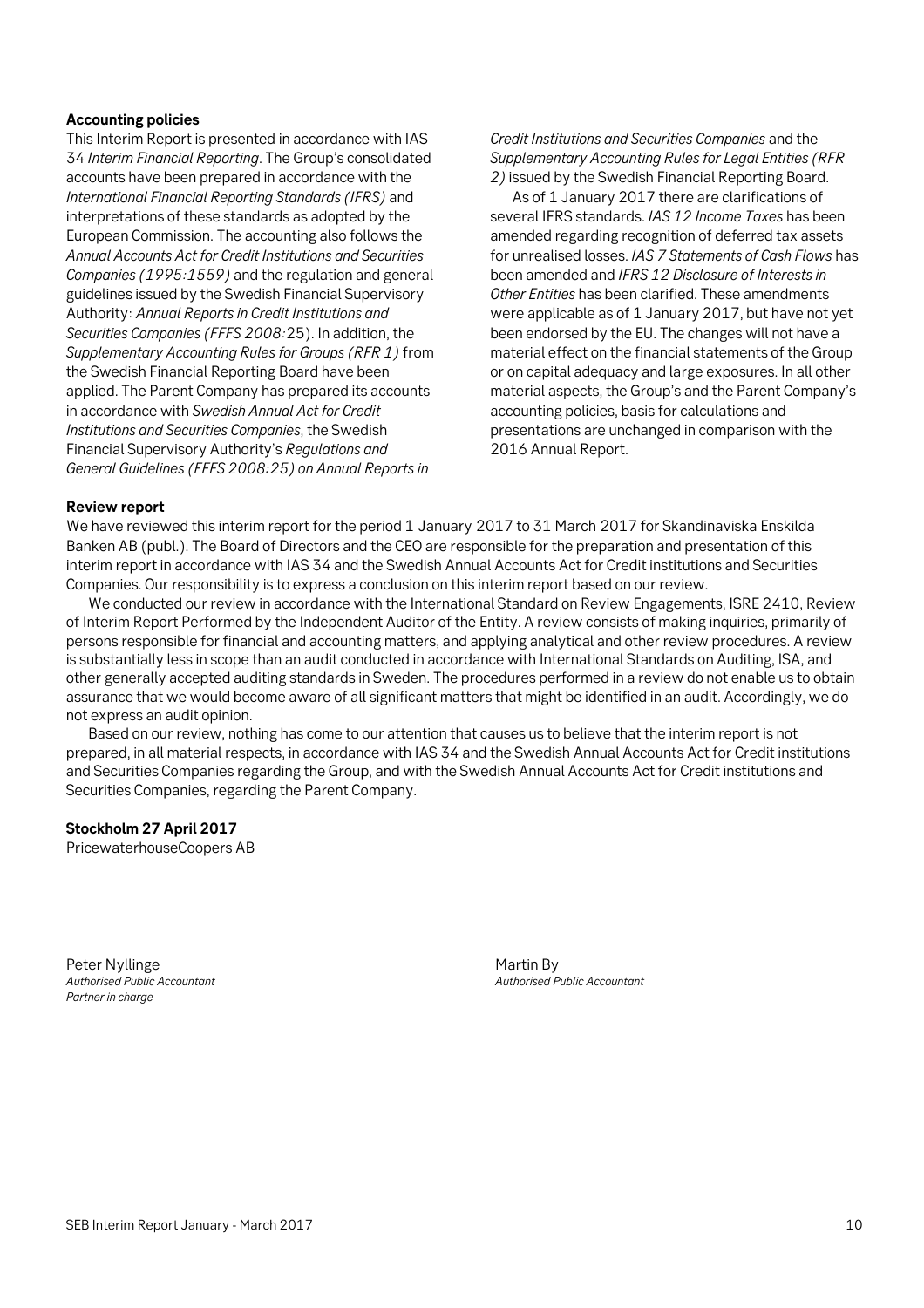## **The SEB Group**

## **Income statement – SEB Group**

|                                                 | Q1      | Q <sub>4</sub> |       |         | Jan-Mar  |       | <b>Full year</b> |
|-------------------------------------------------|---------|----------------|-------|---------|----------|-------|------------------|
| <b>SEK m</b>                                    | 2017    | 2016           | %     | 2017    | 2016     | %     | 2016             |
| Net interest income                             | 4716    | 4798           | $-2$  | 4716    | 4636     | 2     | 18738            |
| Net fee and commission income                   | 4268    | 4609           | $-7$  | 4268    | 3897     | 10    | 16628            |
| Net financial income                            | 2063    | 2038           | 1     | 2063    | 1385     | 49    | 7056             |
| Net other income                                | 157     | 173            | -9    | 157     | 304      | -48   | 1349             |
| <b>Total operating income</b>                   | 11 204  | 11618          | $-4$  | 11 204  | 10222    | 10    | 43771            |
|                                                 |         |                |       |         |          |       |                  |
| Staff costs                                     | $-3590$ | $-3774$        | -5    | $-3590$ | $-3751$  | $-4$  | $-14562$         |
| Other expenses                                  | $-1657$ | $-1727$        | $-4$  | $-1657$ | $-1704$  | $-3$  | $-6703$          |
| Depreciation, amortisation and impairment       |         |                |       |         |          |       |                  |
| of tangible and intangible assets <sup>1)</sup> | $-189$  | $-208$         | -9    | $-189$  | $-5910$  | $-97$ | $-6496$          |
| <b>Total operating expenses</b>                 | $-5436$ | $-5709$        | -5    | $-5436$ | $-11365$ | $-52$ | $-27761$         |
| <b>Profit before credit losses</b>              | 5767    | 5909           | $-2$  | 5767    | $-1143$  |       | 16010            |
| Gains less losses from tangible and             |         |                |       |         |          |       |                  |
| intangible assets                               | $-34$   | $-67$          | $-49$ | - 34    | $-22$    | 56    | - 150            |
| Net credit losses                               | $-204$  | $-284$         | $-28$ | $-204$  | $-291$   | $-30$ | $-993$           |
| <b>Operating profit</b>                         | 5529    | 5558           | -1    | 5529    | $-1456$  |       | 14867            |
| Income tax expense                              | $-1239$ | $-1314$        | -6    | $-1239$ | $-838$   | 48    | $-4249$          |
| Net profit                                      | 4290    | 4244           | 1     | 4290    | $-2294$  |       | 10618            |

1) First quarter 2016: SEB implemented a new customer-oriented organisation. The reorganisation resulted in a new structure of cash generating units and an impairment of goodwill in the amount of SEK 5,334m.

| Attributable to shareholders    | 4290 | 4 2 4 4 |  | 4 2 9 0 | -2294   | 10618 |
|---------------------------------|------|---------|--|---------|---------|-------|
| Basic earnings per share, SEK   | l.98 | 1.96    |  | 1.98    | $-1.05$ | 4.88  |
| Diluted earnings per share, SEK | 1.97 | 1.95    |  | 1.97    | $-1.04$ | 4.85  |

## **Statement of comprehensive income – SEB Group**

|                                                                      | Q1     | Q <sub>4</sub> |       |        | Jan-Mar   |      | <b>Full year</b> |
|----------------------------------------------------------------------|--------|----------------|-------|--------|-----------|------|------------------|
| <b>SEK m</b>                                                         | 2017   | 2016           | %     | 2017   | 2016      | %    | 2016             |
| <b>Net profit</b>                                                    | 4290   | 4244           | 1     | 4290   | $-2294$   |      | 10618            |
| Items that may subsequently be reclassified to the income statement: |        |                |       |        |           |      |                  |
| Available-for-sale financial assets                                  | 32     | $-91$          |       | 32     | 498       | -94  | 990              |
| Cash flow hedges                                                     | $-351$ | - 473          | $-26$ | $-351$ | 190       |      | $-811$           |
| Translation of foreign operations                                    | 1      | - 94           |       | 1      | 74        | -99  | 750              |
| Items that will not be reclassified to the income statement:         |        |                |       |        |           |      |                  |
| Defined benefit plans                                                | 1530   | 1883           | -19   | 1530   | $-3105$   |      | -1 875           |
| Other comprehensive income (net of tax)                              | 1212   | 1225           | -1    | 1212   | - 2 3 4 3 | -152 | - 946            |
| <b>Total comprehensive income</b>                                    | 5502   | 5469           | 1     | 5502   | $-4637$   |      | 9672             |
| Attributable to shareholders                                         | 5502   | 5469           | 1     | 5502   | $-4637$   |      | 9672             |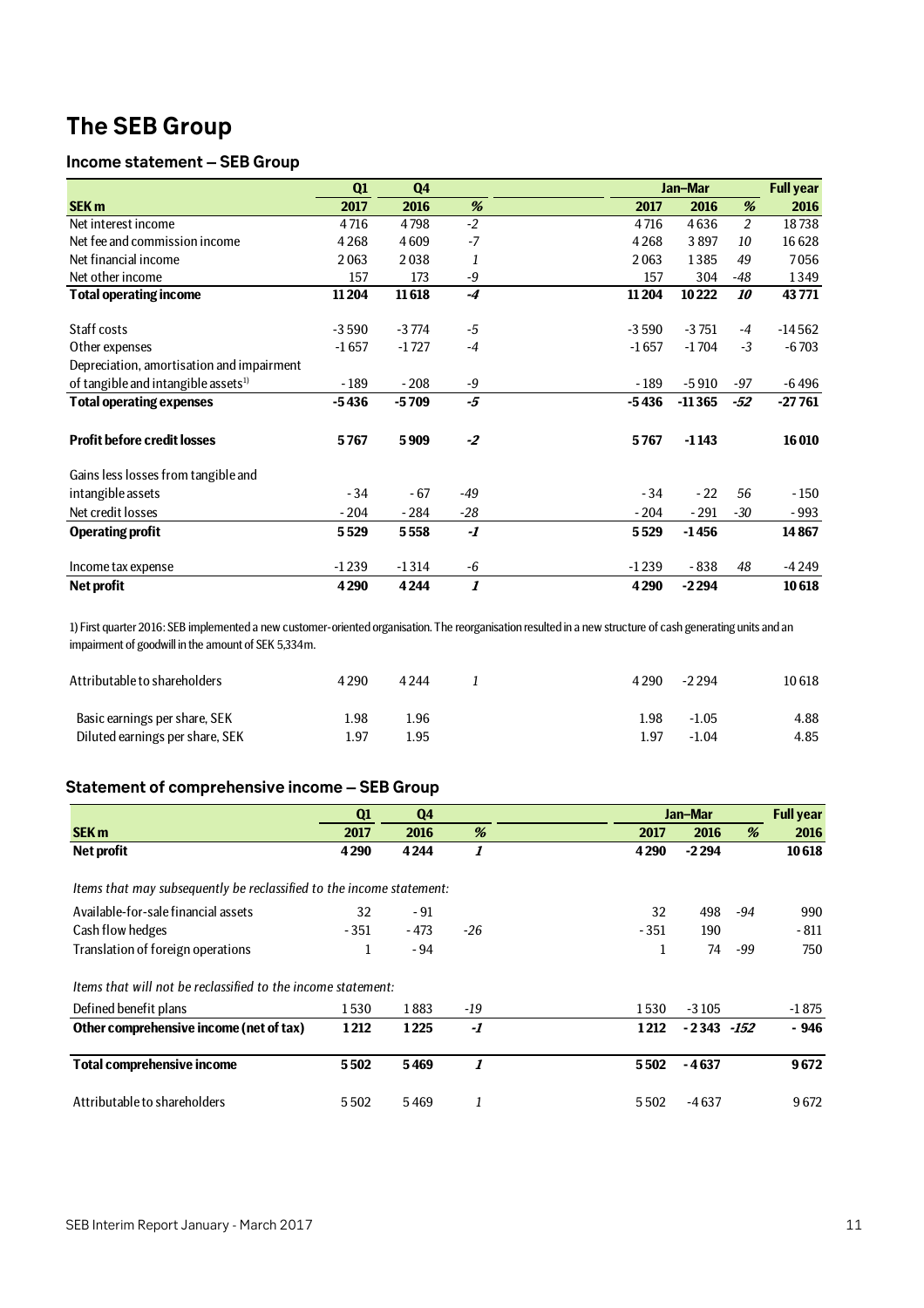## **Balance sheet – SEB Group**

|                                                                                                                             | 31 Mar   | 31 Dec  | 31 Mar  |  |  |  |
|-----------------------------------------------------------------------------------------------------------------------------|----------|---------|---------|--|--|--|
| <b>SEK m</b>                                                                                                                | 2017     | 2016    | 2016    |  |  |  |
| Cash and cash balances with central banks                                                                                   | 319483   | 151078  | 151214  |  |  |  |
| Other lending to central banks                                                                                              | 5945     | 66730   | 7251    |  |  |  |
| Loans to credit institutions $1$                                                                                            | 83 621   | 50527   | 81378   |  |  |  |
| Loans to the public                                                                                                         | 1516611  | 1453019 | 1402360 |  |  |  |
| Financial assets at fair value through profit or loss <sup>2)</sup>                                                         | 869429   | 785026  | 929749  |  |  |  |
| Fair value changes of hedged items in a portfolio hedge                                                                     | 89       | 111     | 151     |  |  |  |
| Available-for-sale financial assets <sup>2)</sup>                                                                           | 33 4 4 0 | 35747   | 37216   |  |  |  |
| Assets held for sale                                                                                                        | 486      | 587     | 618     |  |  |  |
| Investments in subsidiaries and associates                                                                                  | 1052     | 1238    | 1 1 1 9 |  |  |  |
| Tangible and intangible assets                                                                                              | 20142    | 20158   | 20307   |  |  |  |
| Other assets                                                                                                                | 76565    | 56425   | 68724   |  |  |  |
| <b>Total assets</b>                                                                                                         | 2926862  | 2620646 | 2700087 |  |  |  |
|                                                                                                                             |          |         |         |  |  |  |
| Deposits from central banks and credit institutions <sup>3)</sup>                                                           | 165 657  | 119864  | 171066  |  |  |  |
| Deposits and borrowing from the public <sup>3)</sup>                                                                        | 1119912  | 962028  | 967795  |  |  |  |
| Liabilities to policyholders                                                                                                | 414 623  | 403 831 | 368106  |  |  |  |
| Debt securities issued                                                                                                      | 730910   | 668880  | 674 616 |  |  |  |
| Financial liabilities at fair value through profit or loss                                                                  | 200 875  | 213 496 | 266702  |  |  |  |
| Fair value changes of hedged items in a portfolio hedge                                                                     | 1429     | 1537    | 1727    |  |  |  |
| Other liabilities                                                                                                           | 110 604  | 67082   | 89521   |  |  |  |
| Provisions                                                                                                                  | 2011     | 2233    | 2598    |  |  |  |
| Subordinated liabilities                                                                                                    | 46112    | 40719   | 31719   |  |  |  |
| <b>Total equity</b>                                                                                                         | 134727   | 140976  | 126237  |  |  |  |
| <b>Total liabilities and equity</b>                                                                                         | 2926862  | 2620646 | 2700087 |  |  |  |
| 1) Loans to credit institutions and liquidity placements with other direct participants in interbank fund transfer systems. |          |         |         |  |  |  |
| 2) Whereof bonds and other interest bearing securities.                                                                     | 349 439  | 252421  | 376 433 |  |  |  |
| 3) Deposits covered by deposit guarantees.                                                                                  | 272698   | 252815  | 214 364 |  |  |  |

A more detailed balance sheet is included in the Fact Book.

## **Pledged assets, contingent liabilities and commitments – SEB Group**

|                                                           | 31 Mar  | <b>31 Dec</b> | 31 Mar  |
|-----------------------------------------------------------|---------|---------------|---------|
| <b>SEK m</b>                                              | 2017    | 2016          | 2016    |
| Pledged assets for own liabilities <sup>1)</sup>          | 490 992 | 478 998       | 540 635 |
| Pledged assets for liabilities to insurance policyholders | 414623  | 403 831       | 368106  |
| Other pledged assets <sup>2)</sup>                        | 198736  | 154518        | 139 003 |
| <b>Pledged assets</b>                                     | 1104351 | 1037347       | 1047744 |
|                                                           |         |               |         |
| Contingent liabilities <sup>3)</sup>                      | 122133  | 120231        | 103 151 |
| Commitments                                               | 711016  | 655350        | 627422  |
| <b>Contingent liabilities and commitments</b>             | 833149  | 775581        | 730573  |

1) Of which collateralised for covered bonds SEK 357,780m (346,585/357,017).

2) Of which securities lending SEK 98,774m (61,498/58,828) and pledged but unencumbered bonds SEK 84,000m (80,718/66,012).

3) Of which credit guarantees SEK 13,721m (14,309/12,563).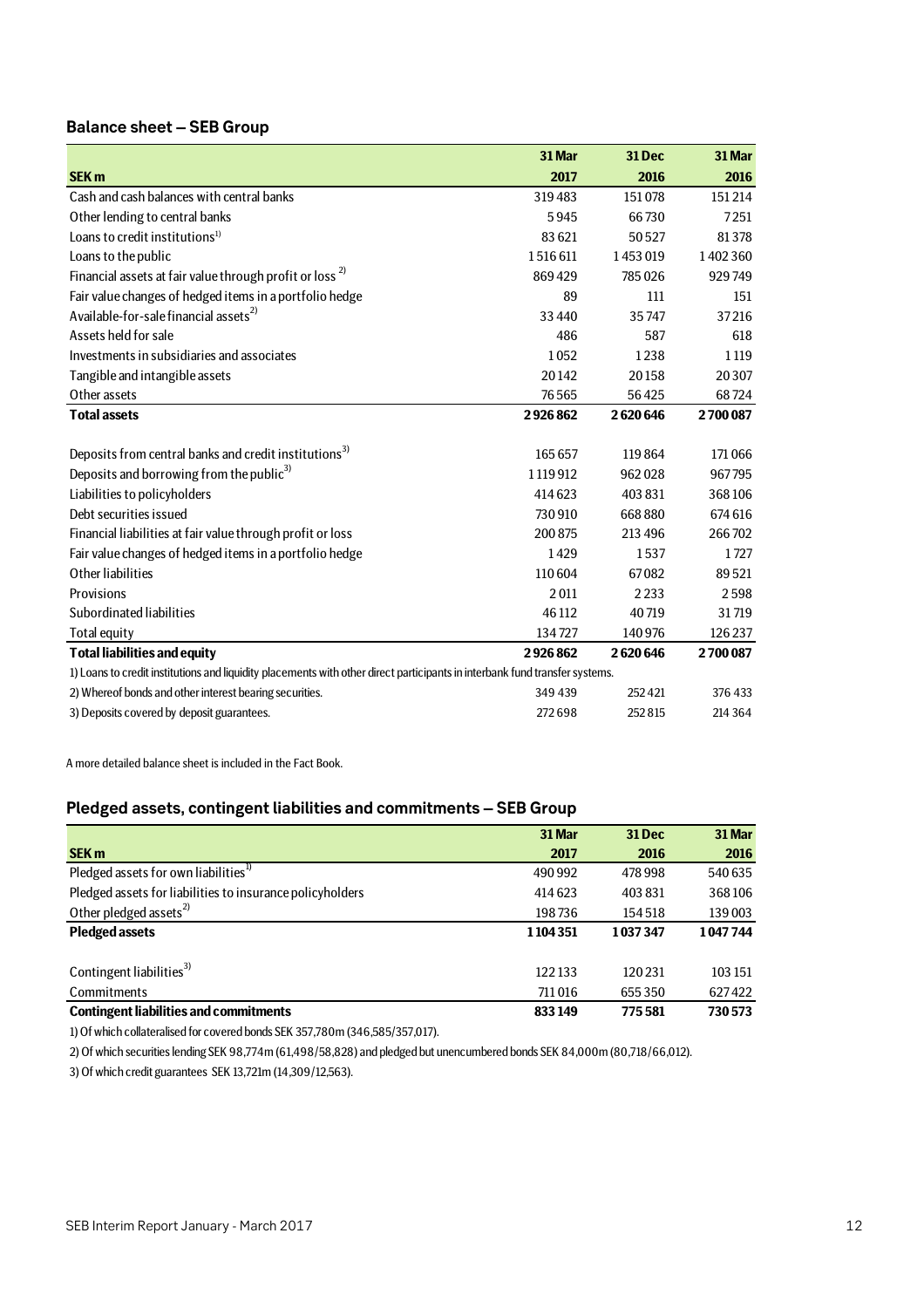## **Key figures – SEB Group**

|                                                                   | Q1     | Q <sub>4</sub> |         | Jan-Mar         |         |
|-------------------------------------------------------------------|--------|----------------|---------|-----------------|---------|
|                                                                   | 2017   | 2016           | 2017    | 2016            | 2016    |
|                                                                   |        |                |         |                 |         |
| Return on equity, %                                               | 12.19  | 12.28          | 12.19   | $-6.58$         | 7.80    |
| Return on equity excluding items affecting                        |        |                |         |                 |         |
| comparability <sup>1</sup> , %                                    | 11.74  | 11.75          | 11.74   | 10.09           | 11.30   |
| Return on total assets, %                                         | 0.61   | 0.60           | 0.61    | $-0.33$         | 0.37    |
| Return on risk exposure amount, %                                 | 2.82   | 2.76           | 2.82    | $-1.61$         | 1.80    |
| Cost/income ratio                                                 | 0.49   | 0.49           | 0.49    | 1.11            | 0.63    |
| Cost/income ratio excluding items affecting                       |        |                |         |                 |         |
| comparability <sup>1)</sup>                                       | 0.49   | 0.49           | 0.49    | 0.53            | 0.50    |
| Basic earnings per share, SEK                                     | 1.98   | 1.96           | 1.98    | $-1.05$         | 4.88    |
| Weighted average number of shares <sup>2</sup> , millions         | 2169   | 2168           | 2169    | 2192            | 2178    |
| Diluted earnings per share, SEK                                   | 1.97   | 1.95           | 1.97    | $-1.04$         | 4.85    |
| Weighted average number of diluted shares <sup>3</sup> , millions | 2179   | 2178           | 2 1 7 9 | 2202            | 2188    |
| Net worth per share, SEK                                          | 70.21  | 73.00          | 70.21   | 64.43           | 73.00   |
| Equity per share, SEK                                             | 62.09  | 65.00          | 62.09   | 57.61           | 65.00   |
| Average shareholders' equity, SEK, billion                        | 140.8  | 138.2          | 140.8   | 139.5           | 136.2   |
| Credit loss level, %                                              | 0.05   | 0.08           | 0.05    | 0.08            | 0.07    |
| Liquidity Coverage Ratio (LCR) <sup>4)</sup> , %                  | 133    | 168            | 133     | 132             | 168     |
| Own funds requirement. Basel III                                  |        |                |         |                 |         |
| Risk exposure amount, SEK m                                       | 610047 | 609 959        |         | 610 047 562 754 | 609959  |
| Expressed as own funds requirement, SEK m                         | 48 804 | 48797          | 48 804  | 45 0 20         | 48797   |
| Common Equity Tier 1 capital ratio, %                             | 18.9   | 18.8           | 18.9    | 19.1            | 18.8    |
| Tier 1 capital ratio, %                                           | 22.2   | 21.2           | 22.2    | 21.5            | 21.2    |
| Total capital ratio, %                                            | 25.9   | 24.8           | 25.9    | 23.9            | 24.8    |
| Leverage ratio, %                                                 | 4.7    | 5.1            | 4.7     | 4.6             | 5.1     |
| Number of full time equivalents <sup>5)</sup>                     | 15 006 | 15087          | 15 003  | 15404           | 15 2 79 |
| Assets under custody, SEK bn                                      | 7463   | 6859           | 7463    | 6712            | 6859    |
| Assets under management <sup>6)</sup> , SEK bn                    | 1800   | 1749           | 1800    | 1607            | 1749    |

1) Impairment of goodwill and restructuring effects in Q1 2016. Sale of shares in VISA Europe in the Baltic region in Q2 2016.

2) The number of issued shares was 2,194,171,802. SEB owned 25,177,693 Class A shares for the equity based programmes at year-end 2016. During 2017 SEB has purchased 1,930,000 shares and 2,910,601 shares have been sold. Thus, at 31 March 2017 SEB owned 24,197,092 Class A-shares with a market value of SEK 2,412m.

3) Calculated dilution based on the estimated economic value of the long-term incentive programmes.

4) According to Swedish FSA regulations for respective period.

5) Quarterly numbers are for end of quarter. Accumulated numbers are average for the period.

6) Adjusted definition implemented Q1 2017, comparatives 2016 calculated pro forma.

In SEB's Fact Book, this table is available with nine quarters of history.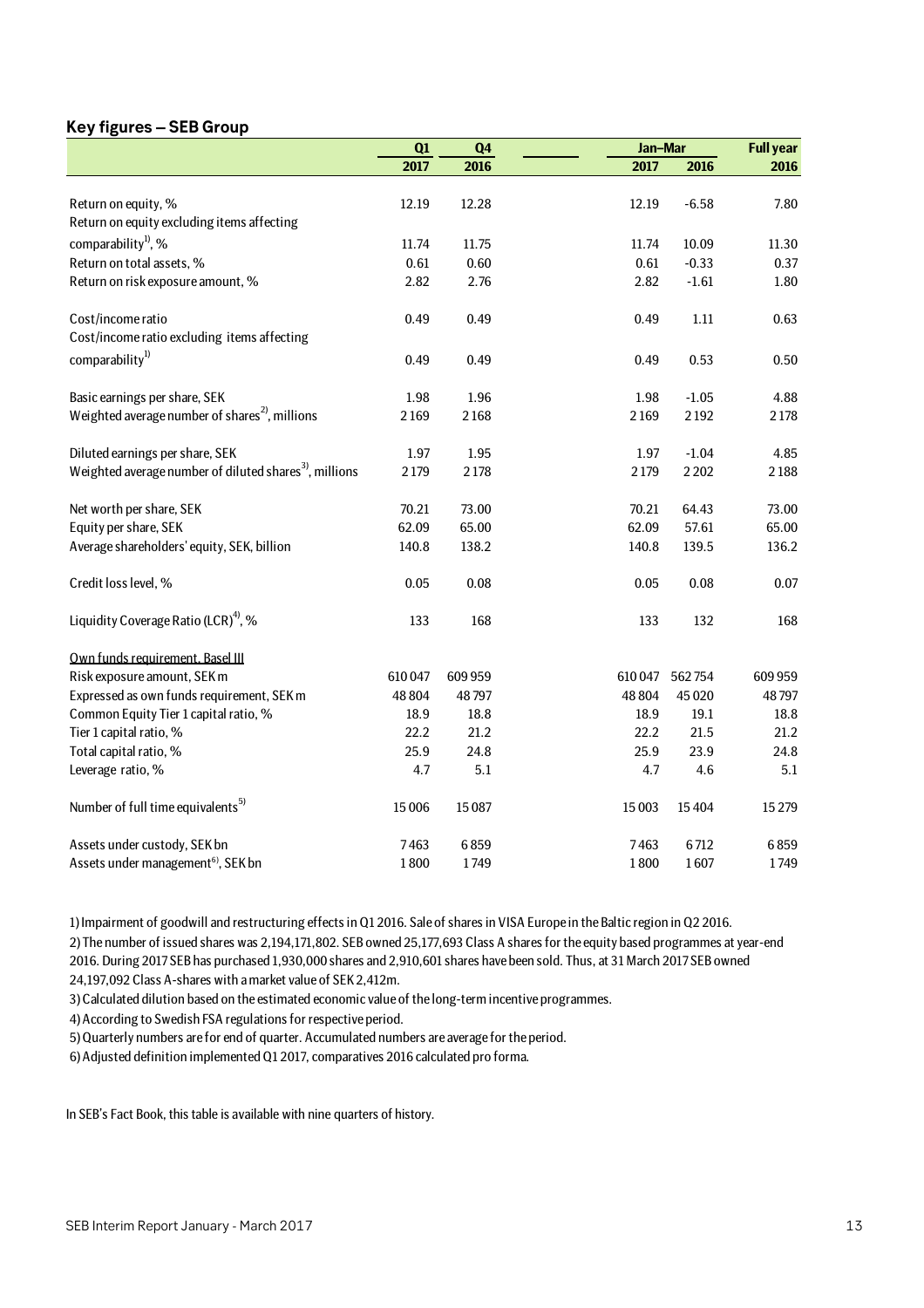## **Income statement on quarterly basis - SEB Group**

|                                                       | Q1      | Q <sub>4</sub> | Q <sub>3</sub> | Q <sub>2</sub> | Q <sub>1</sub> |
|-------------------------------------------------------|---------|----------------|----------------|----------------|----------------|
| <b>SEK m</b>                                          | 2017    | 2016           | 2016           | 2016           | 2016           |
| Net interest income                                   | 4716    | 4798           | 4657           | 4647           | 4636           |
| Net fee and commission income                         | 4268    | 4609           | 4048           | 4074           | 3897           |
| Net financial income                                  | 2063    | 2038           | 1915           | 1718           | 1385           |
| Net other income                                      | 157     | 173            | 175            | 697            | 304            |
| <b>Total operating income</b>                         | 11 204  | 11618          | 10795          | 11 136         | 10222          |
| Staff costs                                           | $-3590$ | $-3774$        | $-3530$        | $-3507$        | $-3751$        |
| Other expenses                                        | $-1657$ | $-1727$        | $-1624$        | $-1648$        | $-1704$        |
| Depreciation, amortisation and impairment of tangible |         |                |                |                |                |
| and intangible assets <sup>1)</sup>                   | $-189$  | $-208$         | $-201$         | $-177$         | $-5910$        |
| <b>Total operating expenses</b>                       | $-5436$ | $-5709$        | $-5355$        | $-5332$        | $-11365$       |
| <b>Profit before credit losses</b>                    | 5767    | 5909           | 5440           | 5804           | $-1143$        |
| Gains less losses from tangible and intangible assets | $-34$   | $-67$          | $-14$          | $-47$          | $-22$          |
| Net credit losses                                     | $-204$  | $-284$         | $-197$         | $-221$         | $-291$         |
| <b>Operating profit</b>                               | 5529    | 5558           | 5229           | 5536           | $-1456$        |
| Income tax expense                                    | $-1239$ | $-1314$        | $-1080$        | $-1017$        | - 838          |
| <b>Net profit</b>                                     | 4290    | 4244           | 4149           | 4519           | $-2294$        |

1) First quarter 2016: SEB implemented a new customer-oriented organisation. The reorganisation resulted in a new structure of cash generating units and an impairment of goodwill in the amount of SEK 5,334m.

| Attributable to shareholders    | 4 2 9 0 | 4244 | 4149 | 4519 | $-2294$ |
|---------------------------------|---------|------|------|------|---------|
| Basic earnings per share, SEK   | 1.98    | 1.96 | l.91 | 2.07 | $-1.05$ |
| Diluted earnings per share, SEK | 1.97    | l.95 | 90،، | 2.06 | $-1.04$ |

## **Income statement by division – SEB Group**

|                                           | <b>Large</b>        |                  |        |                          |                     |                     |                  |
|-------------------------------------------|---------------------|------------------|--------|--------------------------|---------------------|---------------------|------------------|
|                                           | <b>Corporates</b>   | <b>Corporate</b> |        | Life &                   |                     |                     |                  |
|                                           | & Financial         | & Private        |        | <b>Investment</b>        |                     |                     |                  |
| <b>Jan-Mar 2017, SEK m</b>                | <b>Institutions</b> | <b>Customers</b> |        | <b>Baltic Management</b> | Other <sup>1)</sup> | <b>Eliminations</b> | <b>SEB Group</b> |
| Net interest income                       | 2043                | 2330             | 551    | $-19$                    | $-206$              | 15                  | 4716             |
| Net fee and commission income             | 1530                | 1393             | 307    | 1043                     | $-3$                | $-1$                | 4268             |
| Net financial income                      | 957                 | 108              | 62     | 364                      | 557                 | 14                  | 2063             |
| Net other income                          | 32                  | 14               | 0      | 14                       | 101                 | - 4                 | 157              |
| <b>Total operating income</b>             | 4563                | 3845             | 920    | 1403                     | 449                 | 24                  | 11 204           |
|                                           |                     |                  |        |                          |                     |                     |                  |
| Staff costs                               | $-1019$             | $-854$           | $-181$ | $-382$                   | $-1164$             | 9                   | $-3590$          |
| Other expenses                            | $-1245$             | $-926$           | $-246$ | $-220$                   | 1013                | $-33$               | $-1657$          |
| Depreciation, amortisation and impairment |                     |                  |        |                          |                     |                     |                  |
| of tangible and intangible assets         | $-13$               | - 15             | $-14$  | $-9$                     | $-138$              |                     | - 189            |
| <b>Total operating expenses</b>           | $-2277$             | $-1795$          | $-440$ | $-611$                   | $-289$              | $-24$               | $-5436$          |
| <b>Profit before credit losses</b>        | 2285                | 2051             | 479    | 792                      | 160                 | 0                   | 5767             |
| Gains less losses from tangible and       |                     |                  |        |                          |                     |                     |                  |
| intangible assets                         | 1                   | $\bf{0}$         | $-33$  | $\bf{0}$                 | $-2$                |                     | $-34$            |
| Net credit losses                         | $-144$              | $-81$            | 19     | $\mathbf{0}$             | $\overline{2}$      |                     | $-204$           |
| <b>Operating profit</b>                   | 2142                | 1969             | 465    | 792                      | 160                 | $\bf{0}$            | 5529             |

1) Other consists of business support units, treasury and staff units.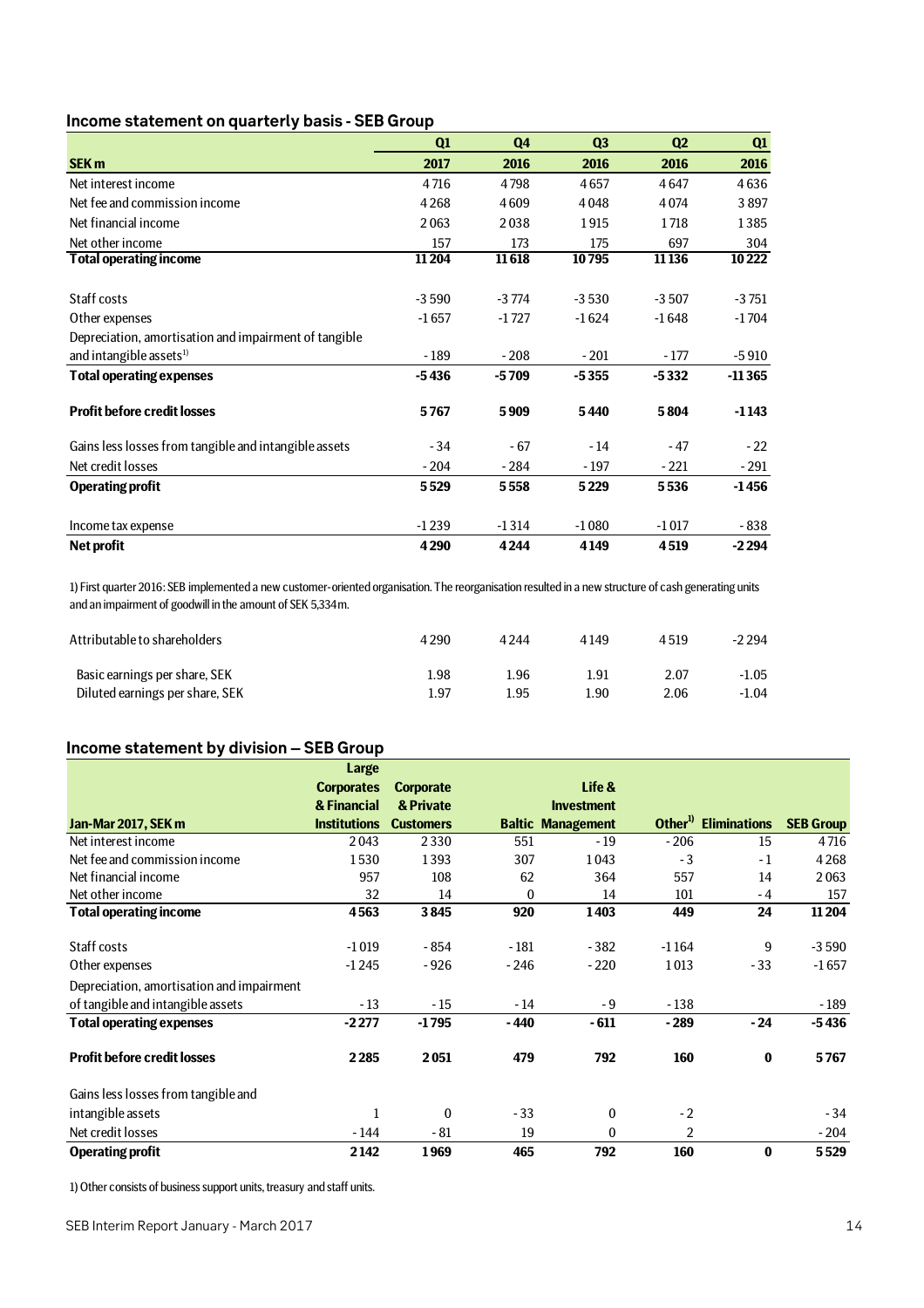## **Large Corporates & Financial Institutions**

The division offers commercial and investment banking services to large corporate and institutional clients, mainly in the Nordic region and Germany. Customers are also served through an international network in some 20 offices.

## **Income statement**

|                                                       | Q1      | Q <sub>4</sub> |                  |         | Jan - Mar |       | <b>Full year</b> |
|-------------------------------------------------------|---------|----------------|------------------|---------|-----------|-------|------------------|
| SEK <sub>m</sub>                                      | 2017    | 2016           | %                | 2017    | 2016      | %     | 2016             |
| Net interest income                                   | 2043    | 2 2 0 2        | $-7$             | 2043    | 2081      | $-2$  | 8 3 0 7          |
| Net fee and commission income                         | 1530    | 1690           | $-9$             | 1530    | 1384      | 11    | 6095             |
| Net financial income                                  | 957     | 1219           | $-21$            | 957     | 897       | 7     | 4 1 8 7          |
| Net other income                                      | 32      | 137            | $-77$            | 32      | 175       | $-82$ | 389              |
| <b>Total operating income</b>                         | 4563    | 5248           | $-13$            | 4563    | 4537      | 1     | 18978            |
| Staff costs                                           | $-1019$ | $-1032$        | $-1$             | $-1019$ | $-1087$   | $-6$  | $-4062$          |
| Other expenses                                        | $-1245$ | $-1208$        | 3                | $-1245$ | $-1355$   | - 8   | $-5080$          |
| Depreciation, amortisation and impairment of          |         |                |                  |         |           |       |                  |
| tangible and intangible assets                        | $-13$   | $-11$          | 18               | $-13$   | $-114$    | - 89  | - 140            |
| <b>Total operating expenses</b>                       | $-2277$ | $-2251$        | $\boldsymbol{l}$ | $-2277$ | $-2556$   | - 11  | $-9282$          |
| <b>Profit before credit losses</b>                    | 2285    | 2997           | $-24$            | 2285    | 1981      | 15    | 9696             |
| Gains less losses from tangible and intangible assets | 1       | $-1$           |                  | 1       |           |       |                  |
| Net credit losses                                     | $-144$  | $-200$         | $-28$            | $-144$  | $-122$    | 18    | $-563$           |
| <b>Operating profit</b>                               | 2 1 4 2 | 2796           | $-23$            | 2 1 4 2 | 1859      | 15    | 9 1 3 3          |
| Cost/Income ratio                                     | 0.50    | 0.43           |                  | 0.50    | 0.56      |       | 0.49             |
| <b>Business equity, SEK bn</b>                        | 66.1    | 64.9           |                  | 66.1    | 61.6      |       | 62.4             |
| Return on business equity, %                          | 9.7     | 13.3           |                  | 9.7     | 9.3       |       | 11.3             |
| Number of full time equivalents <sup>1)</sup>         | 2066    | 2063           |                  | 2066    | 2208      |       | 2 1 3 4          |

<sup>1)</sup> Quarterly numbers are for end of quarter. Accumulated numbers are average for the period.

- Higher customer activity supported by improved market sentiment
- Increased demand for regulatory-driven services
- Operating profit amounted to SEK 2,142m and return on business equity was 9.7 per cent

## **Comments on the first quarter**

The geopolitical uncertainty remained while market sentiment improved. This resulted in higher customer activity and customers showed a continued strong focus on sustainability related capital market products.

*Financial Institutions* clients focused on implementing new mandatory rules on collateralisation of counterparty derivative exposures. As a result, demand for advice and services related to collateral management increased. Despite the prospect of future higher interest rates, clients continued to search for higher yielding investments. Assets under custody amounted to SEK 7,463bn (6,859).

Within the *Large Corporate* segment there was low demand for traditional bank financing except within the private equity and real estate segments. However, activity within the capital markets area was high with many customers taking advantage of the attractive interest rates prior to expected rate hikes and steepening yield curves. In the Nordic countries and Germany, an optimistic business climate led to higher

activity, and in Denmark several merger and acquisition deals were closed.

SEB upgraded its cash management functionality providing customers with an enhanced view of their global liquidity. Accessibility has been improved allowing customers to monitor and transact on their accounts also in mobile devices.

 Operating income was in line with last year at SEK 4,563m. The customer-driven interest income improved primarily reflecting increased lending volumes as well as measures to adapt to the negative interest environment. However, net interest income was negatively affected by the increased resolution fund fee. Net fee and commission income increased, primarily driven by the capital market and advisory activities. Operating expenses were stable excluding the items that affected comparability last year. The credit portfolio was stable. Net credit losses amounted to SEK 144m, equivalent to a credit loss level of 9 basis points.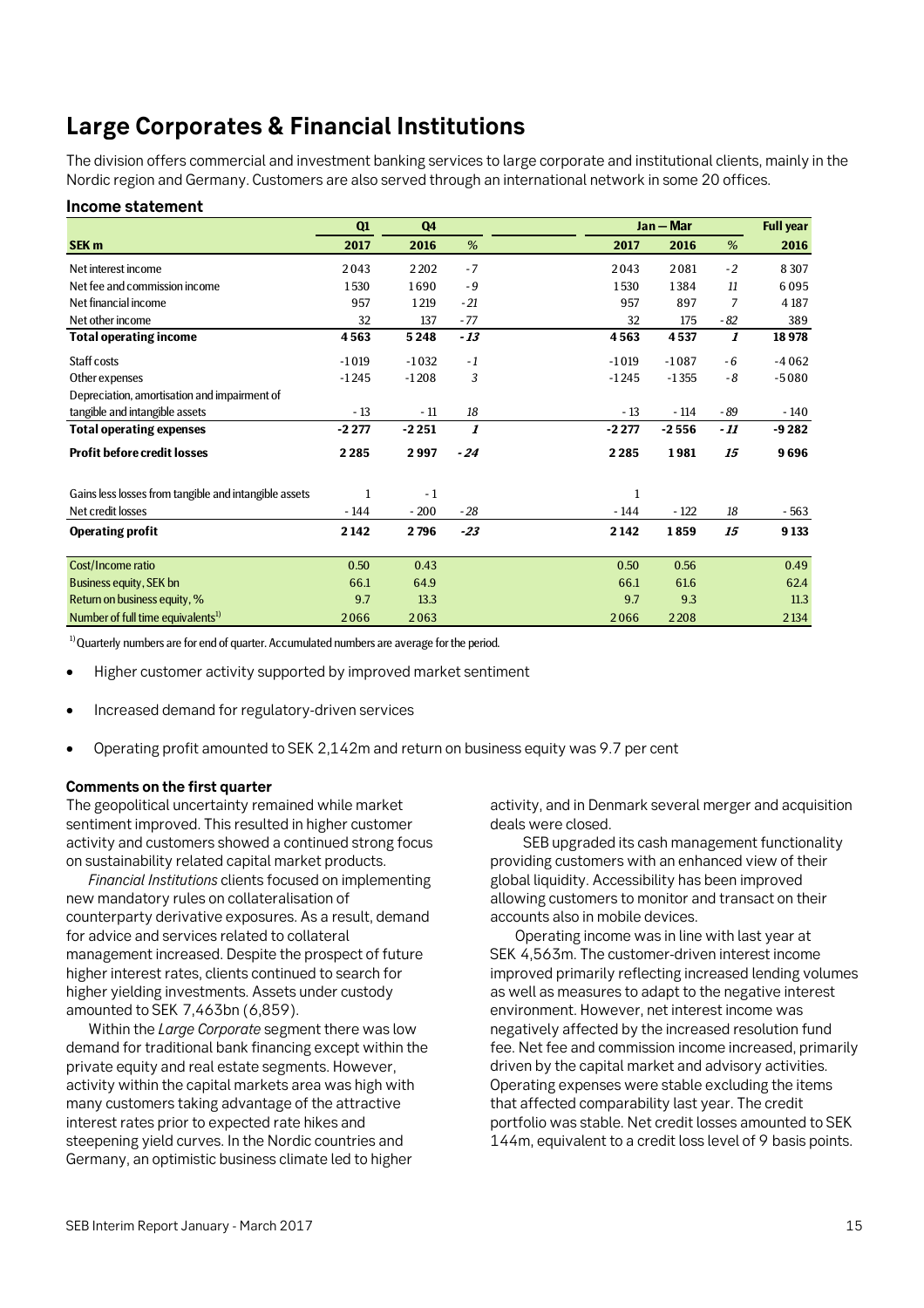## **Corporate & Private Customers**

The division offers full banking and advisory services to private individuals and small and medium-sized corporate customers in Sweden, as well as card services in four Nordic countries. High net-worth individuals are offered leading Nordic private banking services.

## **Income statement**

|                                                       | Q1      | Q <sub>4</sub> |                  |         | Jan - Mar |                            | <b>Full year</b> |
|-------------------------------------------------------|---------|----------------|------------------|---------|-----------|----------------------------|------------------|
| SEK <sub>m</sub>                                      | 2017    | 2016           | %                | 2017    | 2016      | %                          | 2016             |
| Net interest income                                   | 2330    | 2331           | 0                | 2330    | 2188      | 6                          | 8982             |
| Net fee and commission income                         | 1393    | 1425           | $-2$             | 1393    | 1275      | 9                          | 5414             |
| Net financial income                                  | 108     | 111            | $-3$             | 108     | 90        | 20                         | 394              |
| Net other income                                      | 14      | 19             | $-26$            | 14      | 6         | 133                        | 55               |
| <b>Total operating income</b>                         | 3845    | 3886           | $-1$             | 3845    | 3559      | 8                          | 14845            |
| Staff costs                                           | $-854$  | $-850$         | 0                | - 854   | $-844$    | 1                          | $-3339$          |
| Other expenses                                        | $-926$  | $-1009$        | - 8              | $-926$  | $-888$    | 4                          | $-3713$          |
| Depreciation, amortisation and impairment of          |         |                |                  |         |           |                            |                  |
| tangible and intangible assets                        | $-15$   | $-18$          | $-17$            | $-15$   | $-16$     | $-6$                       | - 69             |
| <b>Total operating expenses</b>                       | $-1795$ | $-1877$        | $-4$             | $-1795$ | $-1748$   | $\boldsymbol{\mathcal{S}}$ | $-7121$          |
| <b>Profit before credit losses</b>                    | 2051    | 2009           | $\overline{z}$   | 2051    | 1811      | 13                         | 7724             |
| Gains less losses from tangible and intangible assets |         |                |                  |         |           |                            |                  |
| Net credit losses                                     | $-81$   | $-63$          | 29               | $-81$   | $-119$    | $-32$                      | - 376            |
| <b>Operating profit</b>                               | 1969    | 1946           | $\boldsymbol{l}$ | 1969    | 1692      | 16                         | 7348             |
| Cost/Income ratio                                     | 0.47    | 0.48           |                  | 0.47    | 0.49      |                            | 0.48             |
| Business equity, SEK bn                               | 40.4    | 38.7           |                  | 40.4    | 36.1      |                            | 37.3             |
| Return on business equity, %                          | 14.6    | 15.5           |                  | 14.6    | 14.4      |                            | 15.2             |
| Number of full time equivalents <sup>1)</sup>         | 3510    | 3551           |                  | 3510    | 3730      |                            | 3667             |

 $1)$  Quarterly numbers are for end of quarter. Accumulated numbers are average for the period.

- Continued growth in both the private and corporate segments
- Digital initiatives launched to enhance the customer offer
- Operating profit amounted to SEK 1,969m and return on business equity was 14.6 per cent

## **Comments on the first quarter**

Although the broader market outlook remains uncertain and the geopolitical backdrop is fragile, a slightly more positive sentiment characterised the first quarter as reflected in customer activity and growing demand for savings products.

In the *private customer* segment, positive net savings inflows, mainly driven by Private Banking, contributed to the growth in assets under management and household mortgage volumes increased by SEK 4bn in the quarter to SEK 437bn (433). Customers' rapid pace towards digitalisation continued, with mobile interactions reaching another all-time high at 17 and 1 million in average per month for the private and corporate customer segment, respectively. The private customer offering continued to be enhanced through the launch of an all-digital customer onboarding process as well as digital card payments through its collaboration with Samsung Pay. In addition, the mobile banking app was upgraded with financial management functionality.

Within the *corporate* segment, the number of fullservice customers continued to increase and reached 170,000 (168,000 at year-end), representing a market share of 15 per cent. Corporate lending increased to SEK 227bn (224), partly driven by financing of residential properties. Greenhouse, a new packaged offering aiming to support corporate customers with growth ambitions was launched. Total deposit volumes from private and corporate customers amounted to SEK 368bn (372).

Year-on-year, operating profit increased to SEK 1,969m, mainly driven by continued growth in net interest income which amounted to SEK 2,330m and net fee and commission income which reached SEK 1,393m. Operating expenses remained stable at SEK 1,795m and credit losses decreased to SEK 81m, corresponding to a credit loss level of 5 basis points.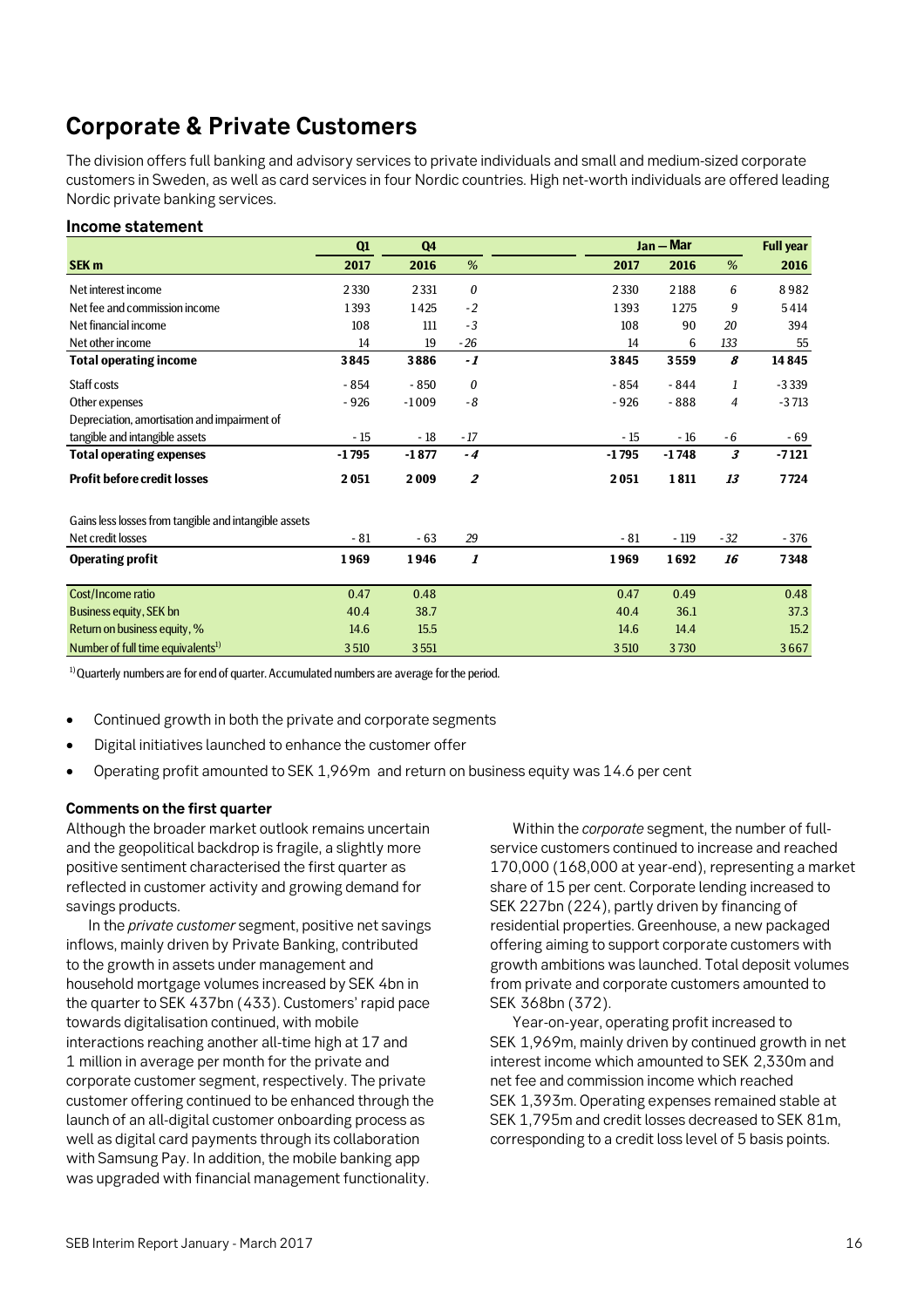## **Baltic**

The division provides full banking and advisory services to private individuals and small and medium-sized corporate customers in Estonia, Latvia and Lithuania. The Baltic real estate holding companies (RHC) are part of the division.

## **Income statement (excl. RHC)**

|                                                       | Q1           | Q4           |                |        | $Jan - Mar$    |       | <b>Full year</b> |
|-------------------------------------------------------|--------------|--------------|----------------|--------|----------------|-------|------------------|
| SEK <sub>m</sub>                                      | 2017         | 2016         | %              | 2017   | 2016           | %     | 2016             |
| Net interest income                                   | 552          | 588          | $-6$           | 552    | 509            | 8     | 2 1 5 0          |
| Net fee and commission income                         | 307          | 325          | - 6            | 307    | 264            | 16    | 1171             |
| Net financial income                                  | 62           | 38           | 63             | 62     | 54             | 15    | 218              |
| Net other income                                      | 3            | $-5$         |                | 3      | $\mathbf{1}$   | 200   | $-1$             |
| <b>Total operating income</b>                         | 924          | 946          | $-2$           | 924    | 828            | 12    | 3538             |
| Staff costs                                           | $-177$       | $-197$       | $-10$          | $-177$ | $-178$         | $-1$  | $-734$           |
| Other expenses                                        | $-245$       | $-231$       | 6              | $-245$ | $-317$         | $-23$ | $-1016$          |
| Depreciation, amortisation and impairment of          |              |              |                |        |                |       |                  |
| tangible and intangible assets                        | $-13$        | $-23$        | $-43$          | $-13$  | $-13$          | 0     | - 62             |
| <b>Total operating expenses</b>                       | $-435$       | $-451$       | $-4$           | $-435$ | $-508$         | $-14$ | $-1812$          |
| <b>Profit before credit losses</b>                    | 489          | 495          | - 1            | 489    | 320            | 53    | 1726             |
| Gains less losses from tangible and intangible assets | $\mathbf{1}$ | $\mathbf{1}$ | 0              | 1      | $\overline{2}$ | $-50$ | 9                |
| Net credit losses                                     | 19           | $-22$        |                | 19     | $-49$          |       | - 57             |
| <b>Operating profit</b>                               | 508          | 474          | $\overline{z}$ | 508    | 273            | 86    | 1678             |
| Cost/Income ratio                                     | 0.47         | 0.48         |                | 0.47   | 0.61           |       | 0.51             |
| <b>Business equity, SEK bn</b>                        | 7.6          | 7.7          |                | 7.6    | 7.6            |       | 7.6              |
| Return on business equity, %                          | 23.4         | 21.6         |                | 23.4   | 12.7           |       | 19.3             |
| Number of full time equivalents <sup>1)</sup>         | 2408         | 2456         |                | 2405   | 2575           |       | 2534             |

<sup>1)</sup> Quarterly numbers are for end of quarter. Accumulated numbers are average for the period.

#### **Baltic Division (incl. RHC)**

| <b>Operating profit</b>                       | 465  | 386  | 20 | 465  | 233  | <i><b>100</b></i> | 1451 |
|-----------------------------------------------|------|------|----|------|------|-------------------|------|
| Cost/Income ratio                             | 0.48 | 0.49 |    | 0.48 | 0.63 |                   | 0.53 |
| <b>Business equity, SEK bn</b>                | 7.8  | 7.9  |    | 7.8  | 7.9  |                   | 7.9  |
| Return on business equity, %                  | 21.0 | 17.1 |    | 21.0 | 10.4 |                   | 16.2 |
| Number of full time equivalents <sup>1)</sup> | 2433 | 2484 |    | 2431 | 2607 |                   | 2565 |

- Continued improvement in business environment
- Successful launch of a new core banking system in Latvia
- Operating profit amounted to SEK 508m and return on business equity was 23.4 per cent

## **Comments on the first quarter**

GDP growth continued to be supported by higher investments and private consumption. The rise in exports in the fourth quarter 2016 continued into 2017. Also, inflation increased driven mainly by higher wages and commodity prices.

A new improved mobile app was launched in Lithuania and Estonia and was well received. Smart ID, a mobile app for digital signing, was launched in cooperation with Swedbank in all Baltic countries and is quickly improving financial infrastructure in the region. There were more than 100,000 users by the end of the quarter. In Estonia, a remote video-based functionality was introduced to enable companies to open accounts without visiting a branch office. In Latvia, the new core banking system enabled improved customers functionality and interfaces. The

number of home banking customers in the division was 1,007,000 (1,003,000).

Loan volumes amounted to SEK 119bn (118) and both household and corporate lending increased. Deposits decreased to SEK 105bn (106). Despite the very low deposit margins in the Baltic countries, net interest income increased by 8 per cent year-on-year due to increased volumes and higher margins on new lending. Net fee and commission income was 16 per cent higher year-on-year as a result of increased customer activity in all countries. With strong asset quality and given an expense item that affected comparability in 2016, operating profit was 86 per cent higher and return on business equity was 23.4 per cent.

The real estate holding companies (RHC) held assets with a total book value of SEK 726m (837).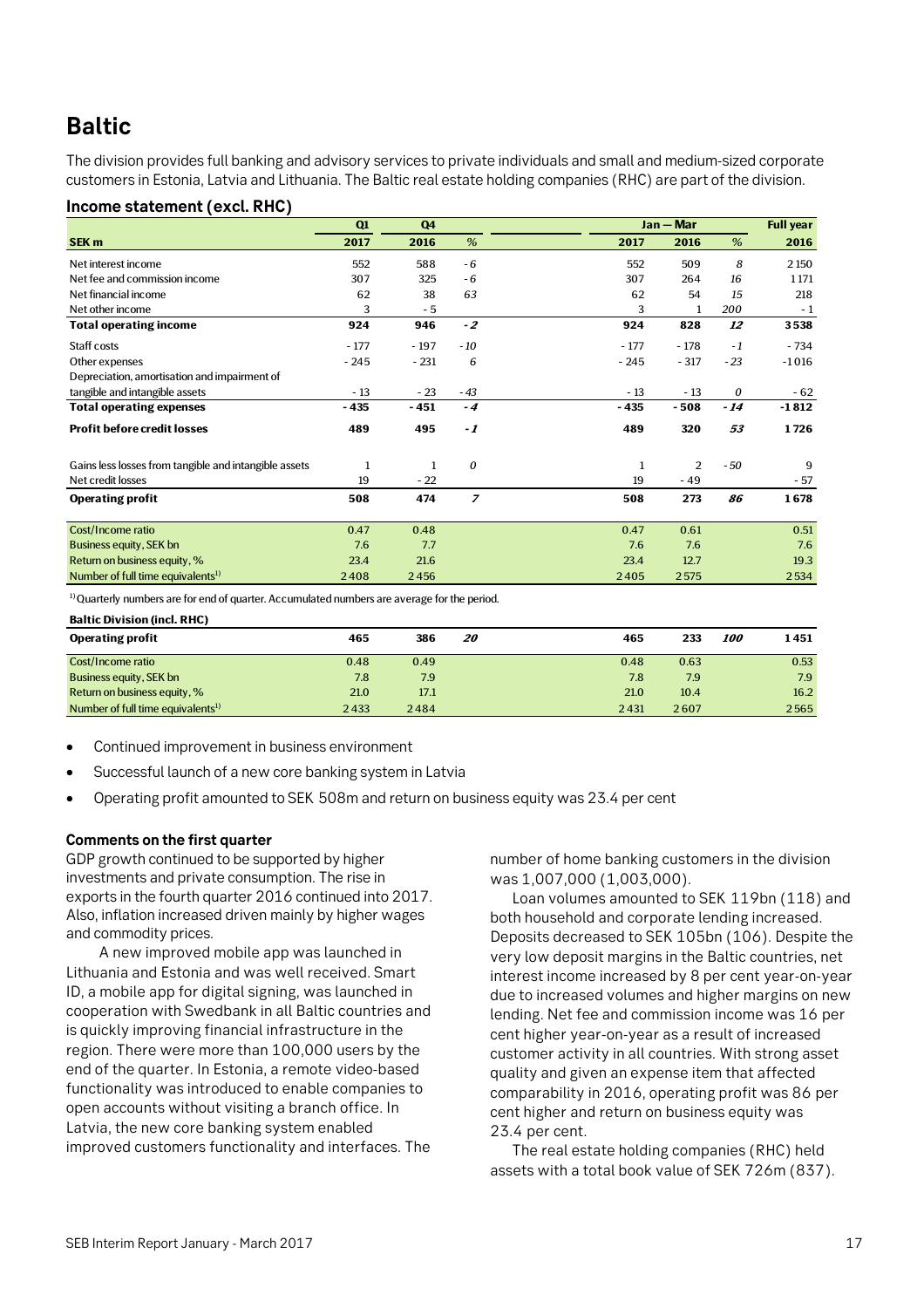## **Life & Investment Management**

The division offers life insurance and asset management solutions to private as well as corporate and institutional clients mainly in the Nordic and Baltic countries.

## **Income statement**

|                                                                            | Q1     | Q <sub>4</sub> |       |        | Jan - Mar |       | <b>Full year</b> |
|----------------------------------------------------------------------------|--------|----------------|-------|--------|-----------|-------|------------------|
| SEK <sub>m</sub>                                                           | 2017   | 2016           | %     | 2017   | 2016      | %     | 2016             |
| Net interest income                                                        | $-19$  | $-17$          | 12    | $-19$  | $-14$     | 36    | $-60$            |
| Net fee and commission income                                              | 1043   | 1229           | $-15$ | 1043   | 917       | 14    | 4059             |
| Net financial income                                                       | 364    | 484            | $-25$ | 364    | 367       | $-1$  | 1764             |
| Net other income                                                           | 14     | $-82$          |       | 14     | 18        | $-22$ | $-17$            |
| <b>Total operating income</b>                                              | 1403   | 1614           | $-13$ | 1403   | 1288      | 9     | 5746             |
| Staff costs                                                                | $-382$ | $-415$         | $-8$  | $-382$ | $-374$    | 2     | $-1560$          |
| Other expenses                                                             | $-220$ | $-243$         | $-9$  | $-220$ | $-232$    | $-5$  | - 984            |
| Depreciation, amortisation and impairment of                               |        |                |       |        |           |       |                  |
| tangible and intangible assets                                             | $-9$   | $-10$          | $-10$ | $-9$   | $-13$     | $-31$ | - 45             |
| <b>Total operating expenses</b>                                            | $-611$ | $-668$         | - 9   | $-611$ | $-619$    | $-1$  | $-2589$          |
| <b>Profit before credit losses</b>                                         | 792    | 946            | $-16$ | 792    | 669       | 18    | 3157             |
| Gains less losses from tangible and intangible assets<br>Net credit losses |        |                |       |        |           |       |                  |
| <b>Operating profit</b>                                                    | 792    | 946            | $-16$ | 792    | 669       | 18    | 3157             |
| Cost/Income ratio                                                          | 0.44   | 0.41           |       | 0.44   | 0.48      |       | 0.45             |
| <b>Business equity, SEK bn</b>                                             | 11.0   | 11.7           |       | 11.0   | 11.5      |       | 11.6             |
| Return on business equity, %                                               | 24.7   | 27.9           |       | 24.7   | 20.1      |       | 23.5             |
| Number of full time equivalents <sup>1)</sup>                              | 1490   | 1491           |       | 1479   | 1464      |       | 1468             |

<sup>1)</sup> Quarterly numbers are for end of quarter. Accumulated numbers are average for the period.

- Life premium income increased by 20 per cent
- Further digital enhancement of customer offerings
- Operating profit amounted to SEK 792m and return on business equity was 24.7 percent.

## **Comments on the first quarter**

The improvement of customer digital solutions continued. In Sweden, the insurance planner, Trygghetsplaneraren, was further developed enabling more clients to carry out fully digitalised advisory meetings. Clients in Denmark benefited from the highest average return in the industry from traditional life insurance over the last three years.

 The integration of sustainability criteria in the investment process continued. SEB's microfinance funds continued to grow with strong interest from institutional clients. In general, demand for funds with a clear sustainability focus grew across all geographic markets. Fondmarknaden.se, a Swedish marketplace for fund distribution, awarded SEB Hållbarhetsfond Global (Sustainability Fund) as Best Ethical Fund.

Compared to the first quarter 2016, net fee and commission income increased by 14 per cent. This

was due to a combination of higher market values and net new assets under management. Expenses decreased by 1 percent and operating profit improved by 18 per cent. Compared to the unusually strong fourth quarter 2016, operating profit decreased by 16 per cent. The decrease in income was due both to high seasonal performance fees as well as high income from risk products in the fourth quarter.

In the unit-linked business, total assets increased by SEK 40bn during the last 12 months, to SEK 330bn.

Total premium income from combined new and existing life insurance policies increased by 20 per cent compared to the first quarter 2016 to SEK 12bn. Weighted sales of life insurance products increased by 17 per cent compared to last year to SEK 15bn.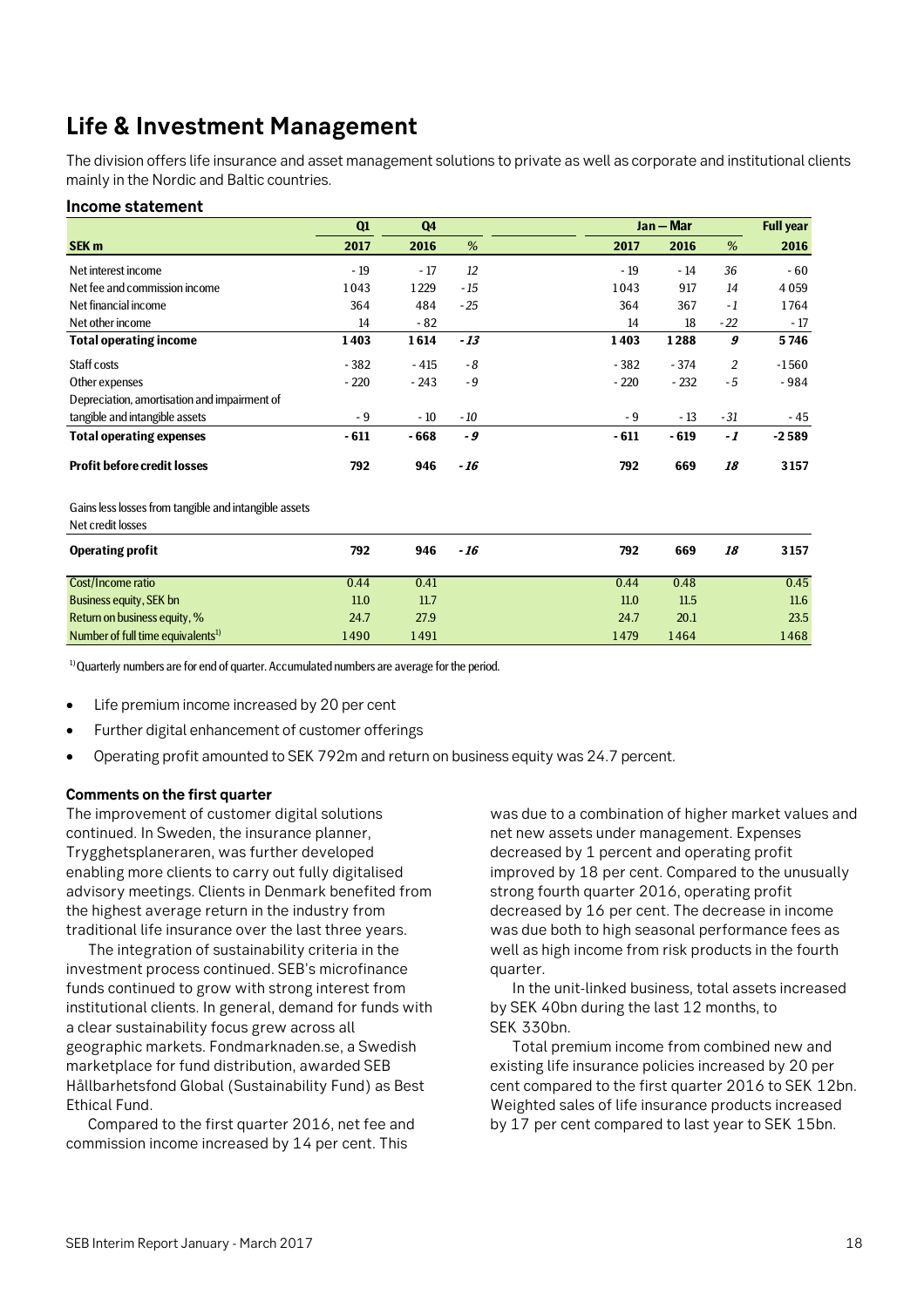## **The SEB Group**

## **Net interest income – SEB Group**

|                     | Q1      | Q4    |     |        | Jan-Mar  |     | <b>Full year</b> |
|---------------------|---------|-------|-----|--------|----------|-----|------------------|
| <b>SEK m</b>        | 2017    | 2016  | %   | 2017   | 2016     | %   | 2016             |
| Interest income     | 8918    | 8860  |     | 8918   | 8889     | 0   | 35 202           |
| Interest expense    | $-4203$ | -4062 |     | -4 203 | -4 2 5 3 | - 1 | $-16464$         |
| Net interest income | 4716    | 4798  | - 2 | 4716   | 4636     |     | 18738            |

## **Net fee and commission income – SEB Group**

|                                           | Q1      | Q <sub>4</sub> |       |         | Jan-Mar |                  | <b>Full year</b> |
|-------------------------------------------|---------|----------------|-------|---------|---------|------------------|------------------|
| <b>SEK m</b>                              | 2017    | 2016           | %     | 2017    | 2016    | %                | 2016             |
| Issue of securities and advisory          | 282     | 231            | 22    | 282     | 150     | 88               | 800              |
| Secondary market and derivatives          | 692     | 842            | - 18  | 692     | 754     | - 8              | 3353             |
| Custody and mutual funds                  | 1825    | 1950           | - 6   | 1825    | 1744    | 5                | 7264             |
| Whereof performance and transaction fees  | 38      | 212            | - 82  | 38      | 22      | 73               | 275              |
| Payments, cards, lending, deposits,       |         |                |       |         |         |                  |                  |
| guarantees and other                      | 2353    | 2586           | - 9   | 2353    | 2252    | $\overline{4}$   | 9430             |
| Whereof payments and card fees            | 1288    | 1356           | - 5   | 1288    | 1247    | 3                | 5203             |
| Whereof lending                           | 553     | 723            | $-24$ | 553     | 575     | $-4$             | 2527             |
| Life insurance commissions                | 422     | 438            | - 4   | 422     | 402     | 5                | 1653             |
| Fee and commission income                 | 5574    | 6047           | - 8   | 5574    | 5302    | 5                | 22500            |
| Fee and commission expense                | $-1306$ | $-1438$        | - 9   | $-1306$ | $-1405$ | $-7$             | $-5872$          |
| Net fee and commission income             | 4268    | 4609           | - 7   | 4268    | 3897    | <i><b>10</b></i> | 16628            |
| <b>Whereof Net securities commissions</b> | 2094    | 2308           | $-9$  | 2094    | 1989    | 5                | 8378             |
| Whereof Net payments and card fees        | 821     | 847            | $-3$  | 821     | 756     | 9                | 3263             |
| Whereof Net life insurance commissions    | 267     | 276            | -3    | 267     | 245     | 9                | 1039             |

## **Net financial income – SEB Group**

|                                              | Q <sub>1</sub> | Q4      |       |        | Jan-Mar |     | <b>Full year</b> |
|----------------------------------------------|----------------|---------|-------|--------|---------|-----|------------------|
| <b>SEK m</b>                                 | 2017           | 2016    | %     | 2017   | 2016    | %   | 2016             |
| Equity instruments and related derivatives   | 649            | 456     | 42    | 649    | $-228$  |     | 1 1 7 3          |
| Debt securities and related derivatives      | $-350$         | - 68    |       | $-350$ | 360     |     | 228              |
| Currency and related derivatives             | 1367           | 1 1 1 4 | 23    | 1367   | 797     | 72  | 3699             |
| Other life insurance income, net             | 378            | 549     | $-31$ | 378    | 369     |     | 1919             |
| Other                                        | 18             | $-13$   |       | 18     | 87      | -79 | 37               |
| Net financial income                         | 2063           | 2038    |       | 2063   | 1385    | 49  | 7056             |
| Whereof unrealized valuation changes from    |                |         |       |        |         |     |                  |
| counterparty risk and own credit standing in |                |         |       |        |         |     |                  |
| derivatives and own issued securities.       | -61            | 223     |       | -61    | -153    |     | $-219$           |

The result within Net financial income is presented on different rows based on type of underlying financial instrument.

For the first quarter the effect from structured products offered to the public was approximately SEK 575m (Q4 2016: 535, Q1 2016: -565) in Equity related derivatives and a corresponding effect in Debt related derivatives SEK -450m (Q4 2016: -355, Q1 2016: 560).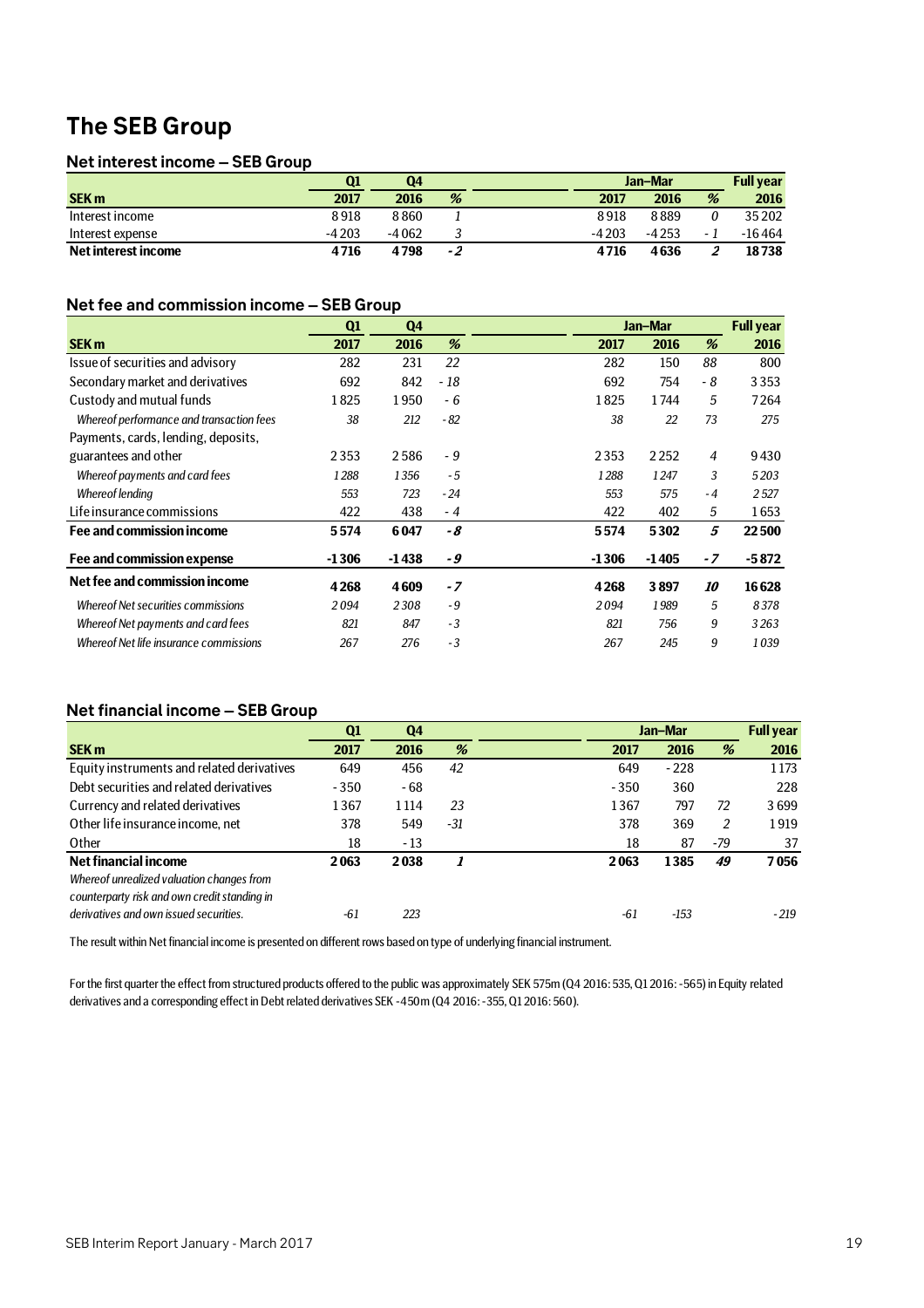## **Net credit losses – SEB Group**

|                                                    | Q1     | Q <sub>4</sub> |       |        | Jan-Mar |       | <b>Full year</b> |
|----------------------------------------------------|--------|----------------|-------|--------|---------|-------|------------------|
| <b>SEK m</b>                                       | 2017   | 2016           | %     | 2017   | 2016    | %     | 2016             |
| Provisions:                                        |        |                |       |        |         |       |                  |
| Net collective provisions for individually         |        |                |       |        |         |       |                  |
| assessed loans                                     | $-133$ | 45             |       | $-133$ | 113     |       | $-218$           |
| Net collective provisions for portfolio            |        |                |       |        |         |       |                  |
| assessed loans                                     | $-31$  | 108            |       | $-31$  | 31      |       | 260              |
| Specific provisions                                | $-355$ | $-169$         | 110   | $-355$ | - 443   | $-20$ | - 734            |
| Reversal of specific provisions no longer required | 404    | 74             |       | 404    | 125     |       | 338              |
| Net provisions for contingent liabilities          | $-1$   | 2              |       | - 1    | $-18$   | -95   | 43               |
| <b>Net provisions</b>                              | $-116$ | 60             |       | $-116$ | $-192$  | -40   | $-311$           |
|                                                    |        |                |       |        |         |       |                  |
| Write-offs:                                        |        |                |       |        |         |       |                  |
| Total write-offs                                   | $-168$ | $-602$         | $-72$ | $-168$ | $-246$  | $-32$ | $-1480$          |
| Reversal of specific provisions utilized           |        |                |       |        |         |       |                  |
| for write-offs                                     | 18     | 206            | $-91$ | 18     | 100     | $-82$ | 584              |
| Write-offs not previously provided for             | $-149$ | $-396$         | $-62$ | $-149$ | $-146$  | 2     | $-896$           |
| Recovered from previous write-offs                 | 61     | 52             | 18    | 61     | 47      | 30    | 214              |
| <b>Net write-offs</b>                              | - 88   | $-344$         | $-74$ | - 88   | - 99    | -11   | $-682$           |
| <b>Net credit losses</b>                           | $-204$ | $-284$         | $-28$ | $-204$ | $-291$  | -30   | $-993$           |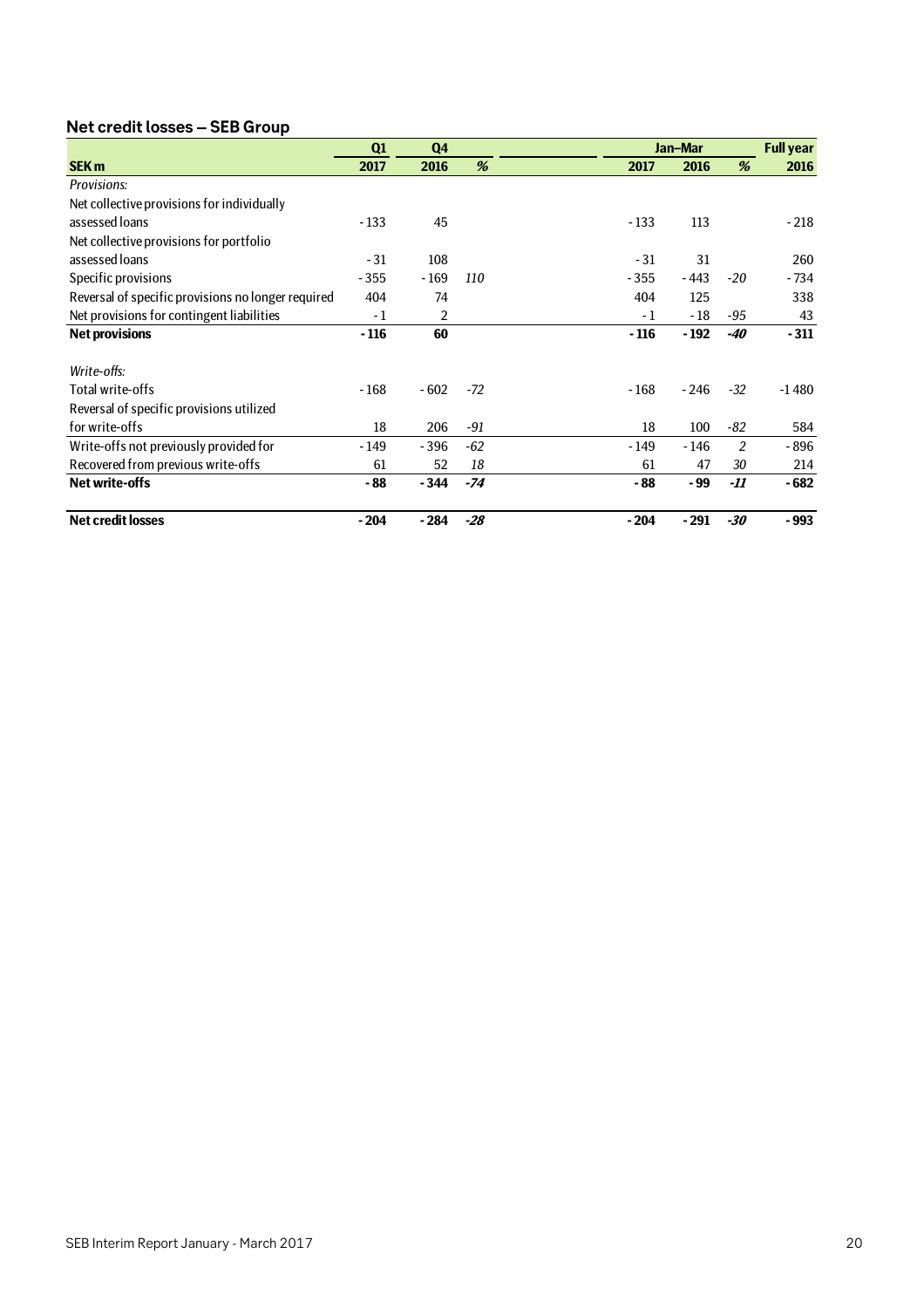## **Statement of changes in equity – SEB Group**

|                                                          |              |                     |                            | Other reserves <sup>1)</sup> |                |                 |                     |                  |                |
|----------------------------------------------------------|--------------|---------------------|----------------------------|------------------------------|----------------|-----------------|---------------------|------------------|----------------|
|                                                          |              | <b>Available-</b>   |                            |                              |                |                 |                     |                  |                |
|                                                          |              | for-sale            |                            | <b>Translation</b>           | <b>Defined</b> |                 | <b>Total Share-</b> |                  |                |
|                                                          | <b>Share</b> | financial<br>assets | <b>Cash flow</b><br>hedges | of foreign<br>operations     | benefit        | <b>Retained</b> | holders'            | <b>Minority</b>  | <b>Total</b>   |
| SEK <sub>m</sub>                                         | capital      |                     |                            |                              | plans          | earnings        | equity              | <b>interests</b> | <b>Equity</b>  |
| Jan-Mar 2017                                             |              |                     |                            |                              |                |                 |                     |                  |                |
| Opening balance                                          | 21942        | 1638                | 2399                       | $-1193$                      | 2595           | 113 595         | 140976              |                  | 140976         |
| Net profit                                               |              |                     |                            |                              |                | 4290            | 4290                |                  | 4290           |
| Other comprehensive income (net of tax)                  |              | 32                  | $-351$                     | 1                            | 1530           |                 | 1212                |                  | 1212           |
| <b>Total comprehensive income</b>                        |              | 32                  | $-351$                     | $\mathbf 1$                  | 1530           | 4290            | 5502                |                  | 5502           |
| Dividend to shareholders                                 |              |                     |                            |                              |                | $-11935$        | $-11935$            |                  | $-11935$       |
| Equity-based programmes <sup>3)</sup>                    |              |                     |                            |                              |                | 92              | 92                  |                  | 92             |
| Change in holdings of own shares                         |              |                     |                            |                              |                | 93              | 93                  |                  | 93             |
| <b>Closing balance</b>                                   | 21942        | 1670                | 2048                       | $-1192$                      | 4125           | 106134          | 134727              |                  | 134727         |
|                                                          |              |                     |                            |                              |                |                 |                     |                  |                |
|                                                          |              |                     |                            |                              |                |                 |                     |                  |                |
| Jan-Dec 2016                                             |              |                     |                            |                              |                |                 |                     |                  |                |
| Opening balance                                          | 21942        | 648                 | 3210                       | $-1943$                      | 4470           | 114 471         | 142798              |                  | 142798         |
| Change in valuation of insurance contracts <sup>2)</sup> |              |                     |                            |                              |                | $-440$          | $-440$              |                  | $-440$         |
| <b>Adjusted opening balance</b>                          | 21942        | 648                 | 3210                       | $-1943$                      | 4470           | 114031          | 142358              |                  | 142358         |
| Net profit                                               |              |                     |                            |                              |                | 10618           | 10618               |                  | 10618          |
| Other comprehensive income (net of tax)                  |              | 990                 | $-811$                     | 750                          | $-1875$        |                 | $-946$              |                  | $-946$         |
| <b>Total comprehensive income</b>                        |              | 990                 | $-811$                     | 750                          | $-1875$        | 10618           | 9672                |                  | 9672           |
| Dividend to shareholders                                 |              |                     |                            |                              |                | $-11504$        | $-11504$            |                  | $-11504$       |
| Equity-based programmes <sup>3)</sup>                    |              |                     |                            |                              |                | 433             | 433                 |                  | 433            |
| Change in holdings of own shares                         |              |                     |                            |                              |                | 17              | 17                  |                  | 17             |
| <b>Closing balance</b>                                   | 21942        | 1638                | 2399                       | $-1193$                      | 2595           | 113595          | 140976              |                  | 140976         |
|                                                          |              |                     |                            |                              |                |                 |                     |                  |                |
| Jan-Mar 2016                                             |              |                     |                            |                              |                |                 |                     |                  |                |
| Opening balance                                          | 21942        | 648                 | 3210                       | $-1943$                      | 4470           | 114 471         | 142798              |                  | 142798         |
| Change in valuation of insurance contracts <sup>2)</sup> |              |                     |                            |                              |                | $-440$          | -440                |                  | -440           |
| <b>Adjusted opening balance</b>                          | 21942        | 648                 | 3210                       | $-1943$                      | 4470           | 114 031         | 142 358             |                  | 142358         |
| Net profit                                               |              |                     |                            |                              |                | $-2294$         | $-2294$             |                  | $-2294$        |
| Other comprehensive income (net of tax)                  |              | 498                 | 190                        | 74                           | $-3105$        |                 | $-2343$             |                  | $-2343$        |
| <b>Total comprehensive income</b>                        |              | 498                 | 190                        | 74                           | $-3105$        | $-2294$         | $-4637$             |                  | $-4637$        |
| Dividend to shareholders                                 |              |                     |                            |                              |                | $-11504$        | $-11504$            |                  | $-11504$       |
| Equity-based programmes <sup>3)</sup>                    |              |                     |                            |                              |                | $-133$          | $-133$              |                  | $-133$         |
| Change in holdings of own shares                         |              |                     |                            |                              |                |                 |                     |                  |                |
| <b>Closing balance</b>                                   | 21942        | 1146                | 3400                       | $-1869$                      | 1365           | 153<br>100253   | 153<br>126 237      |                  | 153<br>126 237 |
|                                                          |              |                     |                            |                              |                |                 |                     |                  |                |
|                                                          |              |                     |                            |                              |                |                 |                     |                  |                |

1) Amounts under Other reserves may be reclassified in the future to the income statement under certain circumstances, e.g. if they are related to the sale of Available for sale financial assets, dissolved Cash flow hedges or Translation of foreign operations when SEB ceases to consolidate a foreign operation. Amounts related to Defined benefit plans will not be reclassified to the income statement.

2) The valuation methodology of insurance contracts in Denmark has migrated towards the Solvency II principles and the effect on Group as of 1<sup>st</sup> of January 2016 is SEK -440m. 3) Number of shares owned by SEB:

|                                                | <b>Jan-Mar</b> | Jan-Dec | <b>Jan-Mar</b> |
|------------------------------------------------|----------------|---------|----------------|
| Number of shares owned by SEB, million         | 2017           | 2016    | 2016           |
| Opening balance                                | 25.2           | 0.9     | 0.9            |
| Repurchased shares for equity-based programmes | 1.9            | 29.8    | 29             |
| Sold/distributed shares                        | $-29$          | $-5.5$  | $-0.8$         |
| <b>Closing balance</b>                         | 24.2           | 25.2    | 30             |
|                                                |                |         |                |

Market value of shares owned by SEB, SEK m 2412 2406 233

In accordance with the decision by the Annual General Meeting, SEB holds own shares of Class A for the long-term equity-based programmes. The transactions may take place at one or several occasions during the year. The acquisition cost for the purchase of own shares is deducted from shareholders' equity. The item includes changes in nominal amounts of equity swaps used for hedging of equity-based programmes.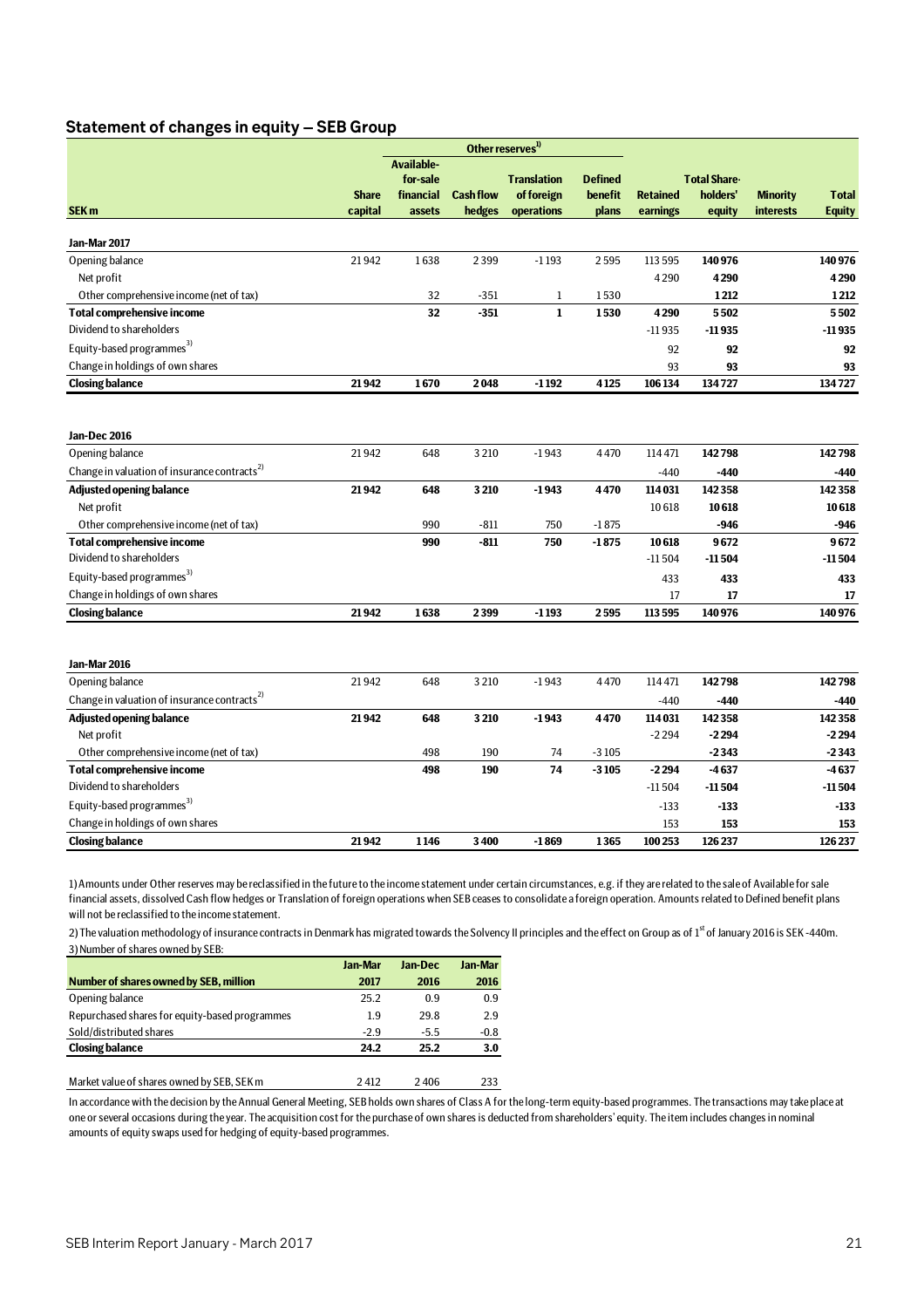## **Cash flow statement – SEB Group**

|                                                              | Jan-Mar |          |            | <b>Full year</b> |
|--------------------------------------------------------------|---------|----------|------------|------------------|
| <b>SEK m</b>                                                 | 2017    | 2016     | %          | 2016             |
| Cash flow from operating activities                          | 178 501 | 65982    | 171        | 42591            |
| Cash flow from investment activities                         | 12      | 297      | - 96       | 852              |
| Cash flow from financing activities                          | $-6929$ | - 11 491 | - 40       | $-2198$          |
| Net increase in cash and cash equivalents                    | 171584  | 54788    |            | 41 245           |
| Cash and cash equivalents at the beginning of year           | 158315  | 110770   | 43         | 110 770          |
| Exchange rate differences on cash and cash equivalents       | $-801$  | $-1453$  | $-45$      | 6300             |
| Net increase in cash and cash equivalents                    | 171584  | 54788    |            | 41 2 45          |
| Cash and cash equivalents at the end of period <sup>1)</sup> | 329098  | 164105   | <i>101</i> | 158315           |

1) Cash and cash equivalents at the end of period is defined as Cash and cash balances with central banks and Loans to other credit institutions payable on demand.

## **Financial assets and liabilities – SEB Group**

|                                                   | 31 Mar 2017     |                   |                 | 31 Dec 2016       |                 | 31 Mar 2016       |
|---------------------------------------------------|-----------------|-------------------|-----------------|-------------------|-----------------|-------------------|
|                                                   | <b>Carrying</b> |                   | <b>Carrying</b> |                   | <b>Carrying</b> |                   |
| <b>SEK m</b>                                      | amount          | <b>Fair value</b> | amount          | <b>Fair value</b> |                 | amount Fair value |
| Loans                                             | 1909527         | 1920329           | 1704291         | 1715801           | 1620404         | 1617210           |
| Equity instruments                                | 85773           | 85773             | 74 173          | 74 173            | 94 041          | 94 041            |
| Debt securities                                   | 351305          | 351495            | 253 443         | 253 653           | 377450          | 377613            |
| Derivative instruments                            | 174762          | 174762            | 212355          | 212355            | 247896          | 247896            |
| Financial assets-policyholders bearing the risk   | 304996          | 304996            | 295 908         | 295 908           | 267333          | 267333            |
| Other                                             | 54396           | 54396             | 38942           | 38942             | 49036           | 49 0 36           |
| <b>Financial assets</b>                           | 2880759         | 2891751           | 2579112         | 2590832           | 2656160         | 2653129           |
|                                                   |                 |                   |                 |                   |                 |                   |
| Deposits                                          | 1249085         | 1255287           | 1045056         | 1046864           | 1095447         | 1087013           |
| Equity instruments                                | 14133           | 14 13 3           | 10 0 71         | 10071             | 14663           | 14663             |
| Debt securities issued                            | 842 615         | 850792            | 755984          | 768 613           | 767492          | 779537            |
| Derivative instruments                            | 138886          | 138886            | 174 651         | 174 651           | 217855          | 217855            |
| Liabilities to policyholders–investment contracts | 306307          | 306307            | 296 618         | 296618            | 268 621         | 268 621           |
| Other                                             | 83 675          | 83 675            | 60297           | 60297             | 75417           | 75418             |
| <b>Financial liabilities</b>                      | 2634701         | 2649080           | 2342677         | 2357114           | 2439495         | 2443107           |

SEB has aggregated its financial instruments by class taking into account the characteristics of the instruments. The fair value of each class of financial assets and liabilities are compared with its carrying amount. A description of the characteristics of the classes can be found in note 39 in the Annual Report 2016.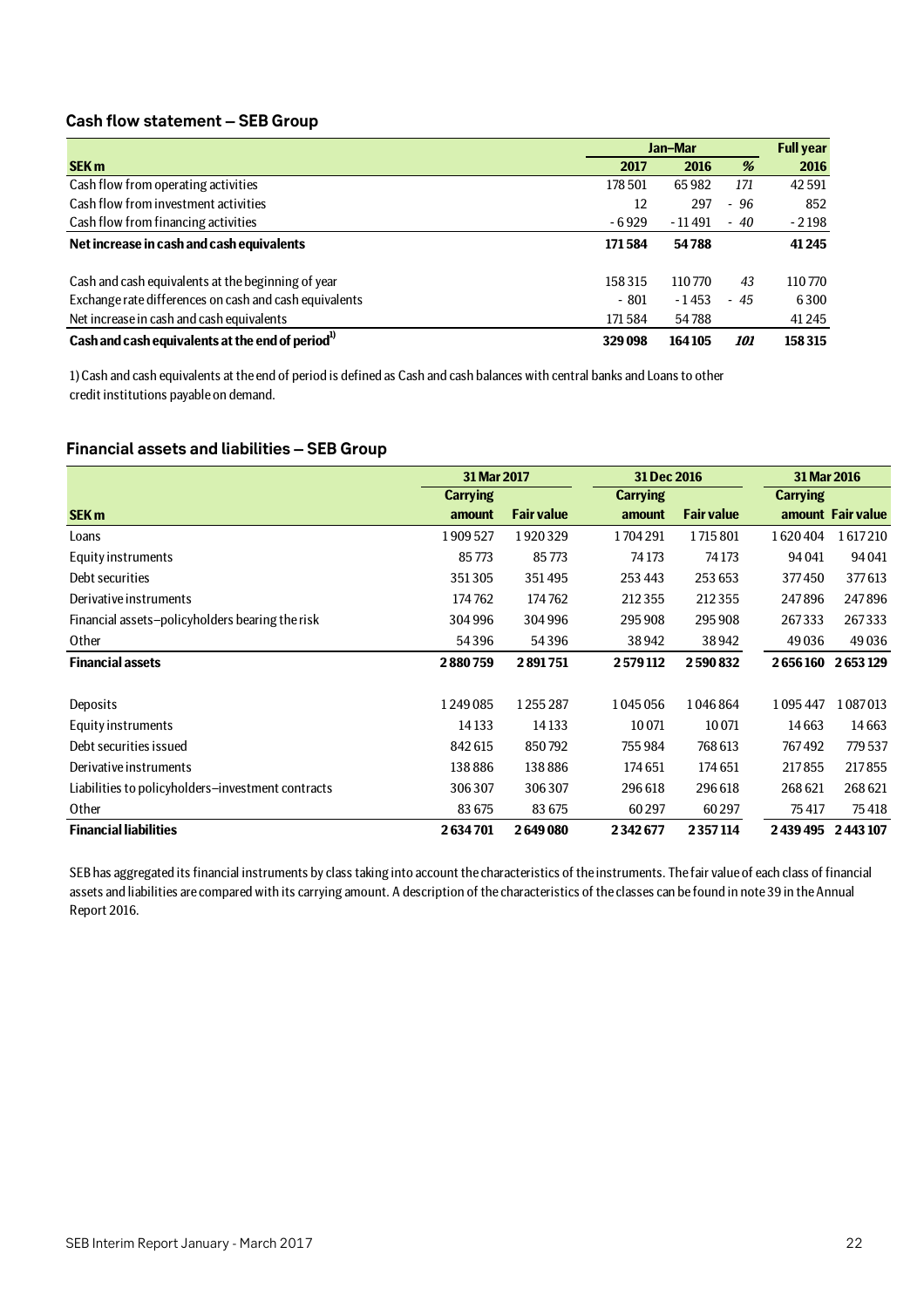## **Assets and liabilities measured at fair value – SEB Group**

| SEK <sub>m</sub>                                    |           | 31 Mar 2017 |                       |              |           | 31 Dec 2016 |                  |              |
|-----------------------------------------------------|-----------|-------------|-----------------------|--------------|-----------|-------------|------------------|--------------|
|                                                     |           | Valuation   | Valuation             |              |           | Valuation   | <b>Valuation</b> |              |
|                                                     | Quoted    | technique   | technique             |              | Quoted    | technique   | technique        |              |
|                                                     | prices in | using       | using non-            |              | prices in | using       | using non-       |              |
|                                                     | active    |             | observable observable |              | active    | observable  | observable       |              |
|                                                     | markets   | inputs      | inputs                |              | markets   | inputs      | inputs           |              |
| <b>Assets</b>                                       | (Level 1) | (Level 2)   | (Level 3)             | <b>Total</b> | (Level 1) | (Level 2)   | (Level 3)        | <b>Total</b> |
| Financial assets - policyholders bearing the risk   | 282046    | 17595       | 5355                  | 304 996      | 275894    | 15589       | 4425             | 295 908      |
| Equity instruments at fair value                    | 59 9 20   | 14 3 9 0    | 11847                 | 86157        | 50 331    | 13 21 5     | 11 10 1          | 74 647       |
| Debt instruments at fair value                      | 186790    | 148756      | 1792                  | 337 338      | 102894    | 133 664     | 1779             | 238 337      |
| Derivative instruments at fair value                | 1708      | 166 232     | 6822                  | 174 762      | 2593      | 201621      | 8 1 4 1          | 212 355      |
| Investment properties                               | $\Omega$  | $\Omega$    | 7418                  | 7418         |           |             | 7401             | 7401         |
| Assets held for sale                                | $\Omega$  | 486         | $\Omega$              | 486          |           | 587         |                  | 587          |
| <b>Total</b>                                        | 530464    | 347459      | 33 2 34               | 911157       | 431712    | 364 676     | 32847            | 829 235      |
| <b>Liabilities</b>                                  |           |             |                       |              |           |             |                  |              |
| Liabilities to policyholders - investment contracts | 283 170   | 17768       | 5369                  | 306 307      | 276 666   | 15542       | 4410             | 296 618      |
| Equity instruments at fair value                    | 13850     | $\Omega$    | 283                   | 14 133       | 9798      |             | 271              | 10 071       |
| Debt instruments at fair value                      | 20 114    | 38959       | $\bf{0}$              | 59 073       | 7027      | 33 514      |                  | 40541        |
| Derivative instruments at fair value                | 1994      | 133 602     | 3 2 9 0               | 138 886      | 2808      | 168 207     | 3636             | 174 651      |
| Other financial liabilities                         | $\Omega$  | 18748       | $\bf{0}$              | 18748        |           | 19 2 25     |                  | 19 2 25      |
| <b>Total</b>                                        | 319 128   | 209 077     | 8942                  | 537147       | 296 299   | 236 490     | 8 3 1 7          | 541106       |
|                                                     |           |             |                       |              |           |             |                  |              |

#### **Fair value measurement**

The objective of fair value measurement is to arrive at the price at which an orderly transaction would take place between market participants at the measurement date under current market conditions.

The Group has an established valuation process and control environment for the determination of fair values of financial instruments that includes a review, independent from the business, of valuation models and prices. If the validation principles are not adhered to, the Head of Group Finance shall be informed. Exceptions of material and principal importance require approval from the GRMC (Group Risk Measurement Committee) and the ASC (Accounting Standards Committee).

An active market is one in which transactions occur with sufficient volume and frequency to provide pricing information on an ongoing basis. The objective is to arrive at a price at which a transaction without modification or repackaging would occur in the principal market for the instrument. In order to arrive at the fair value of a financial instrument SEB uses different methods; quoted prices in active markets, valuation techniques incorporating observable data and valuation techniques based on internal models. For disclosure purposes, financial instruments carried at fair value are classified in a fair value hierarchy according to the level of market observability of the inputs. Risk Control classifies and continuously reviews the classification of financial instruments in the fair value hierarchy. The valuation process is the same for financial instruments in all levels.

When valuing financial liabilities at fair value own credit standing is reflected. Fair value is generally measured for individual financial instruments, in addition portfolio adjustments are made to cover the credit risk. To reflect counterparty risk and own credit risk in OTC derivatives, adjustments are made based on the net exposure towards each counterpart. These adjustments are calculated on a counterparty level based on estimates of exposure at default, probability of default and recovery rates. Probability of default and recovery rate information is generally sourced from the CDS markets. For counterparties where this information is not available, or considered unreliable due to the nature of the exposure, alternative approaches are taken where the probability of default is based on generic credit indices for specific industry and/or rating.

In order to arrive at the fair value of investment properties a market participant's ability to generate economic benefit by using the asset in its highest and best use are taken into account. The highest and best use takes into account the use of the asset that is physically possible, legally permissible and financially feasible. The current use of the investment properties in SEB is in accordance with the highest and best use. The valuation of investment properties is described in the Accounting policies in Annual Report 2016. The valuation of the investment properties is performed semi-annually, they are presented and approved by the board in each real estate company. The valuation principles used in all entities are in accordance with regulations provided by the local Financial Supervisory Authorities (FSA) which is in accordance with international valuation principles and in accordance with IFRS.

#### **Level 1: Quoted market prices**

Valuations in Level 1 are determined by reference to unadjusted quoted market prices for identical instruments in active markets where the quoted prices are readily available and the prices represent actual and regularly occurring market transactions on an arm's length basis.

Examples of Level 1 financial instruments are listed equity securities, debt securities, and exchange-traded derivatives. Instruments traded in an active market for which one or more market participants provide a binding price quotation on the balance sheet date are also examples of Level 1 financial instruments.

#### **Level 2: Valuation techniques with observable inputs**

In Level 2 valuation techniques, all significant inputs to the valuation models are observable either directly or indirectly. Level 2 valuation techniques include using discounted cash flows, option pricing models, recent transactions and the price of another instrument that is substantially the same.

Examples of observable inputs are foreign currency exchange rates, binding securities price quotations, market interest rates (Stibor, Libor, etc.), volatilities implied from observable option prices for the same term and actual transactions with one or more external counterparts executed by SEB. An input can transfer from being observable to being unobservable during the holding period due to e.g. illiquidity of the instrument.

Examples of Level 2 financial instruments are most OTC derivatives such as options and interest rate swaps based on the Libor swap rate or a foreign-denominated yield curve. Other examples are instruments for which SEB recently entered into transactions with third parties and instruments for which SEB interpolates between observable variables.

#### **Level 3: Valuation techniques with significant unobservable inputs**

Level 3 valuation techniques incorporate significant inputs that are unobservable. These techniques are generally based on extrapolating from observable inputs for similar instruments, analysing historical data or other analytical techniques. Examples of Level 3 financial instruments are more complex OTC derivatives, long dated options for which the volatility is extrapolated or derivatives that depend on an unobservable correlation. Other examples are instruments for which there is currently no active market or binding quotes, such as unlisted equity instruments and private equity holdings and investment properties.

If the fair value of financial instruments includes more than one unobservable input, the unobservable inputs are aggregated in order to determine the classification of the entire instrument. The level in the fair value hierarchy within which a financial instrument is classified is determined on the basis of the lowest level of input that is significant to the fair value in its entirety.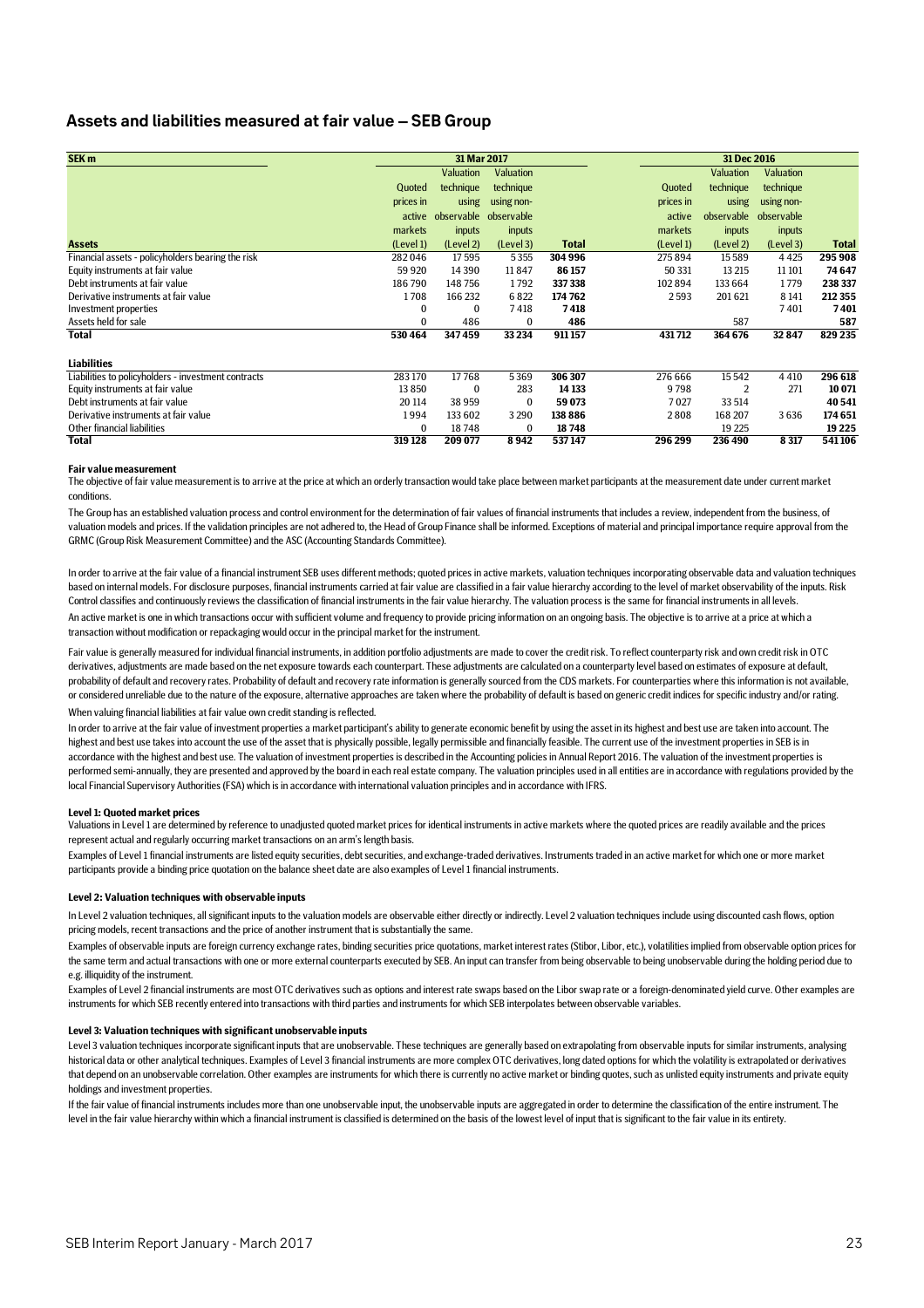## **Assets and liabilities measured at fair value – continued - SEB Group**

## **Significant transfers and reclassifications between levels**

Transfers between levels may occur when there are indications that market conditions have changed, e.g. a change in liquidity. The Valuation/Pricing committee of each relevant division decides on material shifts between levels. No significant transfers or reclassifications have ocurred during the first quarter 2017.

|                                                     |             |                      | Gain/loss in          |           |              |          |          |                                        |                        |                           |                |
|-----------------------------------------------------|-------------|----------------------|-----------------------|-----------|--------------|----------|----------|----------------------------------------|------------------------|---------------------------|----------------|
|                                                     |             | Closing Gain/loss in | Other                 |           |              |          |          |                                        | <b>Transfers</b>       | Exchange                  | <b>Closing</b> |
|                                                     | balance     |                      | Income comprehen      |           |              |          |          |                                        | Transfers out of Level | rate                      | balance        |
| <b>Changes in level 3</b>                           | 31 Dec 2016 |                      | statement sive income | Purchases | <b>Sales</b> |          |          | <b>Issues Settlements into Level 3</b> |                        | 3 differences 31 Mar 2017 |                |
| <b>Assets</b>                                       |             |                      |                       |           |              |          |          |                                        |                        |                           |                |
| Financial assets - policyholders bearing the risk   | 4 4 2 5     | 34                   |                       | 4602      | $-3698$      |          |          |                                        |                        | -8                        | 5355           |
| Equity instruments at fair value                    | 11 10 1     | 117                  | 76                    | 1283      | $-702$       |          |          |                                        | -8                     | $-20$                     | 11847          |
| Debt instruments at fair value                      | 1779        | $-18$                |                       | 59        | $-25$        |          |          |                                        |                        | $-3$                      | 1792           |
| Derivative instruments at fair value                | 8 1 4 1     | $-1345$              |                       | 47        | $-29$        |          | 23       |                                        |                        | $-15$                     | 6822           |
| Investment properties                               | 7401        | $-2$                 |                       | 36        | $-3$         |          | $\Omega$ |                                        |                        | $-14$                     | 7418           |
| <b>Total</b>                                        | 32 847      | $-1214$              | 76                    | 6027      | $-4457$      | $\bf{0}$ | 23       | $\bf{0}$                               | -8                     | $-60$                     | 33 2 34        |
| <b>Liabilities</b>                                  |             |                      |                       |           |              |          |          |                                        |                        |                           |                |
| Liabilities to policyholders - investment contracts | 4 4 1 0     | 33                   |                       | 4619      | $-3686$      |          |          |                                        |                        | $-7$                      | 5369           |
| Equity instruments at fair value                    | 271         | 11                   |                       |           |              |          |          |                                        |                        |                           | 283            |
| Debt instruments at fair value                      |             | $\bf{0}$             |                       |           |              |          |          |                                        |                        | $\Omega$                  | $\Omega$       |
| Derivative instruments at fair value                | 3636        | $-440$               |                       | 40        |              |          | 60       |                                        |                        | -6                        | 3290           |
| Total                                               | 8 3 1 7     | $-396$               | 0                     | 4659      | $-3686$      | $\bf{0}$ | 60       | $\mathbf{0}$                           | $\bf{0}$               | $-12$                     | 8942           |

#### **Sensitivity of Level 3 assets and liabilities to unobservable inputs**

The table below illustrates the potential Profit or Loss impact of the relative uncertainty in the fair value of assets and liabilities that for their valuation are dependent on unobservable inputs. The sensitivity to unobservable inputs is assessed by altering the assumptions to the valuation techniques, illustrated below by changes in index-linked swap spreads, implied volatilities, credit spreads or comparator multiples. It is unlikely that all unobservable inputs would be simultaneously at the extremes of their ranges of reasonably possible alternatives.

|                                                            |        | 31 Mar 2017        |            |             | 31 Dec 2016 |                    |        |             |
|------------------------------------------------------------|--------|--------------------|------------|-------------|-------------|--------------------|--------|-------------|
| <b>SEK m</b>                                               | Assets | <b>Liabilities</b> | <b>Net</b> | Sensitivity | Assets      | <b>Liabilities</b> | Net    | Sensitivity |
| Derivative instruments <sup>1) 2) 4)</sup>                 | 784    | $-968$             | -184       | 47          | 780         | $-940$             | $-160$ | 49          |
| Equity instruments <sup>3) 6)</sup>                        | 1280   | $-282$             | 998        | 197         | 1441        | $-271$             | 1 170  | 229         |
| Insurance holdings - Financial instruments <sup>457)</sup> | 16 219 | $-2321$            | 13 8 98    | 1637        | 18 477      | $-2695$            | 15782  | 1807        |
| Insurance holdings - Investment properties <sup>67)</sup>  | 7418   |                    | 7418       | 742         | 7401        |                    | 7401   | 740         |

1) Sensitivity from a shift of inflation linked swap spreads by 16 basis points (16) and implied volatilities by 5 percentage points (5).<br>2) Sensitivity from a shift of swap spreads by 5 basis points (5).

3) Valuation is estimated in a range of reasonable outcomes. Sensitivity analysis is based on 20 per cent (20) shift in market values.

4) Shift in implied volatility by 10 per cent (10).

5) Sensitivity analysis is based on a shift in private equity of 20 per cent (20), structured credits 10 per cent (10) and derivative market values of 10 per cent (10).

6) Sensitivity from a shift of investment properties/real estate funds market values of 10 per cent (10).

7) The sensitivity show changes in the value of the insurance holdings which do not at all times affect the P/L of the Group since any surplus in the traditional life portfolios are consumed first.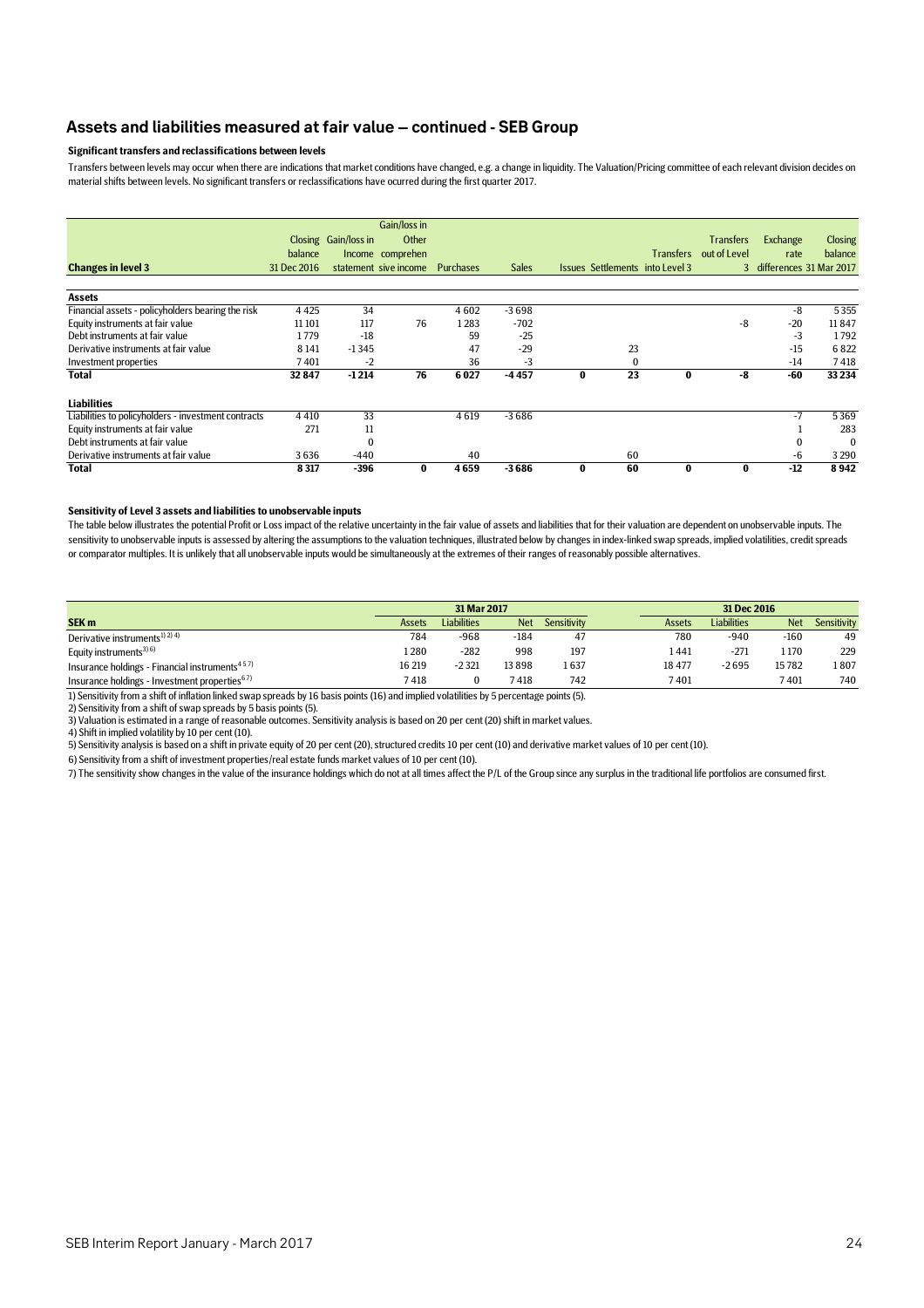|                           |                      |          |                                   | <b>Financial assets and liabilities subject to offsetting or netting arrangements</b> |                    |                    | Other                           |                 |
|---------------------------|----------------------|----------|-----------------------------------|---------------------------------------------------------------------------------------|--------------------|--------------------|---------------------------------|-----------------|
|                           |                      |          |                                   | <b>Related arrangements</b>                                                           |                    |                    | instruments in<br>balance sheet |                 |
|                           |                      |          | <b>Net amounts</b>                |                                                                                       | <b>Collaterals</b> |                    | not subject to                  |                 |
|                           |                      |          |                                   | in Master netting                                                                     | received/          |                    | netting                         | <b>Total</b> in |
| <b>SEK m</b>              | <b>Gross amounts</b> |          | Offset balance sheet arrangements |                                                                                       | pledged            | <b>Net amounts</b> | arrangements                    | balance sheet   |
| 31 Mar 2017               |                      |          |                                   |                                                                                       |                    |                    |                                 |                 |
| Derivatives               | 178423               | $-4377$  | 174046                            | $-97327$                                                                              | $-47090$           | 29629              | 716                             | 174762          |
| Reversed repo receivables | 146566               | $-24278$ | 122 288                           | $-20593$                                                                              | $-101064$          | 631                |                                 | 122 288         |
| Securities borrowing      | 45382                |          | 45382                             | $-5688$                                                                               | $-39694$           |                    | 5179                            | 50561           |
| Client receivables        | 4499                 | $-4499$  |                                   |                                                                                       |                    |                    | 31536                           | 31536           |
| <b>Assets</b>             | 374870               | $-33154$ | 341716                            | -123 608                                                                              | $-187848$          | 30 260             | 37431                           | 379147          |
| Derivatives               | 142 331              | $-4377$  | 137954                            | $-97327$                                                                              | $-38132$           | 2496               | 931                             | 138885          |
| Repo payables             | 46 470               | $-24278$ | 22 192                            | $-20593$                                                                              | $-1106$            | 493                |                                 | 22192           |
| Securities lending        | 25056                |          | 25056                             | $-5688$                                                                               | $-10467$           | 8902               | 6                               | 25 062          |
| Client payables           | 4499                 | $-4499$  |                                   |                                                                                       |                    |                    | 33 053                          | 33053           |
| <b>Liabilities</b>        | 218357               | $-33154$ | 185203                            | $-123608$                                                                             | -49704             | 11891              | 33 989                          | 219 193         |
|                           |                      |          |                                   |                                                                                       |                    |                    |                                 |                 |
| 31 Dec 2016               |                      |          |                                   |                                                                                       |                    |                    |                                 |                 |
| Derivatives               | 215 367              | $-4447$  | 210920                            | $-123698$                                                                             | $-34841$           | 52381              | 1435                            | 212355          |
| Reversed repo receivables | 99828                | $-35332$ | 64496                             | $-682$                                                                                | $-63612$           | 202                | 1                               | 64497           |
| Securities borrowing      | 25 2 65              |          | 25 26 5                           | $-7616$                                                                               | $-17649$           |                    | 5525                            | 30790           |
| Client receivables        | 43                   | $-42$    | 1                                 |                                                                                       |                    | 1                  | 5861                            | 5862            |
| <b>Assets</b>             | 340503               | $-39821$ | 300 682                           | $-131996$                                                                             | $-116102$          | 52584              | 12822                           | 313504          |
| Derivatives               | 176773               | $-4447$  | 172326                            | $-123698$                                                                             | $-31547$           | 17081              | 2325                            | 174651          |
| Repo payables             | 36926                | $-35332$ | 1594                              | $-682$                                                                                | $-795$             | 117                |                                 | 1594            |
| Securities lending        | 25 1 55              |          | 25155                             | $-7616$                                                                               | $-8765$            | 8774               | 6                               | 25161           |
| Client payables           | 42                   | $-42$    |                                   |                                                                                       |                    |                    | 7044                            | 7044            |
| <b>Liabilities</b>        | 238 896              | $-39821$ | 199075                            | -131996                                                                               | $-41107$           | 25972              | 9375                            | 208450          |
|                           |                      |          |                                   |                                                                                       |                    |                    |                                 |                 |
| 31 Mar 2016               |                      |          |                                   |                                                                                       |                    |                    |                                 |                 |
| Derivatives               | 251289               | $-4511$  | 246778                            | $-178289$                                                                             | $-43283$           | 25 206             | 1118                            | 247896          |
| Reversed repo receivables | 136226               | $-18768$ | 117458                            | $-26651$                                                                              | $-90604$           | 203                | $\overline{2}$                  | 117460          |
| Securities borrowing      | 26167                |          | 26167                             | $-5824$                                                                               | $-20343$           |                    | 7382                            | 33549           |
| Client receivables        | 2607                 | $-2607$  |                                   |                                                                                       |                    |                    | 24 671                          | 24671           |
| <b>Assets</b>             | 416 289              | $-25886$ | 390 403                           | $-210764$                                                                             | $-154230$          | 25409              | 33173                           | 423 576         |
| Derivatives               | 220035               | $-4511$  | 215 5 24                          | -178 289                                                                              | $-31731$           | 5504               | 2331                            | 217855          |
| Repo payables             | 52386                | $-18754$ | 33632                             | -26 651                                                                               | $-6798$            | 183                |                                 | 33632           |
| Securities lending        | 28435                | $-14$    | 28 4 21                           | $-5824$                                                                               | $-16242$           | 6355               | 8                               | 28429           |
| Client payables           | 2607                 | $-2607$  |                                   |                                                                                       |                    |                    | 27150                           | 27150           |
| <b>Liabilities</b>        | 303 463              | $-25886$ | 277 577                           | $-210764$                                                                             | $-54771$           | 12042              | 29489                           | 307 066         |

## **Financial assets and liabilities subject to offsetting or netting arrangements – SEB Group**

The table shows financial assets and liabilities that are presented net in the balance sheet or with potential rights to off-set associated with enforceable master netting arrangements or similar arrangements, together with related collateral.

Financial assets and liabilities are presented net in the balance sheet when SEB has legally enforceable rights to off-set, in the ordinary cause of business and in the case of bankruptcy, and intends to settle on a net basis or to realize the assets and settle the liabilities simultaneously. Repos with central counterparty clearing houses that SEB has agreements with and client receivables and client payables are examples of instruments that are presented net in the balance sheet.

Financial assets and liabilities subject to enforceable master netting arrangements or similar arrangements that are not presented net in the balance sheet are arrangements that are usually enforceable in the case of bankruptcy or default but not in the ordinary course of business or arrangements where SEB does not have the intention to settle the instruments simultaneously.

Assets and liabilities that are not subject to offsetting or netting arrangements, i.e. those that are only subject to collateral agreements, are presented as Other instruments in balance sheet not subject to netting arrangements.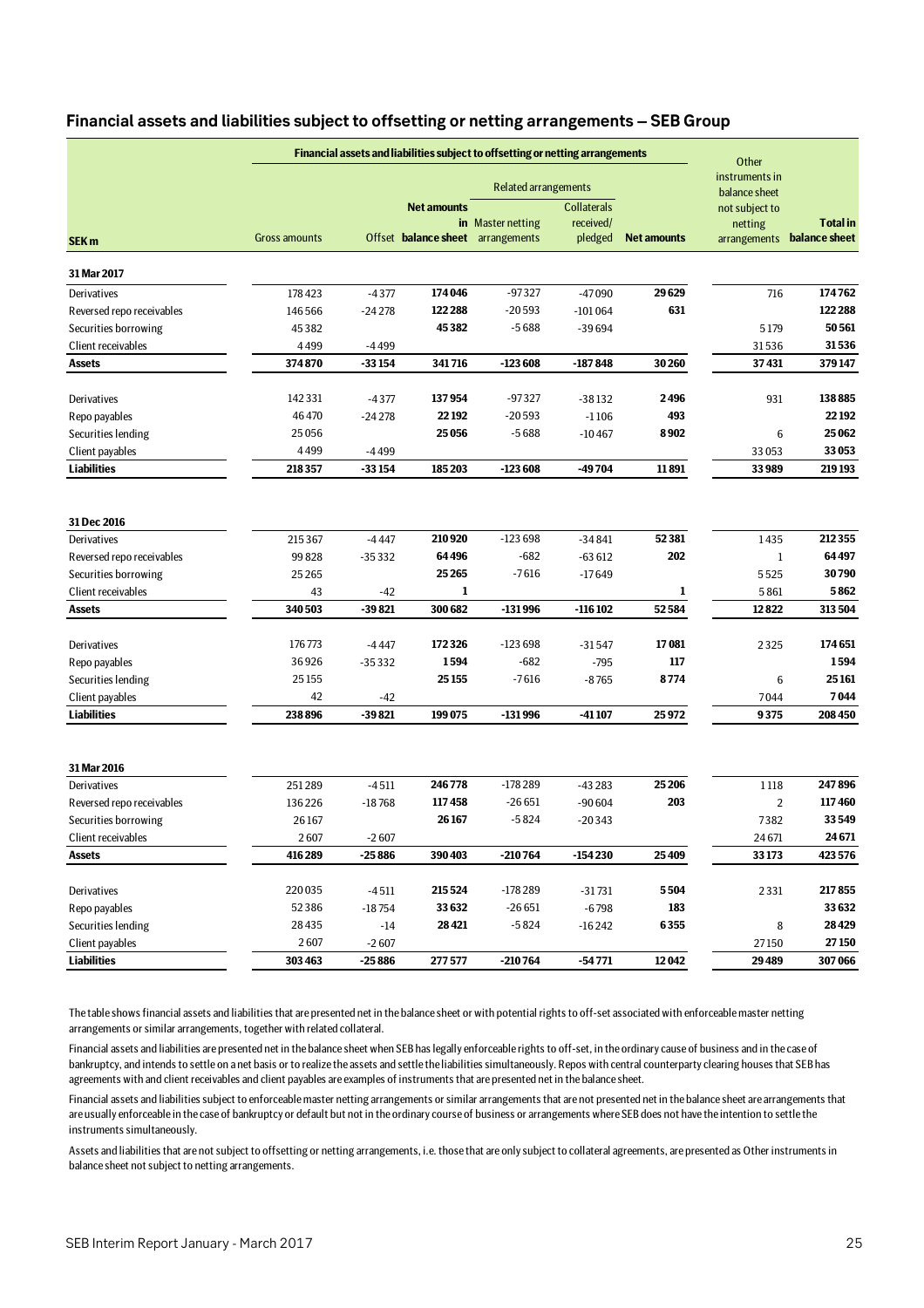## **Non-performing loans – SEB Group**

|                                                                                                                               | 31 Mar  | 31 Dec  | 31 Mar  |
|-------------------------------------------------------------------------------------------------------------------------------|---------|---------|---------|
| <b>SEK m</b>                                                                                                                  | 2017    | 2016    | 2016    |
|                                                                                                                               |         |         |         |
| <b>Individually assessed loans</b>                                                                                            |         |         |         |
| <b>Impaired loans</b>                                                                                                         | 4834    | 5037    | 5099    |
| Specific reserves                                                                                                             | $-1850$ | $-1928$ | $-2253$ |
| Collective reserves                                                                                                           | $-1671$ | $-1539$ | $-1189$ |
| <b>Impaired loans net</b>                                                                                                     | 1314    | 1570    | 1657    |
| Specific reserve ratio for individually assessed impaired loans                                                               | 38.3%   | 38.3%   | 44.2%   |
| Total reserve ratio for individually assessed impaired loans                                                                  | 72.8%   | 68.8%   | 67.5%   |
| Net level of impaired loans                                                                                                   | 0.19%   | 0.21%   | 0.19%   |
| Gross level of impaired loans                                                                                                 | 0.30%   | 0.33%   | 0.34%   |
|                                                                                                                               |         |         |         |
| <b>Portfolio assessed loans</b>                                                                                               |         |         |         |
| Loans past due > 60 days                                                                                                      | 2535    | 2597    | 2867    |
| Restructured loans                                                                                                            | 14      | 9       | 198     |
| Collective reserves for portfolio assessed loans                                                                              | $-1350$ | $-1322$ | $-1504$ |
| Reserve ratio for portfolio assessed loans                                                                                    | 53.0%   | 50.7%   | 49.1%   |
| Non-performing loans <sup>1)</sup>                                                                                            |         |         |         |
| Non-performing loans                                                                                                          | 7383    | 7643    | 8164    |
| NPL coverage ratio                                                                                                            | 66.6%   | 63.2%   | 61.9%   |
| NPL per cent of lending                                                                                                       | 0.46%   | 0.51%   | 0.55%   |
| 1) Consists of impaired loans, portfolio assessed loans past due more than 60 days and restructured portfolio assessed loans. |         |         |         |
|                                                                                                                               |         |         |         |
| <b>Reserves</b>                                                                                                               |         |         |         |
| Specific reserves                                                                                                             | $-1850$ | $-1928$ | $-2253$ |
| Collective reserves                                                                                                           | $-3021$ | $-2861$ | $-2693$ |
| Reserves for off-balance sheet items                                                                                          | $-45$   | $-44$   | $-103$  |
| <b>Total reserves</b>                                                                                                         | $-4915$ | $-4833$ | $-5049$ |

## **Seized assets – SEB Group**

|                                    | 31 Mar | <b>31 Dec</b> | 31 Mar |
|------------------------------------|--------|---------------|--------|
| <b>SEK m</b>                       | 2017   | 2016          | 2016   |
| Properties, vehicles and equipment | 414    | 417           | 1033   |
| <b>Shares</b>                      | 46     | 46            | 40     |
| <b>Total seized assets</b>         | 460    | 463           | 1073   |

## **Assets and liabilities held for sale – SEB Group**

|                                        | 31 Mar | <b>31 Dec</b> | 31 Mar |
|----------------------------------------|--------|---------------|--------|
| <b>SEK m</b>                           | 2017   | 2016          | 2016   |
| Other assets                           | 486    | 587           | 618    |
| <b>Total assets held for sale</b>      | 486    | 587           | 618    |
| Other liabilities                      |        |               |        |
| <b>Total liabilities held for sale</b> | 0      | 0             | 0      |

The Baltic division has a divestment plan for investment properties. Through the continuation of the plan, additional properties were reclassified as assets held for sale until the derecognition at concluded sales agreement. The net amount of these activities during the first quarter was SEK -101m.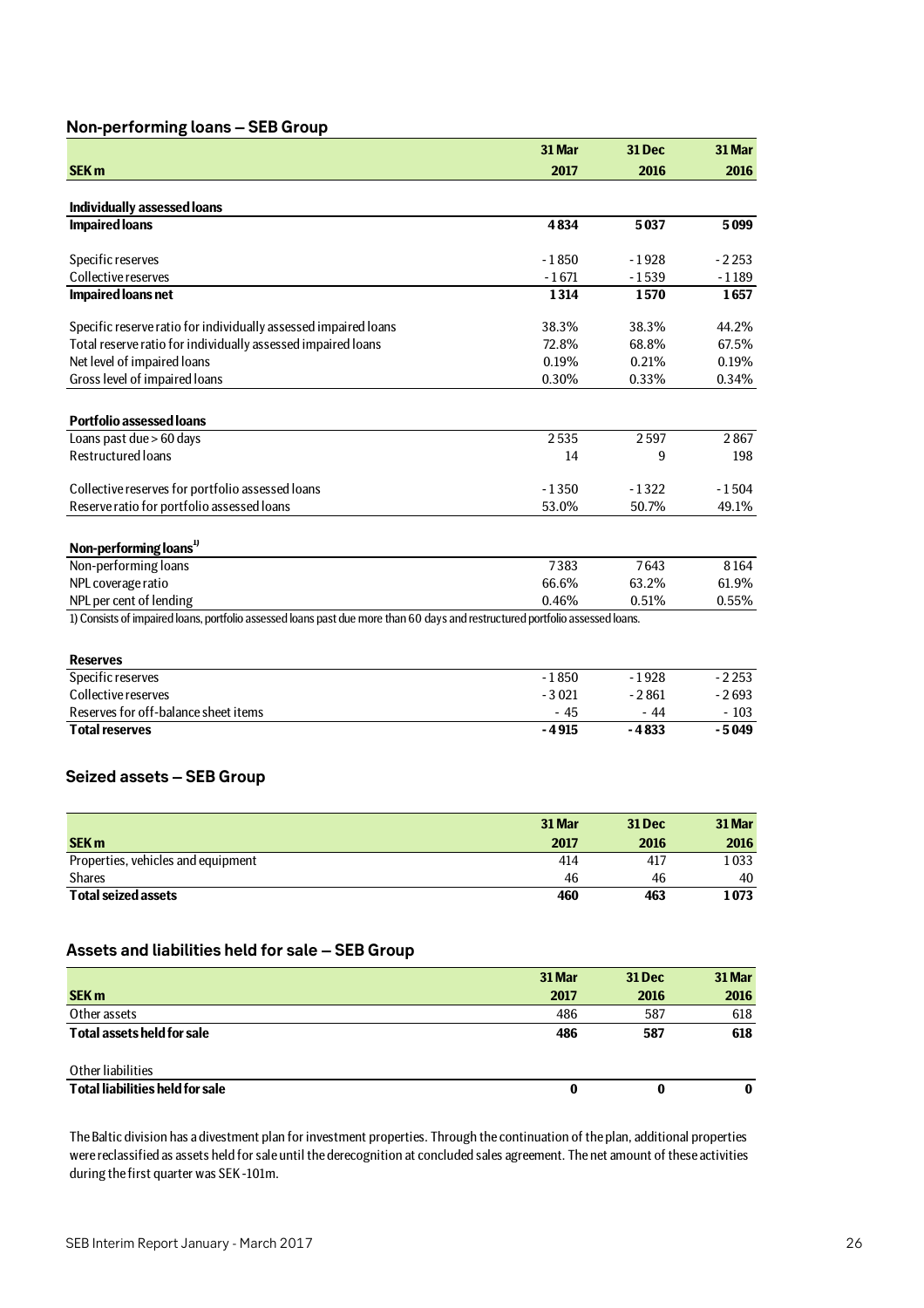## **SEB consolidated situation**

## **Capital adequacy analysis for SEB consolidated situation**

|                                                                      | 31 Mar    | 31 Dec    | 31 Mar        |
|----------------------------------------------------------------------|-----------|-----------|---------------|
| <b>SEK m</b>                                                         | 2017      | 2016      | 2016          |
|                                                                      |           |           |               |
| Own funds                                                            |           |           |               |
| Common Equity Tier 1 capital                                         | 115364    | 114419    | 107306        |
| Tier 1 capital                                                       | 135336    | 129 157   | 120824        |
| <b>Total own funds</b>                                               | 157728    | 151491    | 134711        |
| Own funds requirement                                                |           |           |               |
| Risk exposure amount                                                 | 610047    | 609 959   | 562754        |
| Expressed as own funds requirement                                   | 48804     | 48797     | 45 0 20       |
| Common Equity Tier 1 capital ratio                                   | 18.9%     | 18.8%     | 19.1%         |
| Tier 1 capital ratio                                                 | 22.2%     | 21.2%     | 21.5%         |
| Total capital ratio                                                  | 25.9%     | 24.8%     | 23.9%         |
| Own funds in relation to own funds requirement                       | 3.23      | 3.10      | 2.99          |
| Regulatory Common Equity Tier 1 capital requirement including buffer | 10.9%     | 10.7%     | 10.4%         |
| of which capital conservation buffer requirement                     | 2.5%      | 2.5%      | 2.5%          |
| of which systemic risk buffer requirement                            | 3.0%      | 3.0%      | 3.0%          |
| of which countercyclical capital buffer requirement                  | 0.9%      | 0.7%      | 0.4%          |
| Common Equity Tier 1 capital available to meet buffer <sup>1)</sup>  | 14.4%     | 14.3%     | 14.6%         |
| Transitional floor 80% of capital requirement according to Basel I   |           |           |               |
| Minimum floor own funds requirement according to Basel I             | 87356     | 86884     | 80161         |
| Own funds according to Basel I                                       | 158 204   | 151814    | 134765        |
| Own funds in relation to own funds requirement Basel I               | 1.81      | 1.75      | 1.68          |
| Leverage ratio                                                       |           |           |               |
| Exposure measure for leverage ratio calculation                      | 2902192   | 2549149   | 2655228       |
| of which on balance sheet items                                      | 2 441 298 | 2 120 587 | 2 2 5 1 0 3 6 |
| of which off balance sheet items                                     | 460893    | 428 562   | 404 192       |
| Leverage ratio                                                       | 4.7%      | 5.1%      | 4.6%          |

<sup>1)</sup> CET1 ratio less minimum capital requirement of 4.5% excluding buffers. In addition to the CET1 requirements there is a total capital requirement of additional 3.5%.

## **Internally assessed capital requirement**

As per 31 March 2017, the internally assessed capital requirement including insurance risk amounted to SEK 63bn (63). The internal capital requirement is assessed using SEB's internal models for economic capital and is not fully comparable to the estimated capital requirement published by the Swedish Financial Supervisory Authority due to differences in assumptions and methodologies.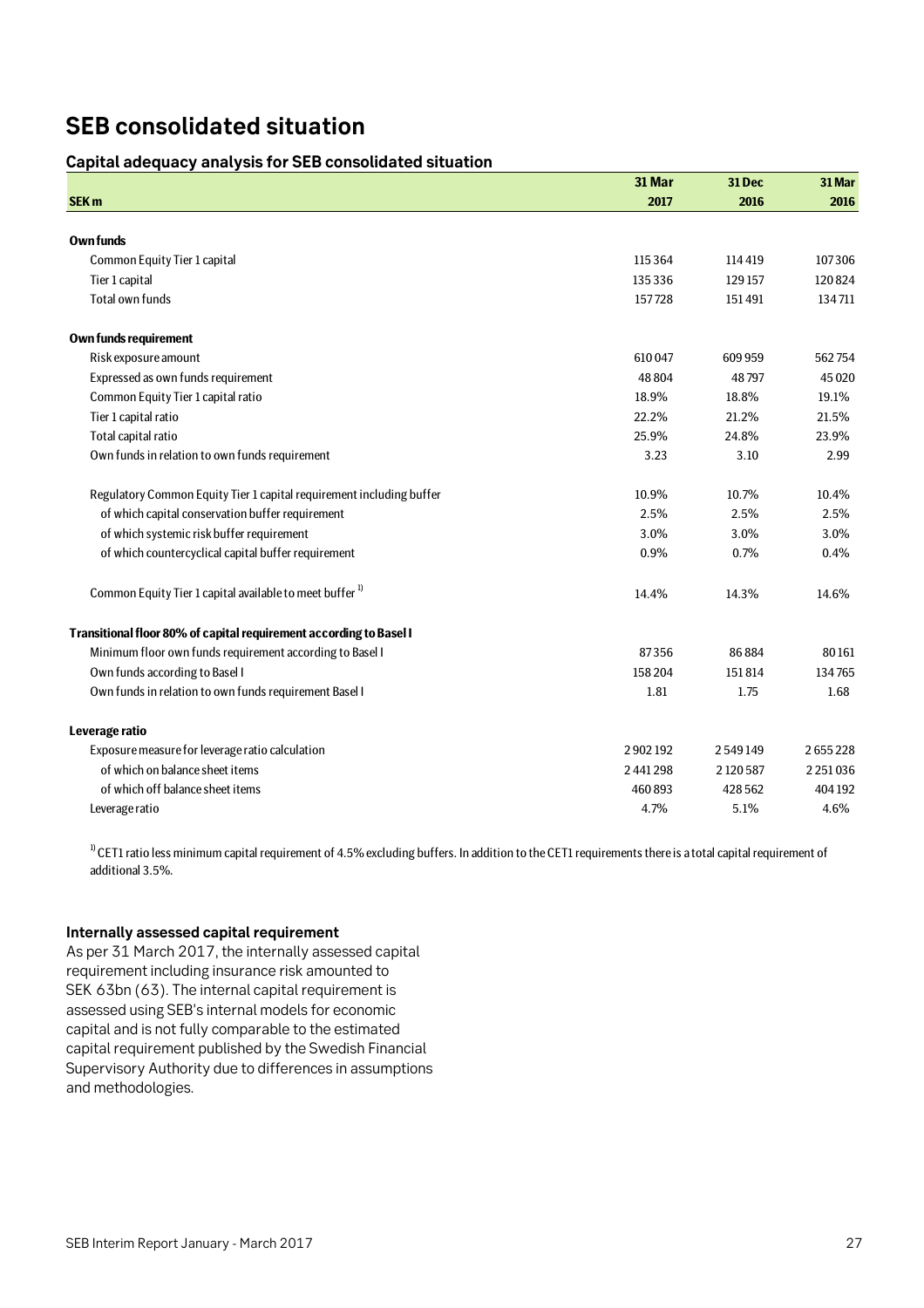## **Own funds for SEB consolidated situation**

|                                                                                                   | 31 Mar   | 31 Dec   | 31 Mar   |
|---------------------------------------------------------------------------------------------------|----------|----------|----------|
| <b>SEK m</b>                                                                                      | 2017     | 2016     | 2016     |
|                                                                                                   |          |          |          |
| Shareholders equity according to balance sheet <sup>1</sup>                                       | 134727   | 140976   | 126237   |
| Deductions related to the consolidated situation and other foreseeable charges                    | $-5601$  | $-14303$ | $-5543$  |
| Common Equity Tier 1 capital before regulatory adjustments <sup>2)</sup>                          | 129126   | 126 673  | 120 694  |
| Additional value adjustments                                                                      | $-990$   | $-1169$  | $-1268$  |
| Intangible assets                                                                                 | $-6893$  | $-6835$  | $-6560$  |
| Deferred tax assets that rely on future profitability                                             | $-185$   | $-208$   | $-493$   |
| Fair value reserves related to gains or losses on cash flow hedges                                | $-2048$  | $-2400$  | $-3401$  |
| Negative amounts resulting from the calculation of expected loss amounts                          | $-628$   | $-381$   | $-368$   |
| Gains or losses on liabilities valued at fair value resulting from changes in own credit standing | 50       | $-115$   | $-206$   |
| Defined-benefit pension fund assets                                                               | $-2834$  | $-920$   | $-895$   |
| Direct and indirect holdings of own CET1 instruments                                              | $-199$   | $-191$   | $-155$   |
| Securitisation positions with 1,250% risk weight                                                  | $-33$    | $-35$    | $-42$    |
| Total regulatory adjustments to Common Equity Tier 1                                              | $-13762$ | $-12254$ | $-13388$ |
| <b>Common Equity Tier 1 capital</b>                                                               | 115 3 64 | 114419   | 107306   |
| <b>Additional Tier 1 instruments</b>                                                              | 15 200   | 9959     | 8905     |
| Grandfathered additional Tier 1 instruments                                                       | 4772     | 4779     | 4613     |
| <b>Tier 1 capital</b>                                                                             | 135336   | 129 157  | 120824   |
| Tier 2 instruments<br>Grandfathered Tier 2 instruments                                            | 24 815   | 24851    | 16148    |
| Net provisioning amount for IRB-reported exposures                                                | 153      | 58       | 314      |
| Holdings of Tier 2 instruments in financial sector entities                                       | $-2575$  | $-2575$  | $-2575$  |
| <b>Tier 2 capital</b>                                                                             | 22392    | 22334    | 13887    |
|                                                                                                   |          |          |          |
| <b>Total own funds</b>                                                                            | 157728   | 151491   | 134711   |

 $^{1)}$ The Swedish Financial Supervisory Authority has approved SEB´s application to use the net profit in measuring own funds on condition that the responsible auditors have reviewed the surplus, that the surplus is calculated in accordance with applicable accounting frameworks, that predictable costs and dividends have been deducted in accordance with EU regulation No 575/2013 and that the calculation was made in accordance with EU regulation No 241/2014.

<sup>2)</sup> The Common Equity Tier 1 capital is presented on a consolidated basis, and differs from total equity according to IFRS. The insurance business contribution to equity is excluded and there is a dividend deduction calculated according to Regulation (EU) No 575/2013 (CRR).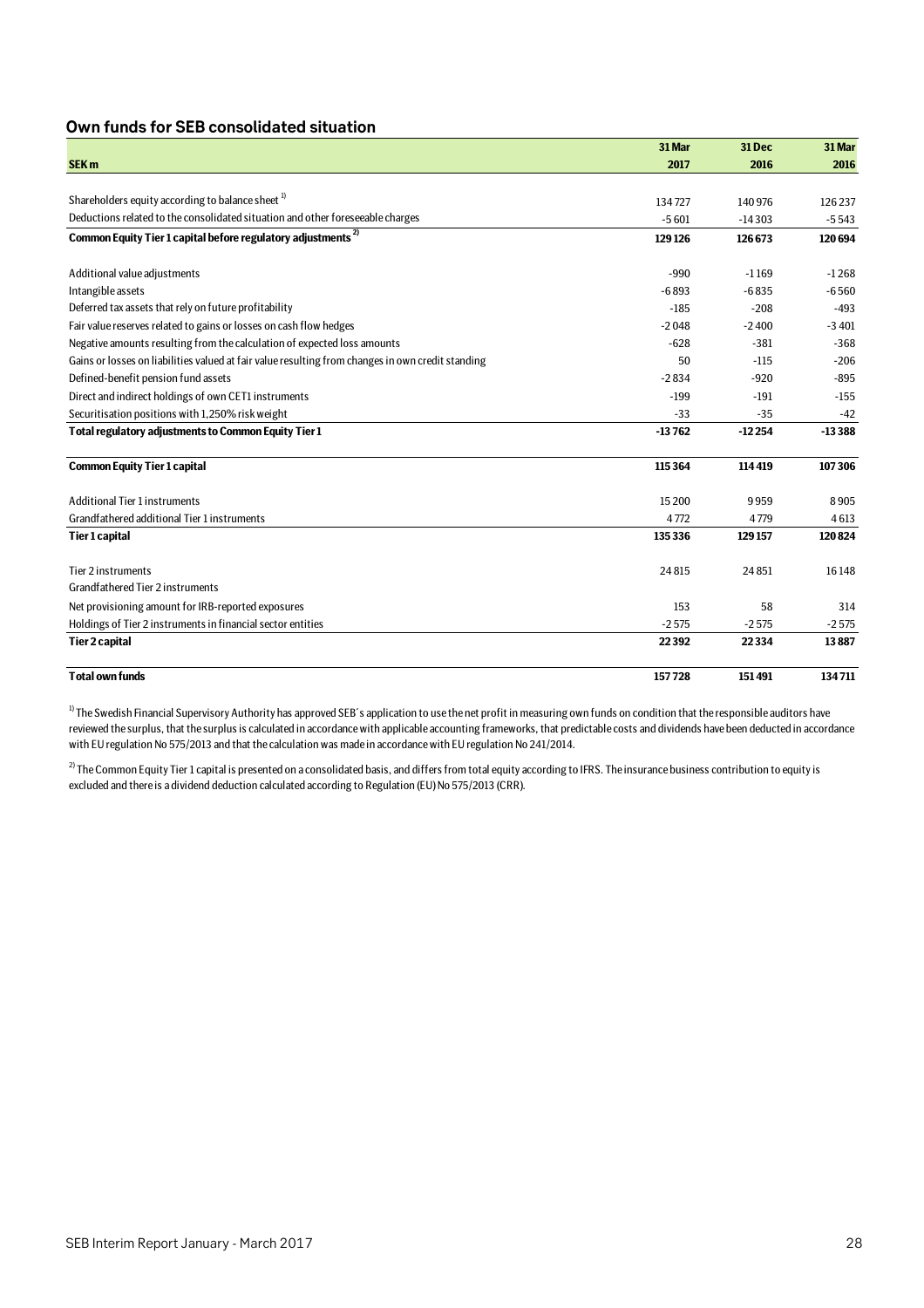## **Risk exposure amount for SEB consolidated situation**

| 31 Mar                                                            |                                |                           | 31 Dec                         |                           |                    | 31 Mar                    |  |
|-------------------------------------------------------------------|--------------------------------|---------------------------|--------------------------------|---------------------------|--------------------|---------------------------|--|
| <b>SEK</b> m                                                      | 2017                           |                           | 2016                           |                           | 2016               |                           |  |
|                                                                   |                                |                           |                                |                           |                    |                           |  |
|                                                                   |                                | Own funds                 |                                | Own funds                 | <b>Risk</b>        | <b>Own funds</b>          |  |
|                                                                   | <b>Risk exposure</b><br>amount | requirement <sup>1)</sup> | <b>Risk exposure</b><br>amount | requirement <sup>1)</sup> | exposure<br>amount | requirement <sup>1)</sup> |  |
| Credit risk IRB approach                                          |                                |                           |                                |                           |                    |                           |  |
| <b>Exposures to institutions</b>                                  | 28683                          | 2295                      | 26254                          | 2100                      | 23 3 4 9           | 1868                      |  |
| <b>Exposures to corporates</b>                                    | 335 648                        | 26852                     | 335413                         | 26833                     | 307027             | 24562                     |  |
| Retail exposures                                                  | 56590                          | 4527                      | 55 617                         | 4449                      | 53 204             | 4256                      |  |
| of which secured by immovable property                            | 35093                          | 2807                      | 34 0 79                        | 2726                      | 32836              | 2627                      |  |
| of which retail SME                                               | 4756                           | 380                       | 4723                           | 378                       | 3628               | 290                       |  |
| of which other retail exposures                                   | 16741                          | 1339                      | 16815                          | 1345                      | 16740              | 1339                      |  |
| Securitisation positions                                          | 2042                           | 163                       | 3066                           | 246                       | 3561               | 285                       |  |
| <b>Total IRB approach</b>                                         | 422964                         | 33837                     | 420350                         | 33 6 28                   | 387141             | 30971                     |  |
| Credit risk standardised approach                                 |                                |                           |                                |                           |                    |                           |  |
| Exposures to central governments or central banks                 | 715                            | 57                        | 1801                           | 144                       | 1258               | 101                       |  |
| Exposures to regional governments or local authorities            | 47                             | $\overline{4}$            | 51                             | $\overline{4}$            | 53                 | $\overline{4}$            |  |
| Exposures to public sector entities                               | 114                            | 9                         | 29                             | $\overline{2}$            | $\overline{7}$     | $\mathbf{1}$              |  |
| <b>Exposures to institutions</b>                                  | 639                            | 51                        | 1316                           | 105                       | 937                | 75                        |  |
| <b>Exposures to corporates</b>                                    | 18103                          | 1448                      | 16422                          | 1314                      | 15 5 45            | 1244                      |  |
| Retail exposures                                                  | 15845                          | 1268                      | 16186                          | 1295                      | 15084              | 1207                      |  |
| Exposures secured by mortgages on immovable property              | 3714                           | 297                       | 3803                           | 304                       | 4199               | 336                       |  |
| Exposures in default                                              | 459                            | 37                        | 384                            | 31                        | 383                | 31                        |  |
| Exposures associated with particularly high risk                  | 1322                           | 106                       | 1477                           | 118                       | 1623               | 130                       |  |
| Securitisation positions                                          | 216                            | 17                        | 216                            | 17                        |                    |                           |  |
| Exposures in the form of collective investment undertakings (CIU) | 40                             | 3                         | 66                             | 5                         | 56                 | $\overline{4}$            |  |
| Equity exposures                                                  | 2124                           | 170                       | 2 1 1 9                        | 170                       | 2719               | 218                       |  |
| Other items                                                       | 7746                           | 620                       | 8880                           | 711                       | 7328               | 585                       |  |
| <b>Total standardised approach</b>                                | 51083                          | 4087                      | 52750                          | 4220                      | 49 192             | 3936                      |  |
|                                                                   |                                |                           |                                |                           |                    |                           |  |
| <b>Market risk</b>                                                |                                |                           |                                |                           |                    |                           |  |
| Trading book exposures where internal models are applied          | 27086                          | 2167                      | 30042                          | 2 4 0 3                   | 27430              | 2194                      |  |
| Trading book exposures applying standardised approaches           | 13 5 63                        | 1085                      | 9398                           | 752                       | 12067              | 965                       |  |
| Foreign exchange rate risk<br><b>Total market risk</b>            | 4478<br>45128                  | 358<br>3610               | 3773<br>43 213                 | 302<br>3457               | 2902<br>42399      | 232<br>3391               |  |
|                                                                   |                                |                           |                                |                           |                    |                           |  |
| Other own funds requirements                                      |                                |                           |                                |                           |                    |                           |  |
| Operational risk advanced measurement approach                    | 46793                          | 3743                      | 47901                          | 3832                      | 47195              | 3776                      |  |
| Settlement risk                                                   | 3                              | $\mathbf{0}$              | $\mathbf{0}$                   | $\mathbf{0}$              | $\bf{0}$           | $\Omega$                  |  |
| Credit value adjustment                                           | 6301                           | 504                       | 7818                           | 625                       | 6476               | 518                       |  |
| Investment in insurance business                                  | 16633                          | 1331                      | 16633                          | 1331                      | 16633              | 1331                      |  |
| Other exposures                                                   | 5639                           | 451                       | 6547                           | 524                       | 4364               | 349                       |  |
| Additional risk exposure amount <sup>2)</sup>                     | 15 5 03                        | 1240                      | 14747                          | 1180                      | 9354               | 748                       |  |
| <b>Total other own funds requirements</b>                         | 90872                          | 7270                      | 93646                          | 7492                      | 84022              | 6722                      |  |
| <b>Total</b>                                                      | 610047                         | 48804                     | 609959                         | 48797                     | 562754             | 45020                     |  |

 $^{1)}$  Own funds requirement 8% of risk exposure amount according to Regulation (EU) No 575/2013 (CRR).

 $^{2)}$  Regulation (EU) No 575/2013 (CRR) Article 3.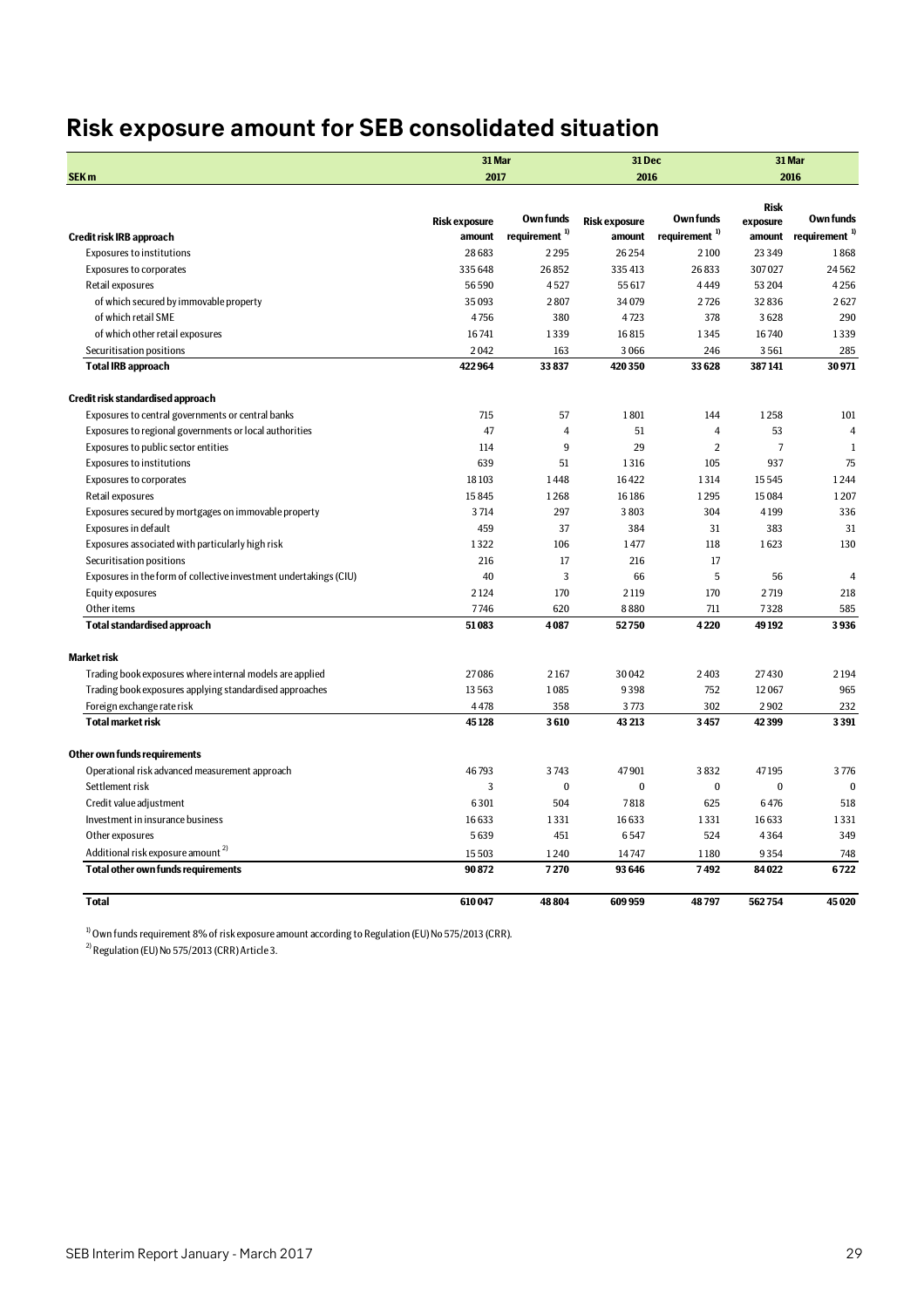## **Change in risk exposure amount (REA)**

Total REA was unchanged compared to year-end 2016. Credit volumes increased somewhat from year-end contributing to higher REA which is however partly offset by improved asset quality and foreign exchange movements. The Additional REA that was established in 2015 in agreement with the SFSA as a measure of prudence, increased by SEK 0.8bn to SEK 15.5bn.

|                                                | 31 Mar |
|------------------------------------------------|--------|
| <b>SEK bn</b>                                  | 2017   |
| <b>Balance 31 Dec 2016</b>                     | 610    |
| Asset size                                     | 5      |
| Asset quality                                  | -2     |
| Foreign exchange movements                     | -1     |
| Model updates, methodology & policy, other     | -1     |
| Underlying market and operational risk changes | -1     |
| Balance 31 Mar 2017                            |        |

## **Average risk-weight**

The following table summarises average risk-weights (risk exposure amount divided by exposure at default, EAD) for exposures where the risk exposure amount is calculated according to the internal ratings based (IRB) approach. Repos and securities lending transactions are excluded from the analysis since they carry low riskweight and can vary considerably in volume, thus making numbers less comparable.

| <b>IRB reported credit exposures (less repos and securities lending)</b> | 31 Mar  | <b>31 Dec</b> | 31 Mar |
|--------------------------------------------------------------------------|---------|---------------|--------|
| Average risk-weight                                                      | 2017    | 2016          | 2016   |
|                                                                          |         |               |        |
| <b>Exposures to institutions</b>                                         | 26.8%   | 25.1%         | 25.2%  |
| <b>Exposures to corporates</b>                                           | 31.5%   | 31.4%         | 32.2%  |
| Retail exposures                                                         | 9.9%    | 9.9%          | 9.8%   |
| of which secured by immovable property                                   | $7.0\%$ | 6.9%          | 6.8%   |
| of which qualifying revolving retail exposures                           |         |               |        |
| of which retail SME                                                      | 83.5%   | 73.4%         | 70.5%  |
| of which other retail exposures                                          | 27.9%   | 28.0%         | 28.3%  |
| Securitisation positions                                                 | 41.9%   | 50.6%         | 42.8%  |
|                                                                          |         |               |        |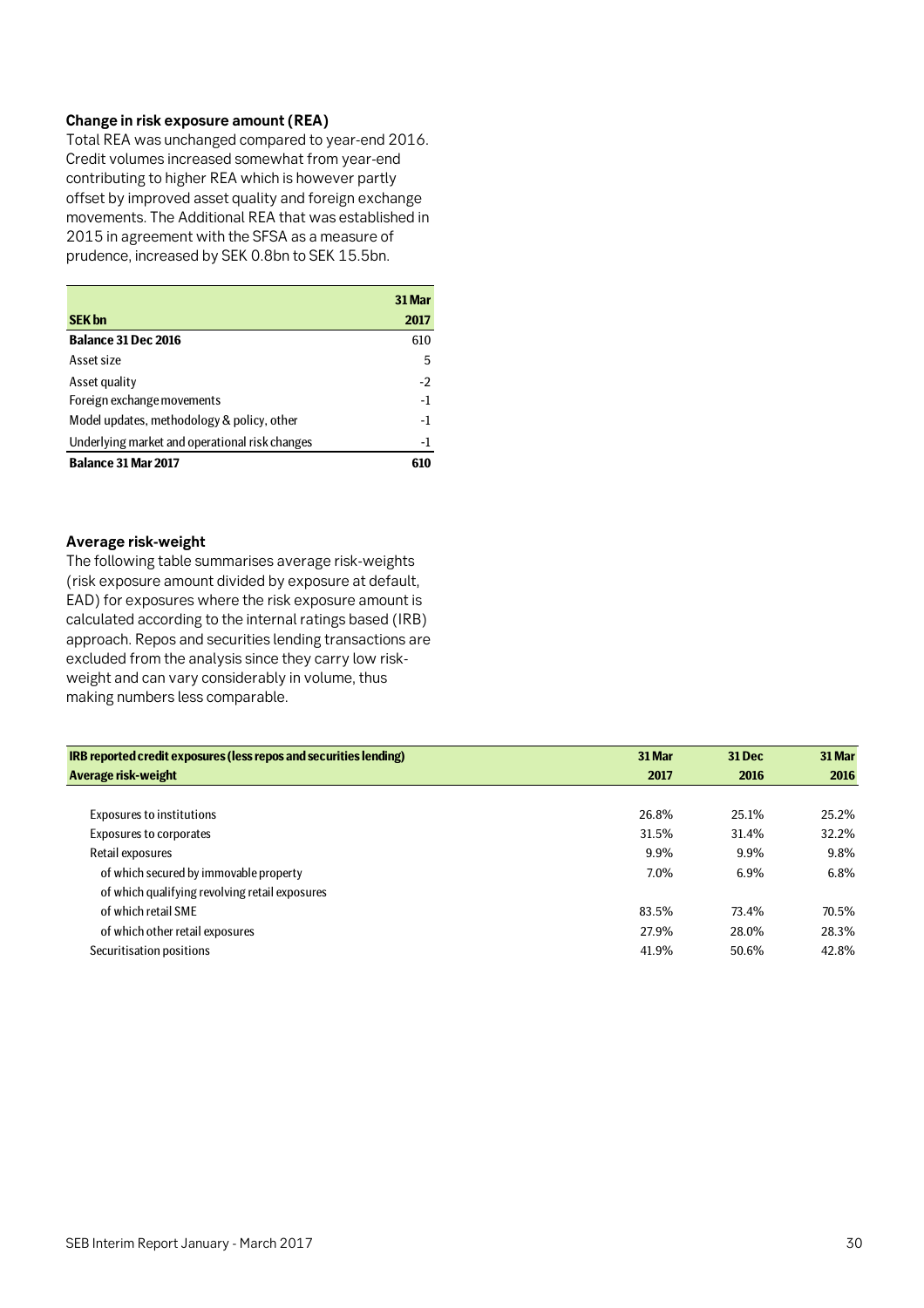## **Skandinaviska Enskilda Banken AB (publ.)**

## **Income statement – Skandinaviska Enskilda Banken AB (publ.)**

| In accordance with FSA regulations           | Q1      | Q <sub>4</sub> |                |         | Jan-Mar |                | <b>Full year</b> |
|----------------------------------------------|---------|----------------|----------------|---------|---------|----------------|------------------|
| <b>SEK m</b>                                 | 2017    | 2016           | %              | 2017    | 2016    | %              | 2016             |
| Interest income                              | 7861    | 7493           | $\sqrt{5}$     | 7861    | 7246    | 8              | 29 0 22          |
| Leasing income                               | 1 3 4 5 | 1 377          | $-2$           | 1 3 4 5 | 1 3 5 1 | 0              | 5 4 4 3          |
| Interest expense                             | $-4391$ | $-4140$        | 6              | $-4391$ | $-3757$ | 17             | $-15223$         |
| <b>Dividends</b>                             | 1964    | 1 2 5 2        | 57             | 1964    | 1542    | 27             | 6 5 8 1          |
| Fee and commission income                    | 2951    | 3350           | $-12$          | 2951    | 2841    | $\overline{4}$ | 11 648           |
| Fee and commission expense                   | $-674$  | $-1005$        | $-33$          | $-674$  | $-767$  | $-12$          | $-2805$          |
| Net financial income                         | 1467    | 1459           | 1              | 1467    | 825     | 78             | 4642             |
| Other income                                 | 245     | 261            | -6             | 245     | 236     | $\overline{4}$ | 817              |
| <b>Total operating income</b>                | 10767   | 10047          | $\overline{z}$ | 10767   | 9517    | 13             | 40125            |
|                                              |         |                |                |         |         |                |                  |
| Administrative expenses                      | $-3650$ | $-3909$        | $-7$           | $-3650$ | $-3526$ | $\overline{4}$ | $-15039$         |
| Depreciation, amortisation and impairment    |         |                |                |         |         |                |                  |
| of tangible and intangible assets            | $-1315$ | $-1319$        | 0              | $-1315$ | $-1512$ | $-13$          | $-5775$          |
| <b>Total operating expenses</b>              | $-4965$ | $-5228$        | -5             | $-4965$ | $-5038$ | $-I$           | $-20814$         |
| <b>Profit before credit losses</b>           | 5802    | 4819           | 20             | 5802    | 4479    | 30             | 19311            |
| Net credit losses                            | $-72$   | $-248$         | $-71$          | $-72$   | $-121$  | $-41$          | - 789            |
| Impairment of financial assets <sup>1)</sup> | $-47$   | $-144$         | $-67$          | $-47$   | $-2687$ | $-98$          | $-3841$          |
| <b>Operating profit</b>                      | 5683    | 4427           | 28             | 5683    | 1671    |                | 14681            |
|                                              |         |                |                |         |         |                |                  |
| Appropriations                               | 505     | 1882           | $-73$          | 505     | - 4     |                | 2437             |
| Income tax expense                           | $-1049$ | $-1202$        | $-13$          | $-1049$ | $-638$  | 64             | $-2877$          |
| Other taxes                                  | 20      | 128            | $-85$          | 20      | $-18$   |                | 137              |
| <b>Net profit</b>                            | 5159    | 5235           | -1             | 5159    | 1011    |                | 14378            |

1) As a result of impairment of goodwill in SEB Group, impairment of shares in subsidiaries has affected the parent company in Q1 2016 with an amount of SEK 2,687m.

## **Statement of comprehensive income – Skandinaviska Enskilda Banken AB (publ.)**

|                                                                      | Q1     | Q <sub>4</sub> |             |        | Jan-Mar |           | <b>Full year</b> |
|----------------------------------------------------------------------|--------|----------------|-------------|--------|---------|-----------|------------------|
| <b>SEK m</b>                                                         | 2017   | 2016           | %           | 2017   | 2016    | %         | 2016             |
| Net profit                                                           | 5159   | 5235           | -1          | 5159   | 1011    |           | 14378            |
|                                                                      |        |                |             |        |         |           |                  |
| Items that may subsequently be reclassified to the income statement: |        |                |             |        |         |           |                  |
| Available-for-sale financial assets                                  | 75     | 16             |             | 75     | 55      | 36        | 1130             |
| Cash flow hedges                                                     | $-351$ | - 473          | -26         | $-351$ | 190     |           | $-811$           |
| Translation of foreign operations                                    | 25     |                | $-36 - 169$ | 25     | 13      | 92        | 25               |
| Other comprehensive income (net of tax)                              | $-251$ | - 493          | -49         | $-251$ |         | 258 - 197 | 344              |
| <b>Total comprehensive income</b>                                    | 4908   | 4742           | 4           | 4908   | 1269    |           | 14722            |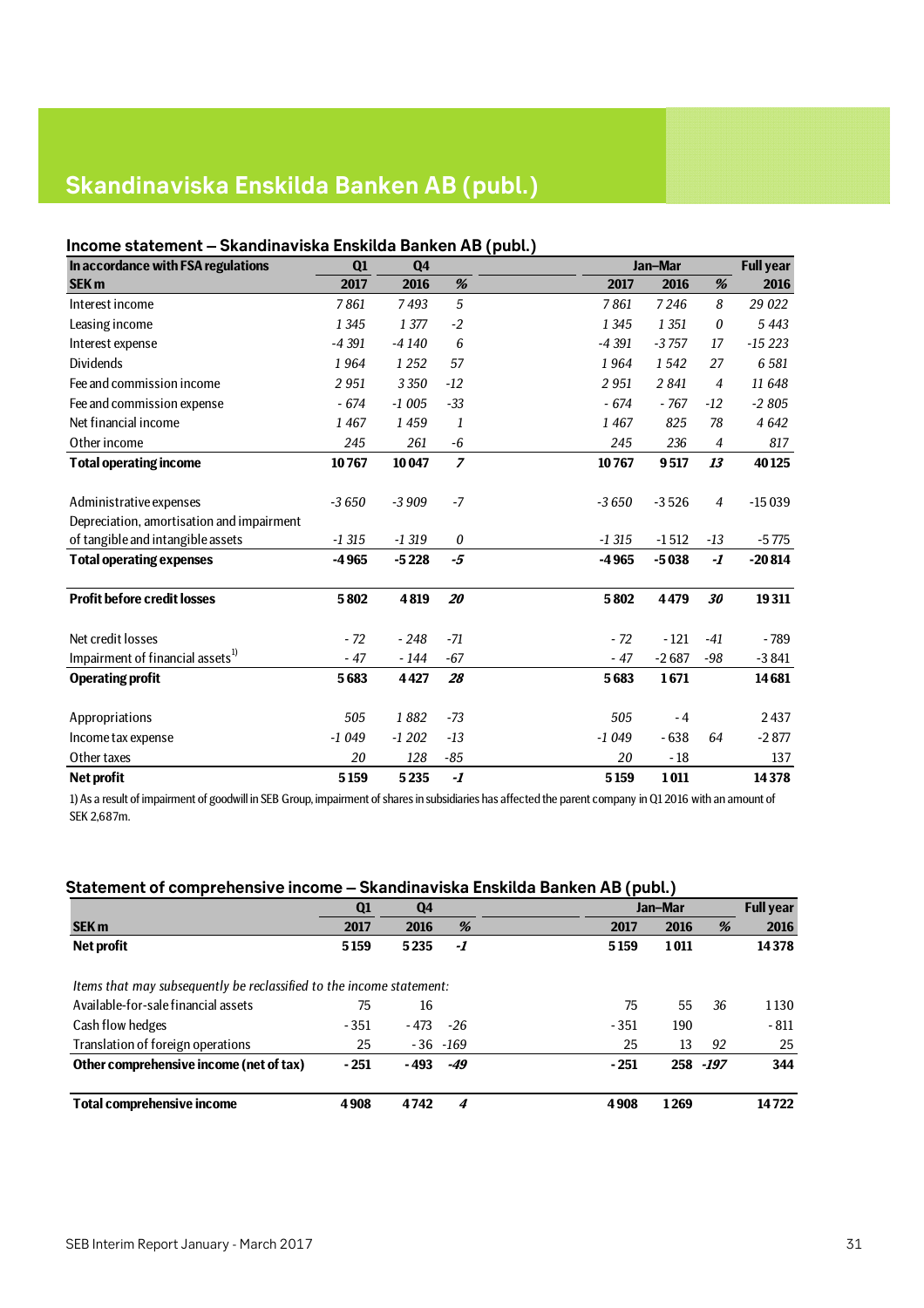## **Balance sheet - Skandinaviska Enskilda Banken AB (publ.)**

| <b>Condensed</b>                                             | 31 Mar  | 31 Dec  | 31 Mar  |
|--------------------------------------------------------------|---------|---------|---------|
| <b>SEK m</b>                                                 | 2017    | 2016    | 2016    |
| Cash and cash balances with central banks                    | 286222  | 70671   | 127026  |
| Loans to credit institutions                                 | 219342  | 287059  | 186293  |
| Loans to the public                                          | 1232132 | 1172095 | 1129391 |
| Financial assets at fair value                               | 405 608 | 322195  | 513888  |
| Available-for-sale financial assets                          | 12012   | 12063   | 13339   |
| Investments in associates                                    | 841     | 1025    | 905     |
| Shares in subsidiaries                                       | 50505   | 50611   | 49821   |
| Tangible and intangible assets                               | 37406   | 37186   | 39704   |
| Other assets                                                 | 66060   | 46939   | 55438   |
| <b>Total assets</b>                                          | 2310129 | 1999844 | 2115805 |
|                                                              |         |         |         |
| Deposits from credit institutions                            | 219778  | 168852  | 219507  |
| Deposits and borrowing from the public                       | 941098  | 782584  | 783831  |
| Debt securities                                              | 726374  | 664186  | 668026  |
| Financial liabilities at fair value                          | 168426  | 172678  | 231097  |
| Other liabilities                                            | 91993   | 47610   | 70459   |
| Provisions                                                   | 70      | 80      | 151     |
| Subordinated liabilities                                     | 46 112  | 40719   | 31719   |
| Untaxed reserves                                             | 21761   | 21761   | 23 4 65 |
| Total equity                                                 | 94515   | 101374  | 87550   |
| Total liabilities, untaxed reserves and shareholders' equity | 2310129 | 1999844 | 2115805 |

## **Pledged assets, contingent liabilities and commitments - Skandinaviska Enskilda Banken AB (publ.)**

|                                               | 31 Mar  | <b>31 Dec</b> | 31 Mar |
|-----------------------------------------------|---------|---------------|--------|
| <b>SEK m</b>                                  | 2017    | 2016          | 2016   |
| Pledged assets for own liabilities            | 424533  | 392 227       | 434768 |
| Other pledged assets                          | 164 681 | 152317        | 128319 |
| <b>Pledged assets</b>                         | 589214  | 544 544       | 563087 |
|                                               |         |               |        |
| Contingent liabilities                        | 102 005 | 97642         | 83336  |
| Commitments                                   | 527382  | 468953        | 458762 |
| <b>Contingent liabilities and commitments</b> | 629387  | 566595        | 542098 |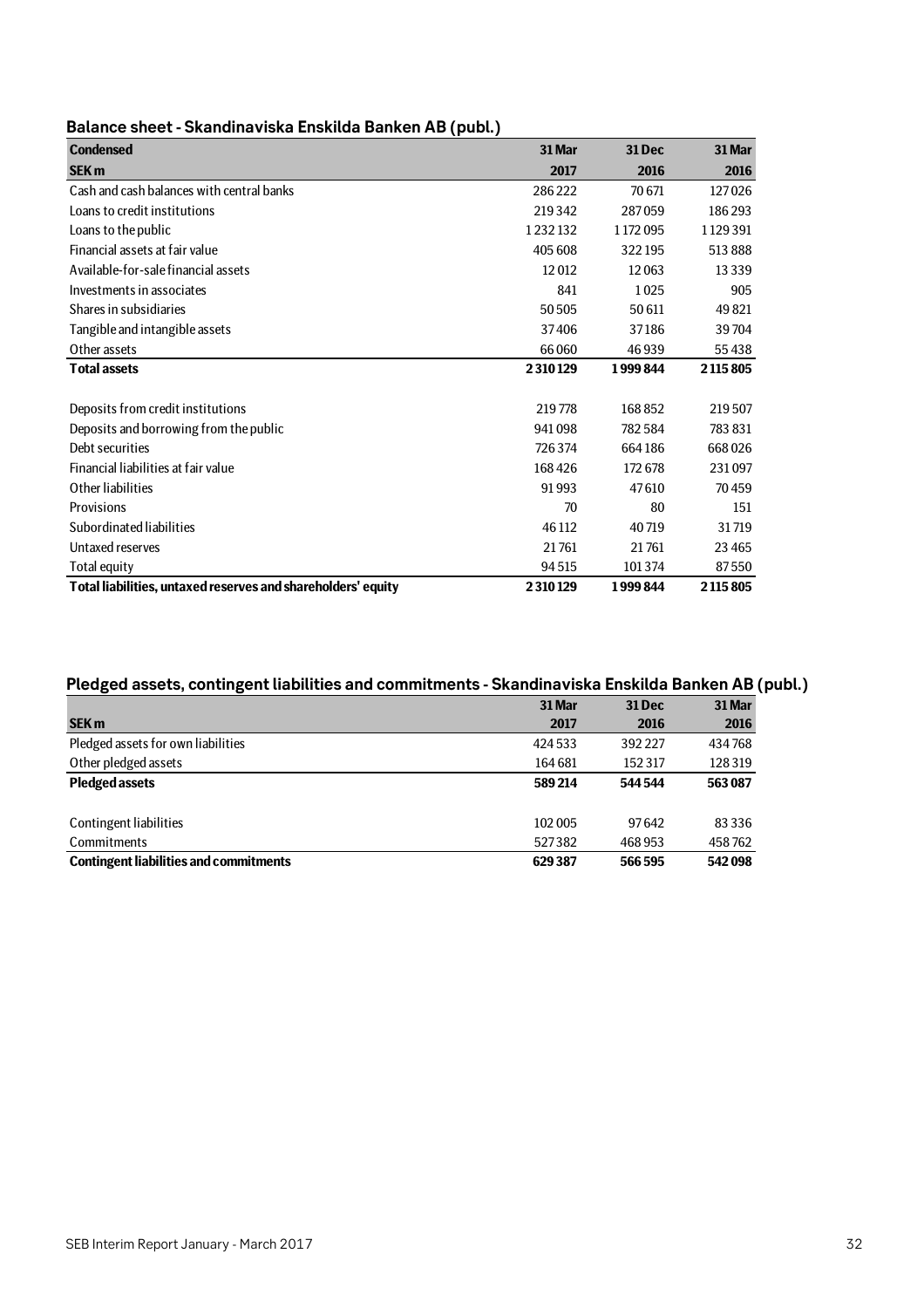## **Capital adequacy - Skandinaviska Enskilda Banken AB (publ.)**

|                       |                                                                       | 31 Mar  | <b>31 Dec</b> | 31 Mar  |
|-----------------------|-----------------------------------------------------------------------|---------|---------------|---------|
| SEK <sub>m</sub>      |                                                                       | 2017    | 2016          | 2016    |
|                       |                                                                       |         |               |         |
| <b>Own funds</b>      |                                                                       |         |               |         |
|                       | Common Equity Tier 1 capital                                          | 99625   | 97144         | 93 159  |
|                       | Tier 1 capital                                                        | 119596  | 111882        | 106 677 |
|                       | Total own funds                                                       | 141886  | 134384        | 120 611 |
| Own funds requirement |                                                                       |         |               |         |
|                       | Risk exposure amount                                                  | 515416  | 515826        | 480 263 |
|                       | Expressed as own funds requirement                                    | 41 2 33 | 41266         | 38421   |
|                       | Common Equity Tier 1 capital ratio                                    | 19.3%   | 18.8%         | 19.4%   |
|                       | Tier 1 capital ratio                                                  | 23.2%   | 21.7%         | 22.2%   |
|                       | Total capital ratio                                                   | 27.5%   | 26.1%         | 25.1%   |
|                       | Own funds in relation to capital requirement                          | 3.44    | 3.26          | 3.14    |
|                       | Regulatory Common Equity Tier 1 capital requirement including buffers | 8.1%    | 7.9%          | 7.6%    |
|                       | of which capital conservation buffer requirement                      | 2.5%    | 2.5%          | 2.5%    |
|                       | of which countercyclical capital buffer requirement                   | 1.1%    | 0.9%          | $0.6\%$ |
|                       | Common Equity Tier 1 capital available to meet buffers <sup>1)</sup>  | 14.8%   | 14.3%         | 14.8%   |

 $1)$  CET1 ratio less minimum capital requirement of 4.5% excluding buffers. In addition to the CET1 requirements there is a total capital requirement of additional 3.5%.

The internally assessed capital requirement for the parent company amounted to SEK 61bn (60).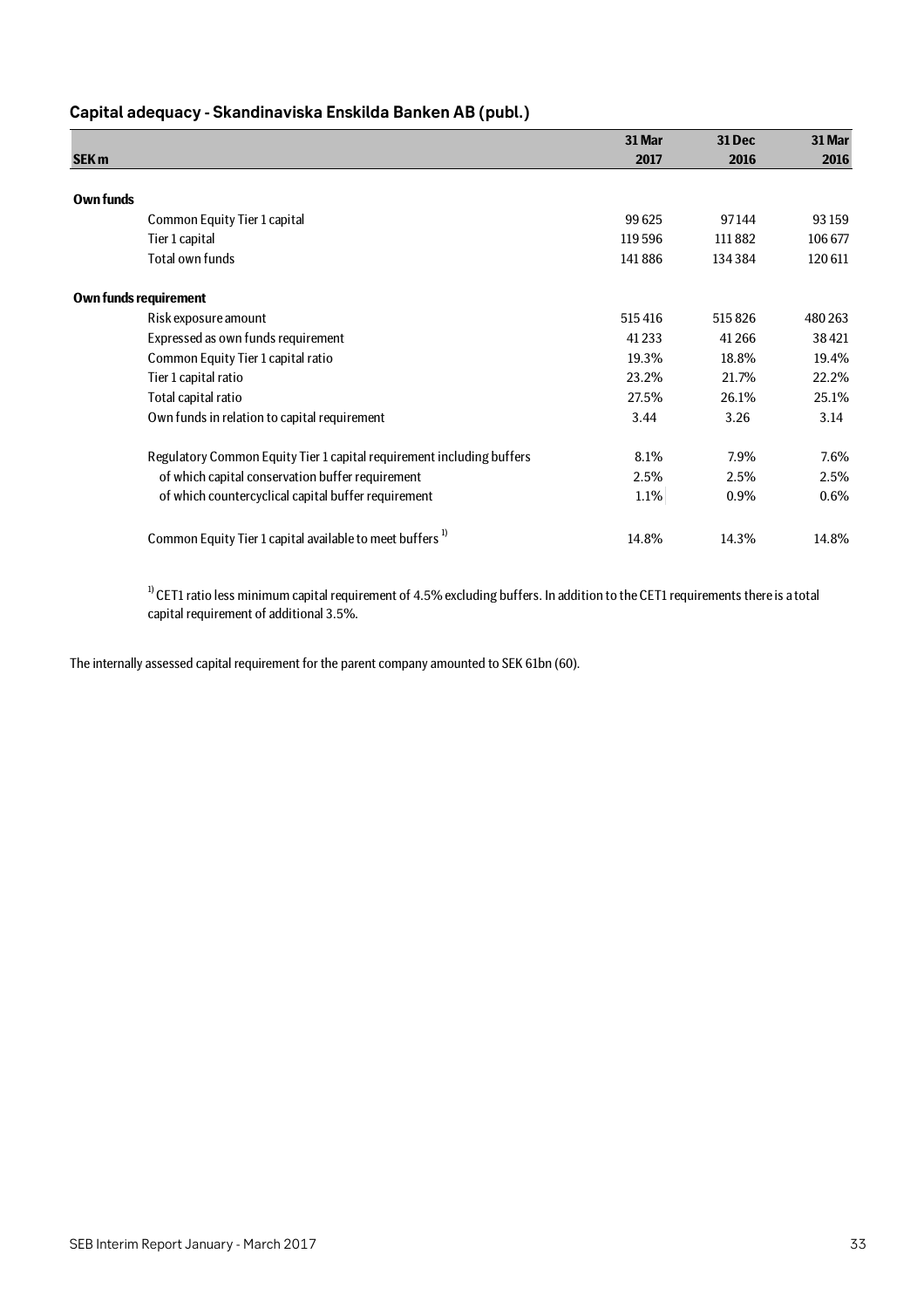## **Definitions - Alternative Performance Measures\***

## **Items affecting comparability**

To facilitate the comparison of SEB's operating profit; items that management considers reduce comparability, are identified and separately described, e.g. impairment of goodwill and restructuring.

## **Return on equity**

Net profit attributable to shareholders in relation to average $1$ ) shareholders' equity.

## **Return on equity excluding items affecting comparability**

Net profit attributable to shareholders, excluding items effecting comparability and their related tax effect, in relation to average<sup>1)</sup> shareholders' equity.

## **Return on business equity**

Operating profit by division, reduced by a standard tax rate, in relation to the divisions' average<sup>1)</sup> business equity (allocated capital).

## **Return on total assets**

Net profit attributable to shareholders, in relation to average<sup>1)</sup> total assets.

## **Return on risk exposure amount**

Net profit attributable to shareholders in relation to average<sup>1)</sup> risk exposure amount.

## **Cost/income ratio**

Total operating expenses in relation to total operating income.

## **Cost/income ratio excluding items affecting comparability**

Total operating expenses excluding items affecting comparability in relation to total operating income excluding items affecting comparability.

## **Basic earnings per share**

Net profit attributable to shareholders in relation to the weighted average<sup>2)</sup> number of shares outstanding.

## **Diluted earnings per share**

Net profit attributable to shareholders in relation to the weighted average<sup>2)</sup> diluted number of shares. The calculated dilution is based on the estimated economic value of the longterm incentive programmes.

## **Net worth per share**

Shareholders' equity plus the equity portion of any surplus values in the holdings of interest-bearing securities and the surplus value in life insurance operations in relation to the number of shares outstanding.

## **Equity per share**

Shareholders' equity in relation to the number of shares outstanding.

## **Credit loss level**

 $\overline{a}$ 

Net credit losses as a percentage of the opening balance of loans to the public, loans to credit institutions and loan guarantees less specific, collective and off balance sheet reserves.

### **Gross level of impaired loans**

Individually assessed impaired loans, gross, as a percentage of loans to the public and loans to credit institutions before reduction of reserves.

## **Net level of impaired loans**

Individually assessed impaired loans, net (less specific reserves), as a percentage of net loans to the public and loans to credit institutions less specific reserves and collective reserves.

## **Specific reserve ratio for individually assessed impaired loans**

Specific reserves as a percentage of individually assessed impaired loans.

## **Total reserve ratio for individually assessed impaired loans**

Total reserves (specific reserves and collective reserves for individually assessed loans) as a percentage of individually assessed impaired loans.

## **Reserve ratio for portfolio assessed loans**

Collective reserves for portfolio assessed loans as a percentage of portfolio assessed loans past due more than 60 days or restructured.

## **Non-performing loans (NPL)**

SEB's term for loans that are either impaired or not performing according to the loan contract. Includes individually assessed impaired loans, portfolio assessed loans, past due > 60 days and restructured portfolio assessed loans (based on IFRS concessions).

## **NPL coverage ratio**

Total reserves (specific, collective and off balance sheet reserves) as a percentage of non-performing loans.

## **NPL per cent of lending**

Non-performing loans as a percentage of loans to the public and loans to credit institutions before reduction of reserves.

\* *Alternative Performance Measures, APMs, are financial measures of historical or future financial performance, financial position, or cash flows, other than those defined in the applicable financial reporting framework (IFRS) or in the EU Capital Requirements Regulation and Directive CRR/CRD IV. APMs are used by SEB when relevant to assess and describe the performance of SEB and provide additional relevant information and tools to enable a view on SEB's performance. APMs on basic earnings per share, diluted earnings per share, net worth per share, equity per share, return on equity, return on total assets and return on risk exposure amount provide relevant information on the performance in relation to different investment measurements. The cost/income ratio provides information on SEB's cost efficiency. APMs related to lending provide information on provisions in relation to credit risk. All these measures may not be comparable to similarly titled measures used by other companies. The excel file Alternative Performance Measures, available on sebgroup.com/ir, provides information on how the measures are calculated.*

*<sup>1)</sup> Average year to date, calculated on month-end figures.* 

*<sup>2)</sup> Average, calculated on a daily basis.*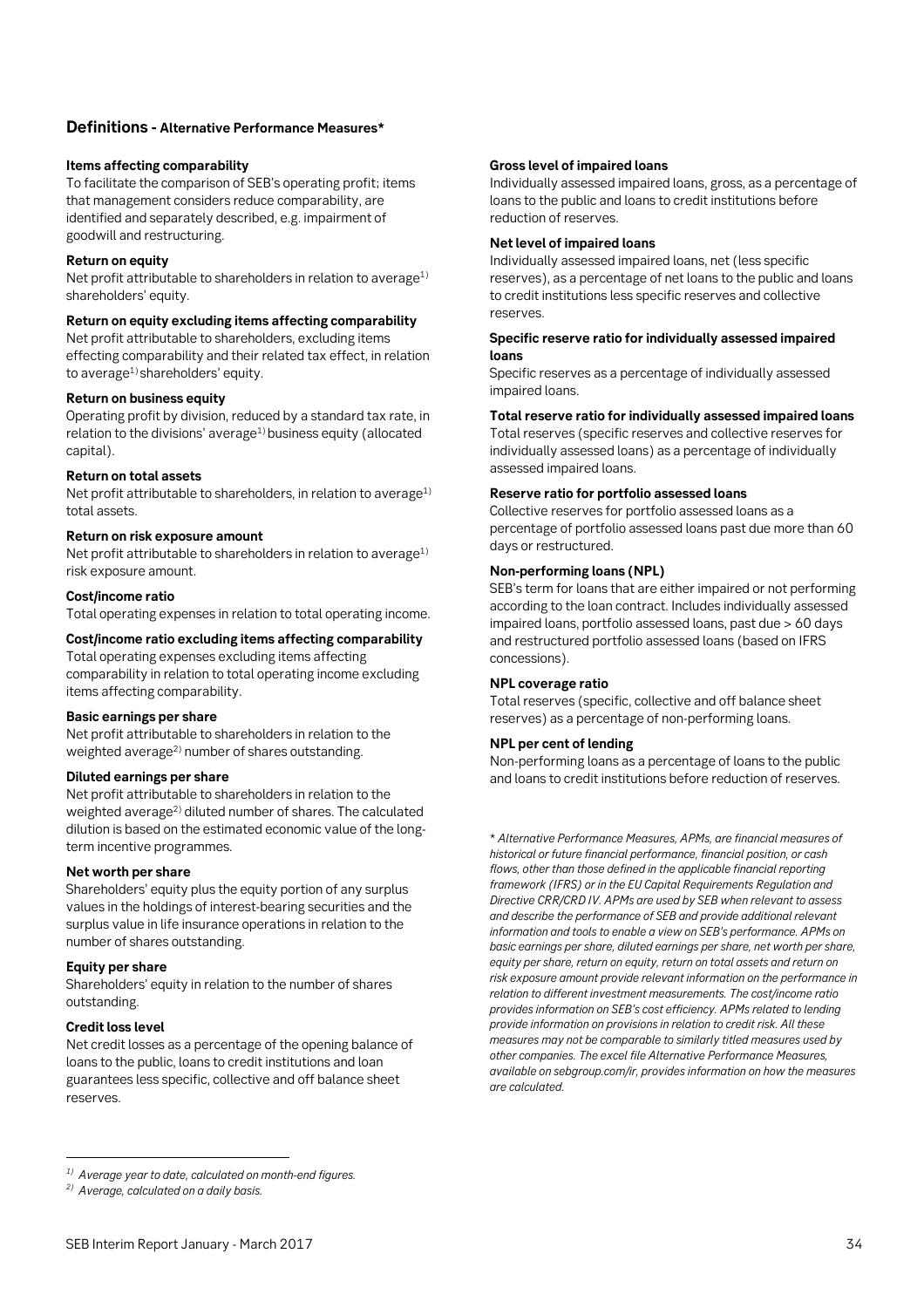## **Definitions**

## **According to the EU Capital Requirements Regulation no 575/2013 (CRR)**

## **Risk exposure amount**

and market risk. The operational risks are measured and Total assets and off balance sheet items, weighted in accordance with capital adequacy regulations for credit risk added as risk exposure amount. Risk exposure amounts are only defined for the consolidated situation, excluding insurance entities and items deducted from own funds.

## **Common Equity Tier 1 capital**

Shareholders' equity excluding proposed dividend, deferred tax assets, intangible assets and certain other regulatory adjustments defined in EU Regulation no 575/2013 (CRR).

## **Tier 1 capital**

Common Equity Tier 1 capital plus qualifying forms of subordinated loans.

## **Tier 2 capital**

Mainly subordinated loans not qualifying as Tier 1 capital contribution.

## **Own funds**

The sum of Tier 1 and Tier 2 capital.

## **Common Equity Tier 1 capital ratio**

Common Equity Tier 1 capital as a percentage of risk exposure amount.

## **Tier 1 capital ratio**

Tier 1 capital as a percentage of risk exposure amount.

## **Total capital ratio**

Total own funds as a percentage of risk exposure amount.

## **Leverage ratio**

Tier 1 capital as a percentage of total assets including off balance sheet items with conversion factors according to the standardised approach.

## **Liquidity Coverage Ratio (LCR)**

High-quality liquid assets in relation to the estimated net cash outflows over the next 30 calendar days.